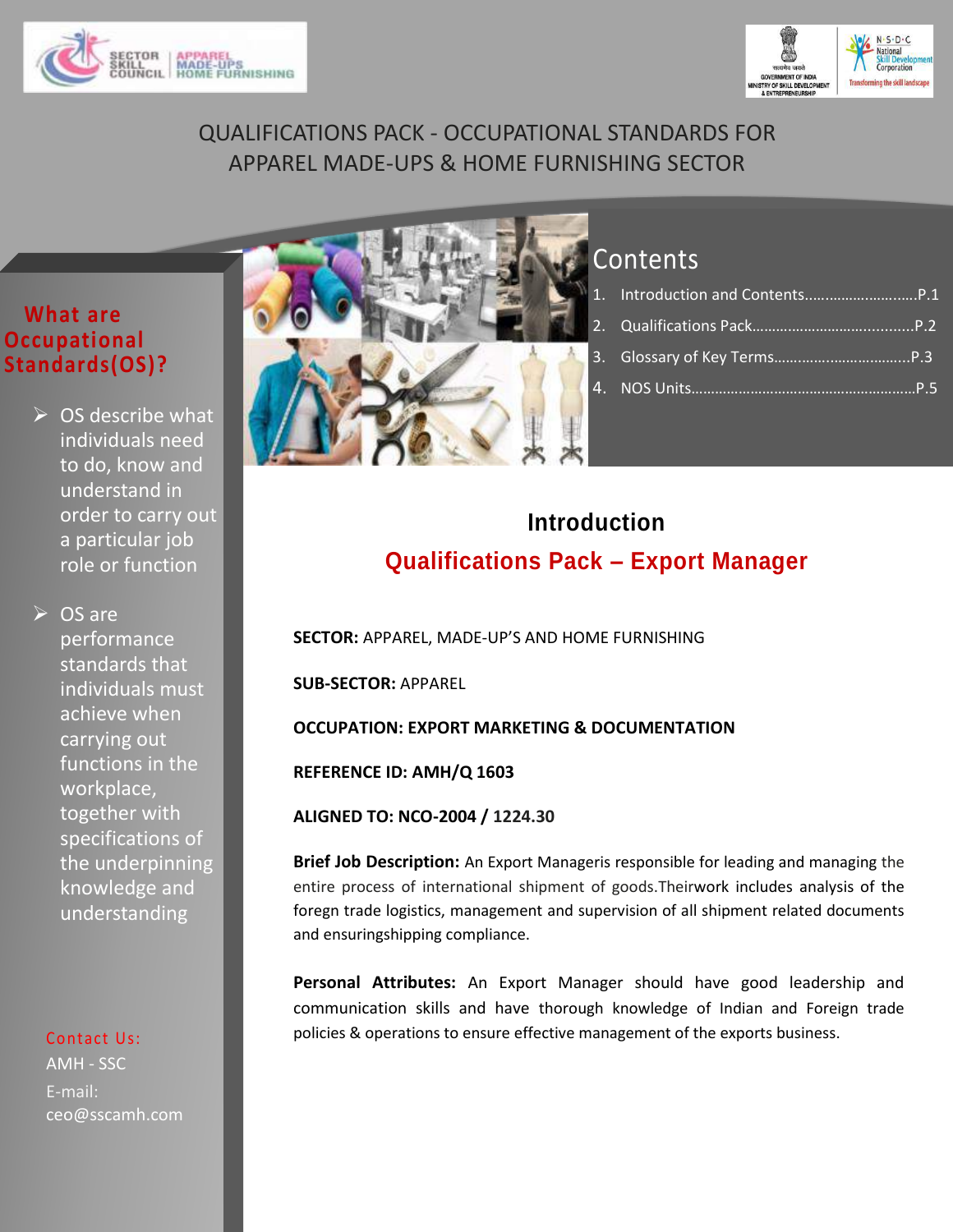



| <b>Qualifications Pack Code</b> | <b>AMH/Q 1603</b>                                     |                         |          |
|---------------------------------|-------------------------------------------------------|-------------------------|----------|
| <b>Job Role</b>                 | <b>Export Manager</b>                                 |                         |          |
| <b>Credits (NSQF)</b>           | <b>TBD</b>                                            | <b>Version number</b>   | 1.0      |
| <b>Sector</b>                   | Apparel, Made-Up's and<br><b>Home Furnishing</b>      | <b>Drafted on</b>       | 08/11/14 |
| Sub-sector                      | <b>Apparel</b>                                        | Last reviewed on        | 14/11/14 |
| <b>Occupation</b>               | <b>Export Marketing &amp;</b><br><b>Documentation</b> | <b>Next review date</b> | 30/12/15 |
| NSQC Clearance On*              | 20/07/15                                              |                         |          |

| <b>Job Role</b>                                  | <b>Export Manager</b>                                                                                                                                                                                                                                                                                                                                                                                                                                                                                                                                                                                     |
|--------------------------------------------------|-----------------------------------------------------------------------------------------------------------------------------------------------------------------------------------------------------------------------------------------------------------------------------------------------------------------------------------------------------------------------------------------------------------------------------------------------------------------------------------------------------------------------------------------------------------------------------------------------------------|
| <b>Role Description</b>                          | To manageexport related operations                                                                                                                                                                                                                                                                                                                                                                                                                                                                                                                                                                        |
| <b>NSQF level</b>                                | 6                                                                                                                                                                                                                                                                                                                                                                                                                                                                                                                                                                                                         |
| <b>Minimum Educational Qualifications</b>        | Master's degree in apparel field, preferably                                                                                                                                                                                                                                                                                                                                                                                                                                                                                                                                                              |
| <b>Maximum Educational Qualifications</b>        | N/A                                                                                                                                                                                                                                                                                                                                                                                                                                                                                                                                                                                                       |
| <b>Training</b><br>(Suggested but not mandatory) | Training in export marketing procedures & documentation                                                                                                                                                                                                                                                                                                                                                                                                                                                                                                                                                   |
| <b>Minimum Job Entry Age</b>                     | 18 years                                                                                                                                                                                                                                                                                                                                                                                                                                                                                                                                                                                                  |
| <b>Experience</b>                                | Preferably1-2 years of work experience in export department                                                                                                                                                                                                                                                                                                                                                                                                                                                                                                                                               |
| <b>National Occupational Standards</b><br>(NOS)  | <b>Compulsory:</b><br><b>AMH/N 1606 (Planning for export)</b><br>1.<br>2.<br>AMH/N 1608 (Manage export processes and check<br>documentation)<br>AMH/N 1609 (Supervise and evaluate performance)<br>3.<br>AMH/N 1607 (Ensure shipping compliance)<br>4.<br>5.<br><b>AMH/N 1601 (Manage export marketing operations)</b><br>AMH/N 0104 (Comply with industry, regulatory and<br>6.<br>organisational requirements)<br>AMH/N 1604 (Analyze foreign trade logistics)<br>7.<br>8.<br>AMH/N 1605 (Maintaining a healthy, safe and secure<br>working environment in the organisation)<br><b>Optional:</b><br>N/A |
| <b>Performance Criteria</b>                      | As described in the relevant OS units                                                                                                                                                                                                                                                                                                                                                                                                                                                                                                                                                                     |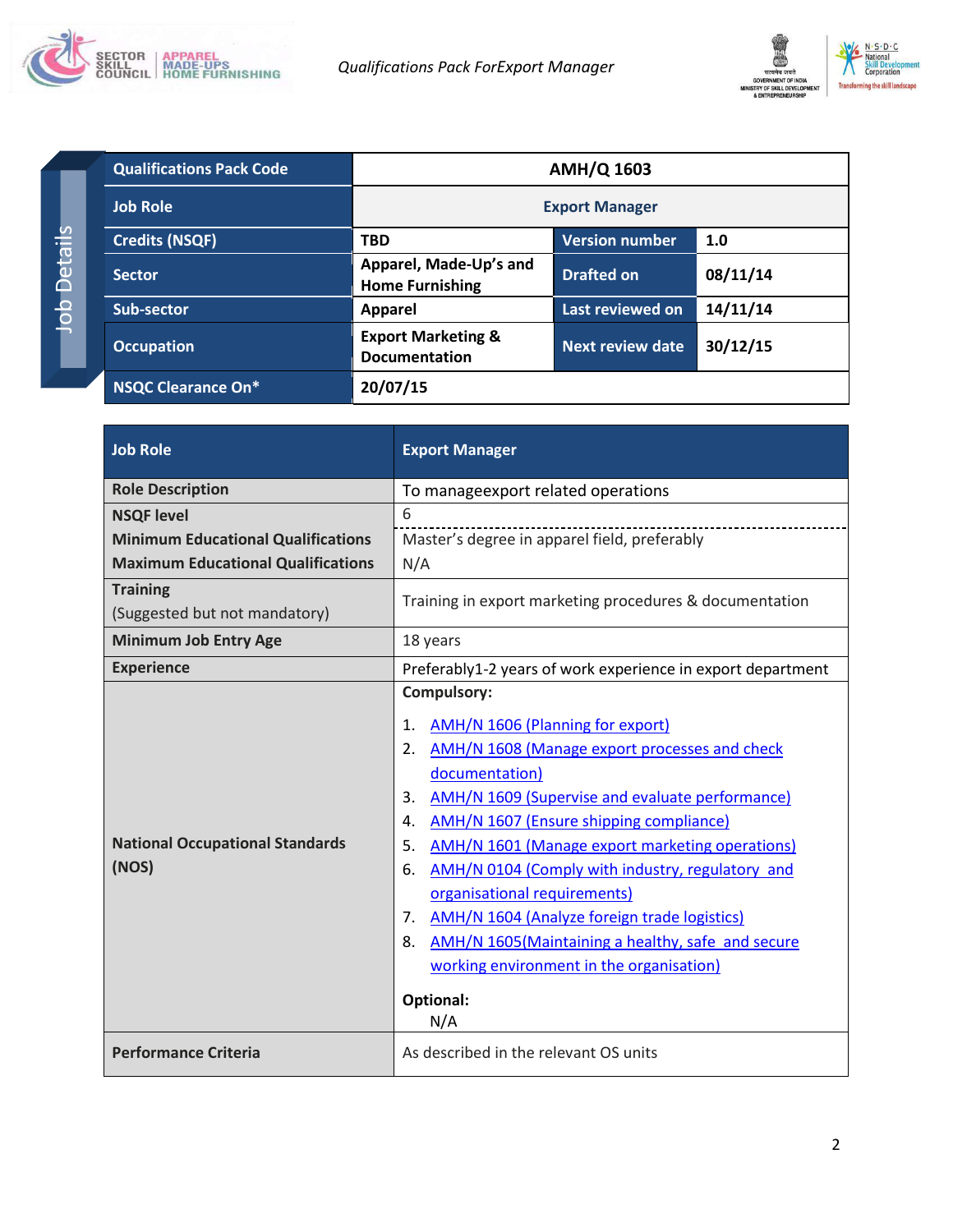



### **Glossary of Key Terms Table 1: Glossary of Key Terms**

<span id="page-2-0"></span>

|             | <b>Keywords / Terms</b>    | <b>Description</b>                                                          |
|-------------|----------------------------|-----------------------------------------------------------------------------|
|             | Sector                     | Sector is a conglomeration of different business operations having similar  |
| Definitions |                            | businesses and interests. It may also be defined asa distinct subset of the |
|             |                            | economy whose components share similar characteristics and interests.       |
|             | Sub-sector                 | Sub-sector is derived from a further breakdown based on the                 |
|             |                            | characteristics and interests of its components.                            |
|             | Vertical                   | Vertical may exist within a sub-sector representing different domain areas  |
|             |                            | or the client industries served by the industry.                            |
|             | Occupation                 | Occupation is a set of job roles, which perform similar/related set of      |
|             |                            | functions in an industry.                                                   |
|             | Function                   | Function is an activity necessary for achieving the key purpose of the      |
|             |                            | sector, occupation, or area of work, which can be carried out by a person   |
|             |                            | or a group of persons. Functions are identified through functional analysis |
|             |                            | and form the basis of OS.                                                   |
|             | Sub-functions              | Sub-functions are sub-activities essential to fulfill the achieving the     |
|             |                            | objectives of the function.                                                 |
|             | Job role                   | Job role defines a unique set of functions that together form a unique      |
|             |                            | employment opportunity in an organization.                                  |
|             | Occupational               | OS specify the standards of performance an individual must achieve when     |
|             | Standards (OS)             | carrying out a function in the workplace, together with the knowledge and   |
|             |                            | understanding they need to meet that standard consistently.                 |
|             |                            | Occupational Standards are applicable both in the Indian and global         |
|             |                            | contexts.                                                                   |
|             | Performance                | Performance Criteria are statements that together specify the standard of   |
|             | Criteria                   | performance required when carrying out a task.                              |
|             |                            |                                                                             |
|             | National                   | NOS are Occupational Standards which apply uniquely in the Indian           |
|             | Occupational               | context.                                                                    |
|             | Standards (NOS)            |                                                                             |
|             | <b>Qualifications Pack</b> | Qualifications Pack Code is a unique reference code that identifies a       |
|             | Code                       | qualifications pack.                                                        |
|             | Qualifications             | Qualifications Pack comprises the set of OS, together with the              |
|             | Pack(QP)                   | educational, training and other criteria required to perform a job role. A  |
|             |                            | Qualifications Pack is assigned a unique qualification pack code.           |
|             | Unit Code                  | Unit Code is a unique identifier for an OS unit, which can be denoted with  |
|             |                            | either an 'O' or an 'N'.                                                    |
|             | Unit Title                 | Unit Title gives a clear overall statement about what the incumbent         |
|             |                            | should be able to do.                                                       |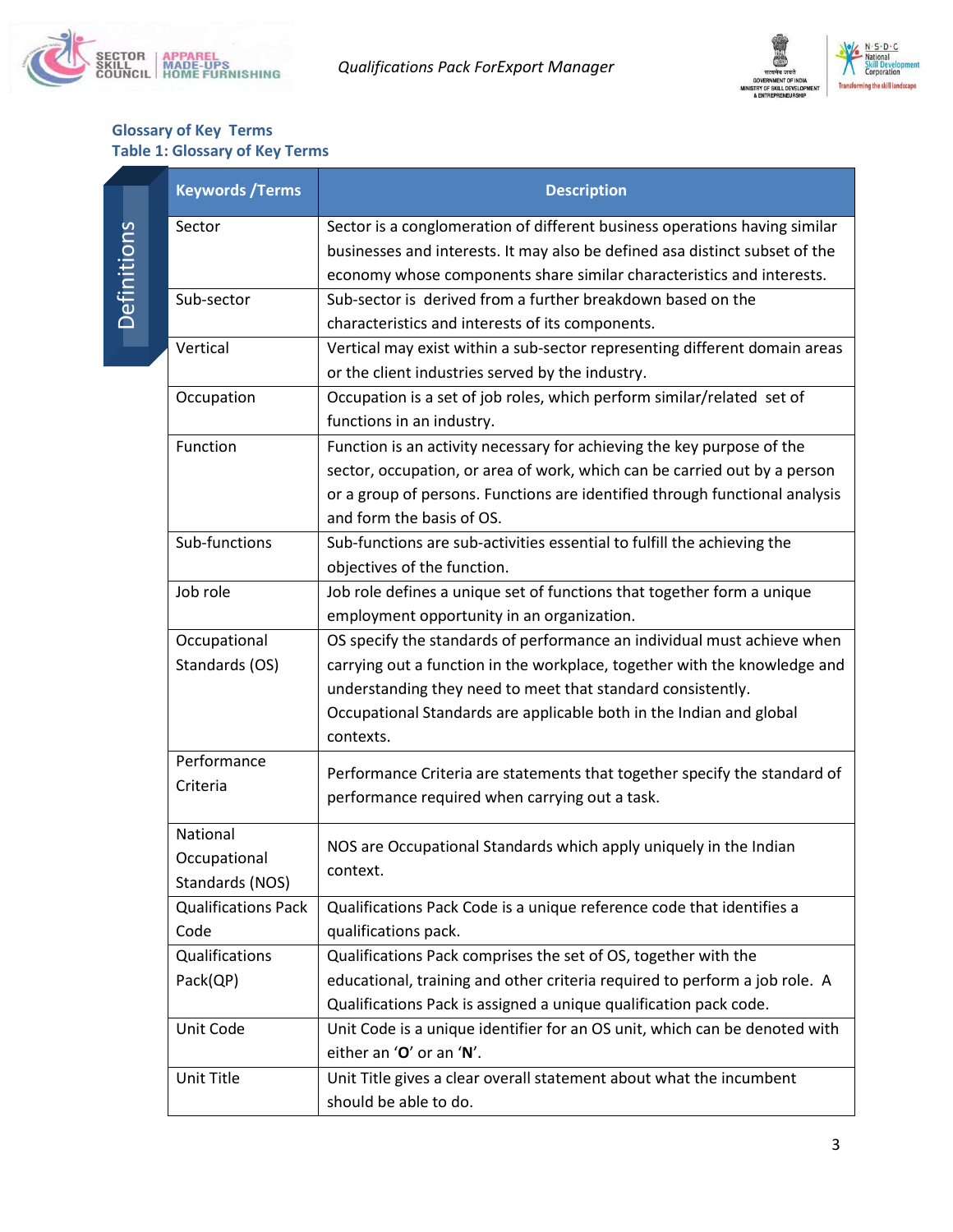



| Description             | Description gives a short summary of the unit content. This would be         |
|-------------------------|------------------------------------------------------------------------------|
|                         | helpful to anyone searching on a database to verify that this is the         |
|                         | appropriate OS they are looking for.                                         |
| Scope                   | Scope is the set of statements specifying the range of variables that an     |
|                         | individual may have to deal with in carrying out the function which have a   |
|                         | critical impact on the quality of performance required.                      |
| Knowledge and           | Knowledge and Understanding are statements which together specify the        |
| Understanding           | technical, generic, professional and organizational specific knowledge that  |
|                         | an individual needs in order to perform to the required standard.            |
| Organizational          | Organizational Context includes the way the organization is structured       |
| Context                 | and how it operates, including the extent of operative knowledge             |
|                         | managers have of their relevant areas of responsibility.                     |
| Technical               | Technical Knowledge is the specific knowledge needed to accomplish           |
| Knowledge               | specific designated responsibilities.                                        |
|                         |                                                                              |
| Core Skills/Generic     | Core Skills or Generic Skills are a group of skills that are key to learning |
| <b>Skills</b>           | and working in today's world. These skills are typically needed in any work  |
|                         | environment. In the context of the OS, these include communication           |
|                         | related skills that are applicable to most job roles.                        |
| Helpdesk                | Helpdesk is an entity to which the customers will report their IT problems.  |
|                         | IT Service Helpdesk Attendant is responsible for managing the helpdesk.      |
| <b>Keywords / Terms</b> | <b>Description</b>                                                           |
| <b>SSC</b>              | Sector Skill Council                                                         |
| <b>OS</b>               | <b>Occupational Standard(s)</b>                                              |
| <b>NOS</b>              | National Occupational Standard(s)                                            |
| QP                      | <b>Qualifications Pack</b>                                                   |
| <b>UGC</b>              | <b>University Grants Commission</b>                                          |
| <b>MHRD</b>             | Ministry of Human Resource Development                                       |
| MoLE                    | Ministry of Labor and Employment                                             |
| <b>NVEQF</b>            | National Vocational Education Qualifications Framework                       |
| <b>NVQF</b>             | <b>National Vocational Qualifications Framework</b>                          |

Acronyms **Acronyms**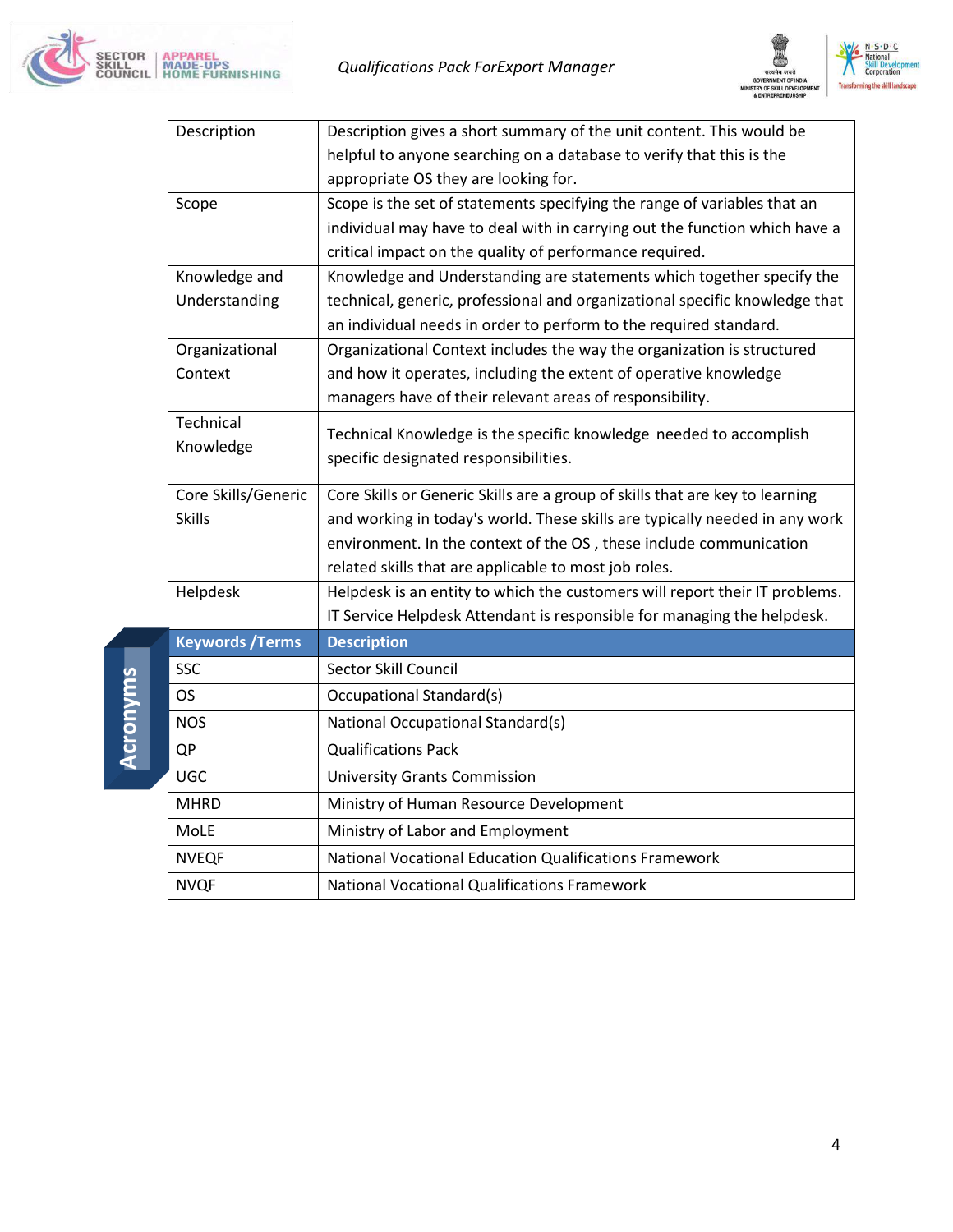





# **National Occupational Standard**



<span id="page-4-0"></span>**Overview** 

**This unit is about planning for the export and marketing operations**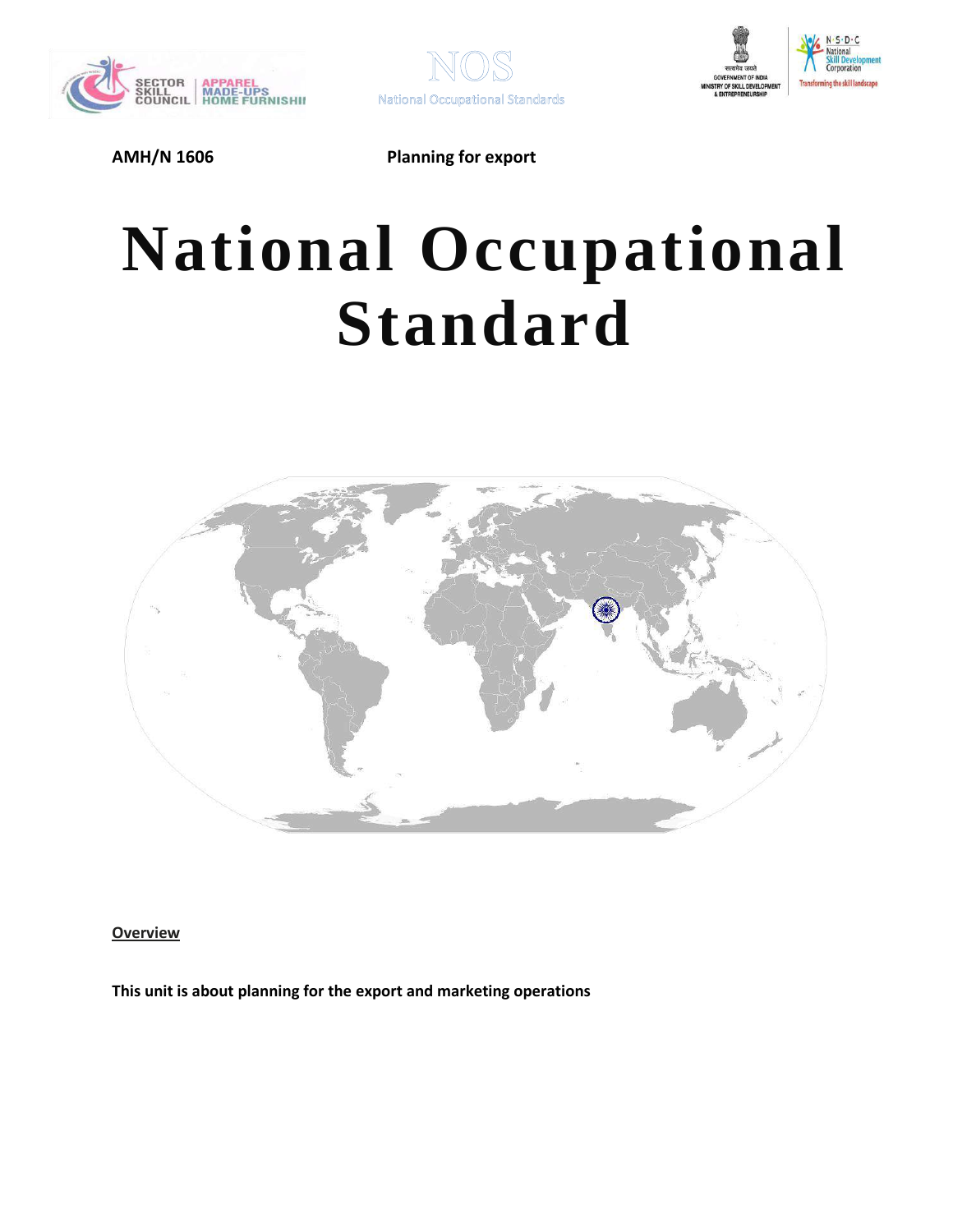





| ¢ |
|---|
|   |
|   |
| ĺ |
|   |
|   |
|   |
|   |
|   |
| ì |
|   |
| ı |
|   |
|   |
|   |
|   |
|   |
|   |
| ì |
|   |
|   |
|   |
|   |
| I |
|   |
|   |
|   |
|   |
|   |
|   |
|   |
|   |
|   |
|   |

| <b>Unit Code</b>                           | <b>AMH/N1606</b>                                                                           |  |  |
|--------------------------------------------|--------------------------------------------------------------------------------------------|--|--|
| <b>Unit Title</b>                          | <b>Planning for export</b>                                                                 |  |  |
| (Task)                                     |                                                                                            |  |  |
| <b>Description</b>                         | This unit is about planning for the export and marketing operations                        |  |  |
| <b>Scope</b>                               | This unit/task covers the following:                                                       |  |  |
|                                            | Planning for export                                                                        |  |  |
| Performance Criteria (PC) w.r.t. the Scope |                                                                                            |  |  |
| <b>Element</b>                             | <b>Performance Criteria</b>                                                                |  |  |
| <b>Planning for Export</b>                 | To be competent, you must be able to:                                                      |  |  |
|                                            | Organiz the logistics options for shipment<br>PC1.                                         |  |  |
|                                            | Carry out risk assessment for shipment plan<br>PC <sub>2</sub> .                           |  |  |
|                                            | Explain the trade policies and guidelines to all concerned and ensure it is<br>PC3.        |  |  |
|                                            | followed                                                                                   |  |  |
|                                            | Plan the shipment strategy-<br>PC4.                                                        |  |  |
|                                            | PC5. Use the export planning tools available                                               |  |  |
|                                            | Carry out swot analysis for shipment vertical<br>PC6.                                      |  |  |
|                                            | Make sure the organization's domestic and international marketing activities<br>PC7.       |  |  |
|                                            | are aligned and updated with current policies and guidelines                               |  |  |
| <b>Knowledge and Understanding (K)</b>     |                                                                                            |  |  |
| A. Organizational                          | You need to know and understand:                                                           |  |  |
| <b>Context</b>                             | Your organization's policies, procedures, guidelines and standards<br><b>KA1.</b>          |  |  |
| (Knowledge of                              | Safe working practices and 6rganizational procedures<br>KA2.                               |  |  |
| the company/                               | Quality systems and other processes practiced in the organization<br><b>KA3.</b>           |  |  |
| organization and                           | Types of problems with quality and how to report them to appropriate people<br><b>KA4.</b> |  |  |
| its processes)                             | The importance of complying with written instructions<br><b>KA5.</b>                       |  |  |
|                                            | Reporting procedure in case of faults in own/other processes<br>KA6.                       |  |  |
|                                            | Who to refer problems to when they are outside the limit of your authority<br><b>KA7.</b>  |  |  |
|                                            | Your organization's tools, templates and processes for export marketing<br>KA8.            |  |  |
|                                            | related operations                                                                         |  |  |
| <b>Technical</b><br>В.                     | You need to know and understand:                                                           |  |  |
| <b>Knowledge</b>                           | Nature of logistics & supply chains<br>KB1.                                                |  |  |
|                                            | Factors in logistics decision making<br>KB2.                                               |  |  |
|                                            | KB3.<br>Risk assessment process                                                            |  |  |
|                                            | Planning & strategy for business<br>KB4.                                                   |  |  |
|                                            | Current Trade policies and guidelines related to shipment<br>KB5.                          |  |  |
| Skills (S)                                 |                                                                                            |  |  |
| A. Core Skills/                            | <b>Writing Skills</b>                                                                      |  |  |
| <b>Generic Skills</b>                      | You need to know and understand how to:                                                    |  |  |
|                                            | SA1. Complete accurate well written work with attention to detail                          |  |  |
|                                            | Communicate with others in writing<br>SA <sub>2</sub> .                                    |  |  |
|                                            | <b>Reading Skills</b>                                                                      |  |  |
|                                            | You need to know and understand how to:                                                    |  |  |
|                                            | Read & follow guidelines, rules, processes, export documents & agreements<br>SA3.          |  |  |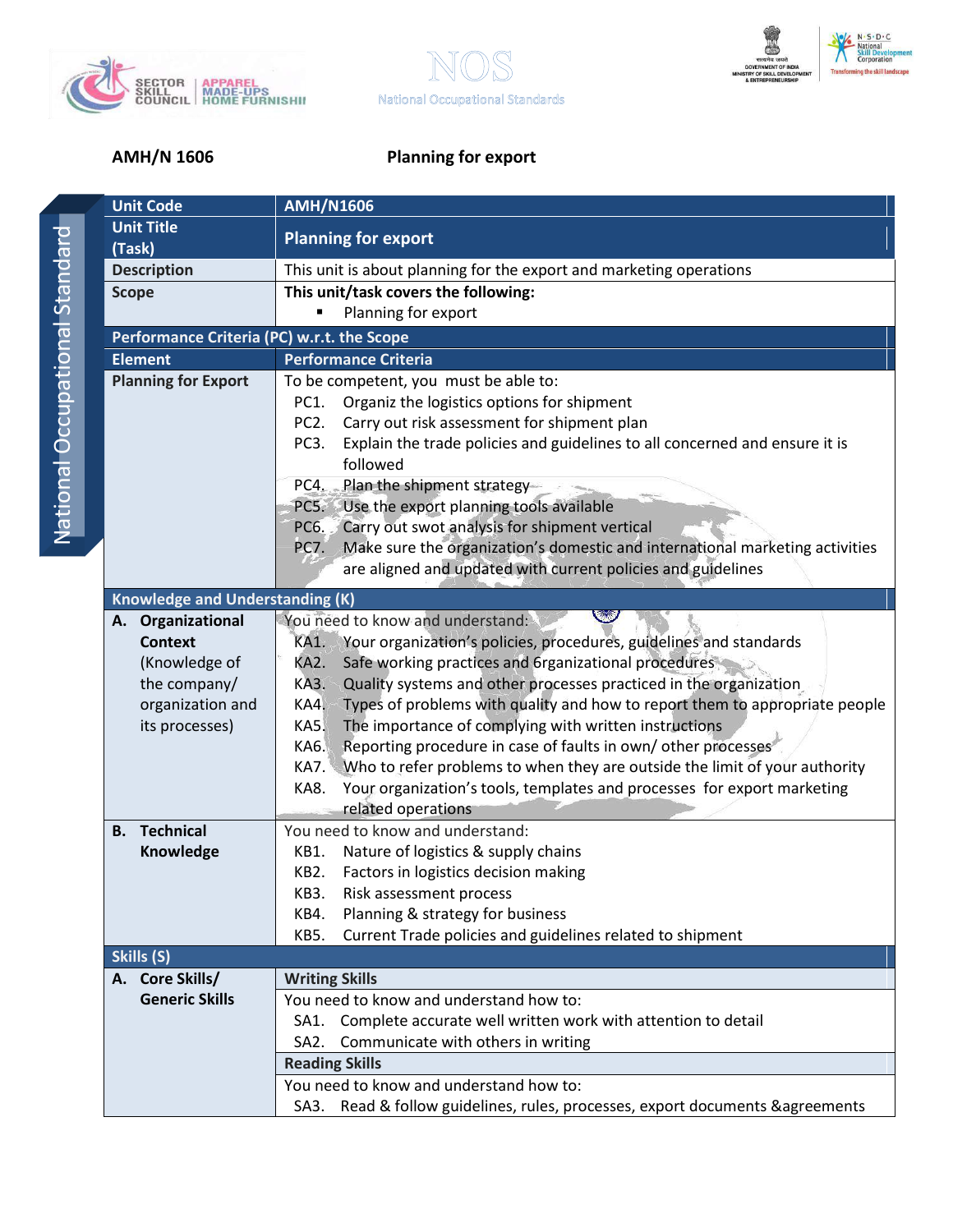





|                               | <b>Oral Communication (Listening and Speaking skills)</b>                    |  |  |
|-------------------------------|------------------------------------------------------------------------------|--|--|
|                               | You need to know and understand how to:                                      |  |  |
|                               | SA4. Listen effectively and orally communicate information accurately        |  |  |
|                               | Ask for clarification and advice from others<br>SA5.                         |  |  |
| <b>B.</b> Professional Skills | <b>Decision Making</b>                                                       |  |  |
|                               | You need to know and understand how to:                                      |  |  |
|                               | SB1. Follow rule-based decision-making processes                             |  |  |
|                               | Make decisions on a suitable course of action or response<br>SB <sub>2</sub> |  |  |
|                               | <b>Plan and Organize</b>                                                     |  |  |
|                               | You need to know and understand how to:                                      |  |  |
|                               | Plan and organize your work to achieve targets and deadlines<br>SB3.         |  |  |
|                               | <b>Customer Centricity</b>                                                   |  |  |
|                               | <b>NA</b>                                                                    |  |  |
|                               | <b>Problem Solving</b>                                                       |  |  |
|                               | You need to know and understand how to:                                      |  |  |
|                               | SB4. Apply problem-solving approaches in different situations                |  |  |
|                               | SB5. Refer anomalies to the supervisor                                       |  |  |
|                               | SB6. Seek clarification on problems from others                              |  |  |
|                               | <b>Analytical Thinking</b>                                                   |  |  |
|                               | You need to know and understand how to:                                      |  |  |
|                               | SB7. Analyze data and activities                                             |  |  |
|                               | Pass on relevant information to others<br>SB <sub>8</sub>                    |  |  |
|                               | <b>Critical Thinking</b>                                                     |  |  |
|                               | You need to know and understand how to:                                      |  |  |
|                               | SB9. Provide opinions on work in a detailed and constructive way             |  |  |
|                               | SB10. Apply balance judgments to different situations                        |  |  |
|                               |                                                                              |  |  |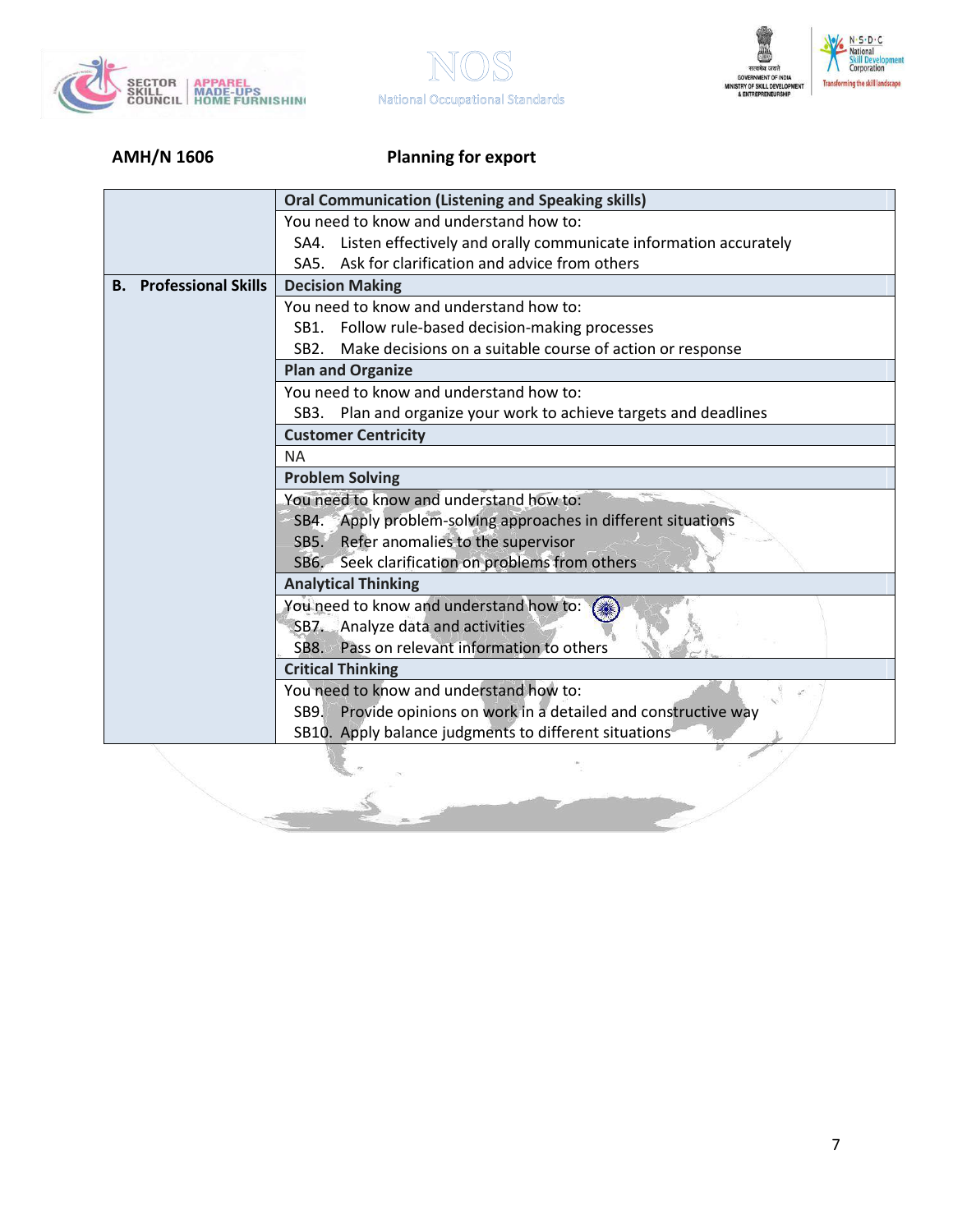





| <b>NOS Code</b>            | <b>AMH/N 1606</b>                                |                         |          |
|----------------------------|--------------------------------------------------|-------------------------|----------|
| <b>Credits (NSQF)</b>      | <b>TBD</b>                                       | <b>Version number</b>   | 1.0      |
| <b>Industry</b>            | Apparel, Made-Up's and<br><b>Home Furnishing</b> | <b>Drafted on</b>       | 08/11/14 |
| <b>Industry Sub-sector</b> | <b>Apparel</b>                                   | Last reviewed on        | 17/11/14 |
| <b>Occupation</b>          | <b>Export Marketing &amp;</b><br>Documentation   | <b>Next review date</b> | 30/12/15 |

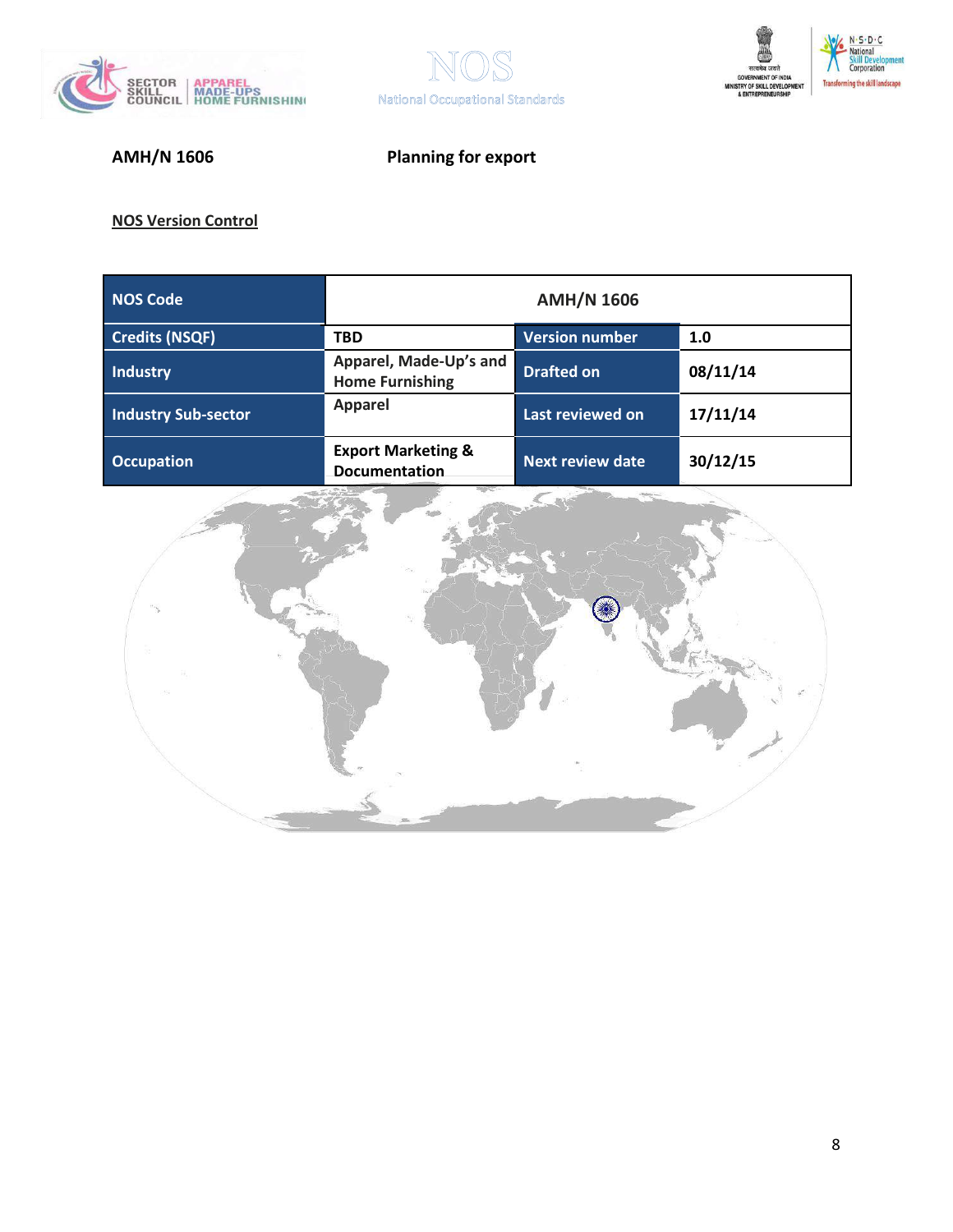





# **National Occupational Standard**



### <span id="page-8-0"></span>**Overview**

This unit is about managing all the export processes and checking the requisite documentation at each stage of operation.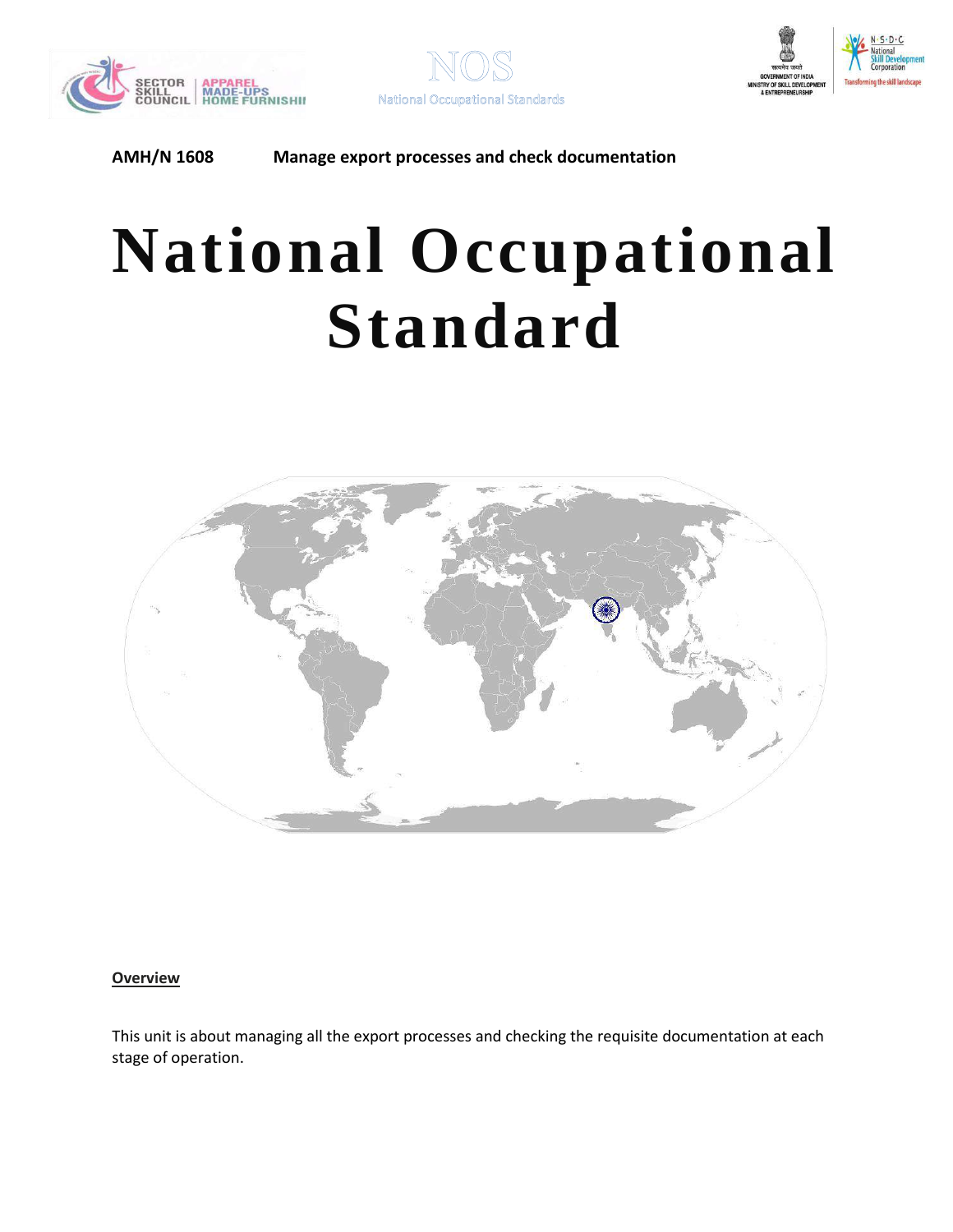





|   | ï<br>i<br>j                                                                                                    |
|---|----------------------------------------------------------------------------------------------------------------|
| Ò | and the state of the state of the state of the state of the state of the state of the state of the state of th |
|   | ĺ<br>l                                                                                                         |
|   | I                                                                                                              |
| l | I<br>۱                                                                                                         |
|   | Ì<br>ï<br>I                                                                                                    |
| l |                                                                                                                |

| <b>Unit Code</b>                                                               | <b>AMH/N 1608</b>                                                                                                                                                                                                                                                                                                                                                                                                                                                                                                                                                                                                                                                                                                                                                                                                                                                                                                                                                                                                                                                                                                                                                                                                                                                                                                    |
|--------------------------------------------------------------------------------|----------------------------------------------------------------------------------------------------------------------------------------------------------------------------------------------------------------------------------------------------------------------------------------------------------------------------------------------------------------------------------------------------------------------------------------------------------------------------------------------------------------------------------------------------------------------------------------------------------------------------------------------------------------------------------------------------------------------------------------------------------------------------------------------------------------------------------------------------------------------------------------------------------------------------------------------------------------------------------------------------------------------------------------------------------------------------------------------------------------------------------------------------------------------------------------------------------------------------------------------------------------------------------------------------------------------|
| <b>Unit Title</b><br>(Task)                                                    | Manage export processes and check documentation                                                                                                                                                                                                                                                                                                                                                                                                                                                                                                                                                                                                                                                                                                                                                                                                                                                                                                                                                                                                                                                                                                                                                                                                                                                                      |
| <b>Description</b>                                                             | Thisunitis about managing all the export related processes and checking the<br>requisite documentation at each stage of operation.                                                                                                                                                                                                                                                                                                                                                                                                                                                                                                                                                                                                                                                                                                                                                                                                                                                                                                                                                                                                                                                                                                                                                                                   |
| <b>Scope</b>                                                                   | Thisunit/taskcoversthefollowing:<br>Managing & checking the documentation related to export transactions<br>1.                                                                                                                                                                                                                                                                                                                                                                                                                                                                                                                                                                                                                                                                                                                                                                                                                                                                                                                                                                                                                                                                                                                                                                                                       |
| Performance Criteria (PC) w.r.t. the Scope                                     |                                                                                                                                                                                                                                                                                                                                                                                                                                                                                                                                                                                                                                                                                                                                                                                                                                                                                                                                                                                                                                                                                                                                                                                                                                                                                                                      |
| <b>Element</b>                                                                 | <b>Performance Criteria</b>                                                                                                                                                                                                                                                                                                                                                                                                                                                                                                                                                                                                                                                                                                                                                                                                                                                                                                                                                                                                                                                                                                                                                                                                                                                                                          |
| Managing and<br>checking<br>documentation<br>related to export<br>transactions | To be competent on the job, you must be able to:<br>PC1. Manage documentation related to pre & post shipment<br>Check and manage export sales contract<br>PC <sub>2</sub> .<br>Manage the central excise/customs clearance: regulations, procedures<br>PC3.<br>and documentation<br>PC4.Supervise the processing of an export order<br>Check all pre-shipment documents including:<br>PC6.<br>■ invoice<br>packing list<br>■ gr form<br>ar-4/ar4a form<br>etc licence<br>■ indent<br>acceptance of contract<br>letter of credit (loc)<br>qc certificate<br>port trust date<br>any other<br>· sign of inspector/ customs div<br>PC7. Check the EXIM documents pertaining to Pre and Post Shipment.<br>PC8. Liaise with customs and excise officials, if required<br>PC10. Takecare of applications for export incentives<br>PC11. Obtain advance license from Jt DGFT (Director General of Foreign Trade),<br>ensure adherence with contracts and agreements<br>PC12. Look after freight forwards, CHA (Customs House Agent), transporter<br>PC13. Communicate effectively with suppliers, consignee, agents, transporters<br>PC14. Manage and supervise the follow up with logistics companies to ensure<br>timely shipments of goods<br>Negotiation & co-ordination with customs agents for Freight Rates,<br>PC15. |
|                                                                                | Customs clearances                                                                                                                                                                                                                                                                                                                                                                                                                                                                                                                                                                                                                                                                                                                                                                                                                                                                                                                                                                                                                                                                                                                                                                                                                                                                                                   |
| <b>Knowledge and Understanding (K)</b>                                         |                                                                                                                                                                                                                                                                                                                                                                                                                                                                                                                                                                                                                                                                                                                                                                                                                                                                                                                                                                                                                                                                                                                                                                                                                                                                                                                      |
| A. Organizational                                                              | You need to know and understand:                                                                                                                                                                                                                                                                                                                                                                                                                                                                                                                                                                                                                                                                                                                                                                                                                                                                                                                                                                                                                                                                                                                                                                                                                                                                                     |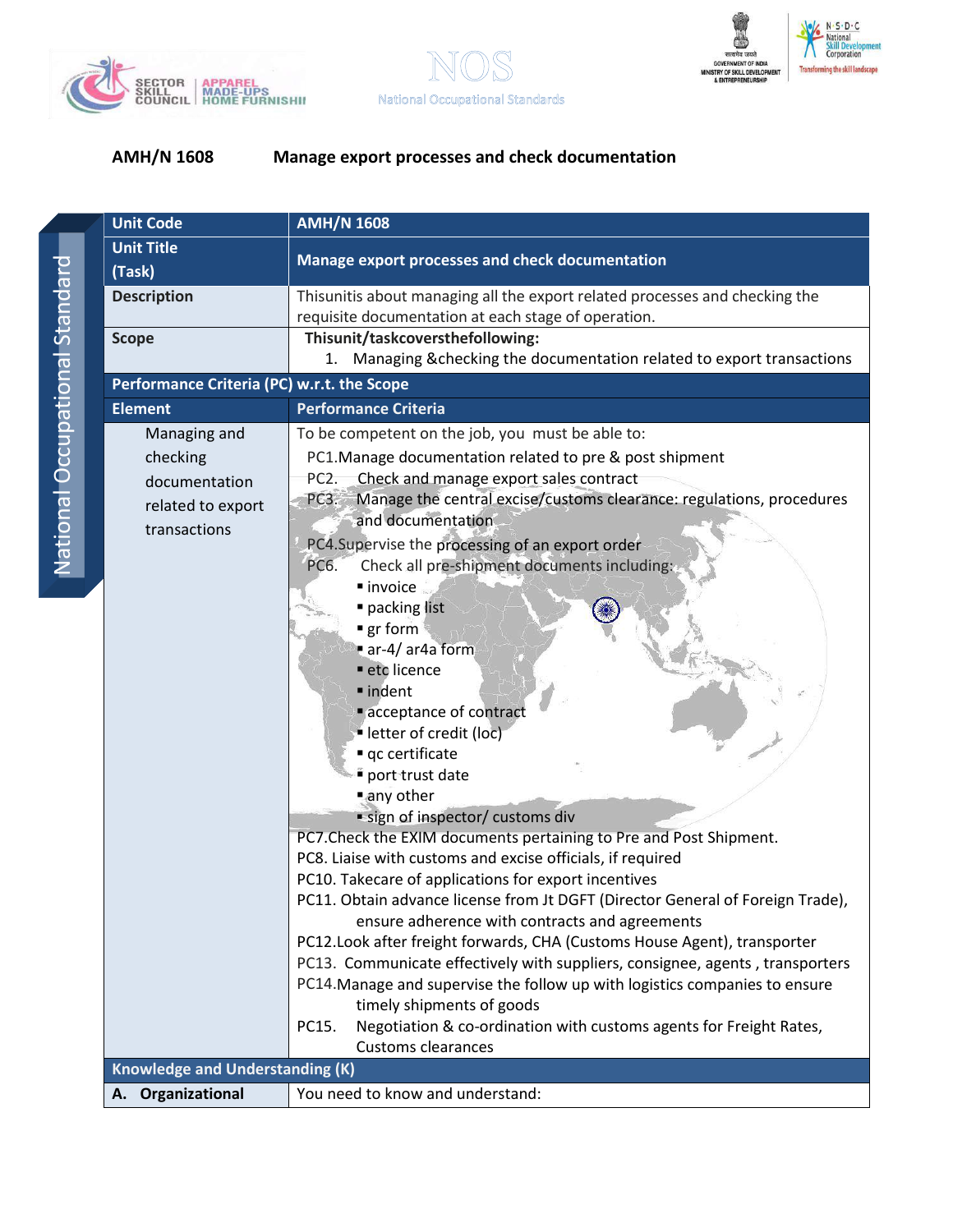





| Responsibilitiesunderhealth, safetyandenvironmental legislation<br>KA2.<br>of the company/<br>Guidelinesforstorageanddisposalofwastematerials<br>KA3.<br>organization and its<br>Protocoltoobtainmoreinformationonworkrelatedtasks<br>KA5.<br>processes)<br>Contact person in case of queries on procedure or products and for<br>KA6.<br>resolvingissuesrelatedtodefectivemachines, tools and/orequipment<br>Detailsofthejobroleandresponsibilities<br>KA7.<br>Documentationandreportingformats<br>KA8.<br>Worktargetandreviewmechanismwithyour supervisor<br>KA9.<br>KA10. Protocolandformatforreportingworkrelated risks/ problems<br>KA11. Methodofobtaining/givingfeedbackrelatedtoperformance<br>KA12. Importanceofteamworkandharmoniousworkingrelationships<br>KA13. Processforoffering/obtainingworkrelated assistance<br><b>B.</b> Technical<br>You need to know and understand:<br>Documentation formalities relating to export transactions<br>KB1.<br><b>Knowledge</b><br><b>Documentation Framework</b><br><b>KB2.</b><br><b>KB3.</b><br><b>Export Financing Methods and Terms of Payment</b><br>KB4.<br>Export Credit and Foreign Exchange Risk Management<br><b>KB5.</b><br><b>International Commercial Terms</b><br><b>Export Sales Contract</b><br>KB6.<br>Central Excise/Customs Clearance: Regulations, Procedures and<br>KB7.<br>Documentation<br>KB8.<br>Processing of an Export Order<br>Knowledge of export related documents such as:<br>KB9.<br>Proforma Invoice<br><b>Purchase Order</b><br>Commercial Invoice<br><b>Packing List</b><br>• Shipping Bill<br><b>Bill Of Lading</b><br>" Master Airway Bill / House Airway Bill<br><b>Export Certificate</b><br>■ Certificate Of Origin<br><b>Bill Of Exchange</b><br><b>Bank Realisation Certificate</b><br><b>- Letter Of Credit</b><br>Documents Against Acceptance<br>Skills (S) | <b>Context (Knowledge</b> | The11rganization'spoliciesandprocedures<br>KA1. |
|--------------------------------------------------------------------------------------------------------------------------------------------------------------------------------------------------------------------------------------------------------------------------------------------------------------------------------------------------------------------------------------------------------------------------------------------------------------------------------------------------------------------------------------------------------------------------------------------------------------------------------------------------------------------------------------------------------------------------------------------------------------------------------------------------------------------------------------------------------------------------------------------------------------------------------------------------------------------------------------------------------------------------------------------------------------------------------------------------------------------------------------------------------------------------------------------------------------------------------------------------------------------------------------------------------------------------------------------------------------------------------------------------------------------------------------------------------------------------------------------------------------------------------------------------------------------------------------------------------------------------------------------------------------------------------------------------------------------------------------------------------------------------------------------------------------------------------------------------------------|---------------------------|-------------------------------------------------|
|                                                                                                                                                                                                                                                                                                                                                                                                                                                                                                                                                                                                                                                                                                                                                                                                                                                                                                                                                                                                                                                                                                                                                                                                                                                                                                                                                                                                                                                                                                                                                                                                                                                                                                                                                                                                                                                              |                           |                                                 |
|                                                                                                                                                                                                                                                                                                                                                                                                                                                                                                                                                                                                                                                                                                                                                                                                                                                                                                                                                                                                                                                                                                                                                                                                                                                                                                                                                                                                                                                                                                                                                                                                                                                                                                                                                                                                                                                              |                           |                                                 |
|                                                                                                                                                                                                                                                                                                                                                                                                                                                                                                                                                                                                                                                                                                                                                                                                                                                                                                                                                                                                                                                                                                                                                                                                                                                                                                                                                                                                                                                                                                                                                                                                                                                                                                                                                                                                                                                              |                           |                                                 |
|                                                                                                                                                                                                                                                                                                                                                                                                                                                                                                                                                                                                                                                                                                                                                                                                                                                                                                                                                                                                                                                                                                                                                                                                                                                                                                                                                                                                                                                                                                                                                                                                                                                                                                                                                                                                                                                              |                           |                                                 |
|                                                                                                                                                                                                                                                                                                                                                                                                                                                                                                                                                                                                                                                                                                                                                                                                                                                                                                                                                                                                                                                                                                                                                                                                                                                                                                                                                                                                                                                                                                                                                                                                                                                                                                                                                                                                                                                              |                           |                                                 |
|                                                                                                                                                                                                                                                                                                                                                                                                                                                                                                                                                                                                                                                                                                                                                                                                                                                                                                                                                                                                                                                                                                                                                                                                                                                                                                                                                                                                                                                                                                                                                                                                                                                                                                                                                                                                                                                              |                           |                                                 |
|                                                                                                                                                                                                                                                                                                                                                                                                                                                                                                                                                                                                                                                                                                                                                                                                                                                                                                                                                                                                                                                                                                                                                                                                                                                                                                                                                                                                                                                                                                                                                                                                                                                                                                                                                                                                                                                              |                           |                                                 |
|                                                                                                                                                                                                                                                                                                                                                                                                                                                                                                                                                                                                                                                                                                                                                                                                                                                                                                                                                                                                                                                                                                                                                                                                                                                                                                                                                                                                                                                                                                                                                                                                                                                                                                                                                                                                                                                              |                           |                                                 |
|                                                                                                                                                                                                                                                                                                                                                                                                                                                                                                                                                                                                                                                                                                                                                                                                                                                                                                                                                                                                                                                                                                                                                                                                                                                                                                                                                                                                                                                                                                                                                                                                                                                                                                                                                                                                                                                              |                           |                                                 |
|                                                                                                                                                                                                                                                                                                                                                                                                                                                                                                                                                                                                                                                                                                                                                                                                                                                                                                                                                                                                                                                                                                                                                                                                                                                                                                                                                                                                                                                                                                                                                                                                                                                                                                                                                                                                                                                              |                           |                                                 |
|                                                                                                                                                                                                                                                                                                                                                                                                                                                                                                                                                                                                                                                                                                                                                                                                                                                                                                                                                                                                                                                                                                                                                                                                                                                                                                                                                                                                                                                                                                                                                                                                                                                                                                                                                                                                                                                              |                           |                                                 |
|                                                                                                                                                                                                                                                                                                                                                                                                                                                                                                                                                                                                                                                                                                                                                                                                                                                                                                                                                                                                                                                                                                                                                                                                                                                                                                                                                                                                                                                                                                                                                                                                                                                                                                                                                                                                                                                              |                           |                                                 |
|                                                                                                                                                                                                                                                                                                                                                                                                                                                                                                                                                                                                                                                                                                                                                                                                                                                                                                                                                                                                                                                                                                                                                                                                                                                                                                                                                                                                                                                                                                                                                                                                                                                                                                                                                                                                                                                              |                           |                                                 |
|                                                                                                                                                                                                                                                                                                                                                                                                                                                                                                                                                                                                                                                                                                                                                                                                                                                                                                                                                                                                                                                                                                                                                                                                                                                                                                                                                                                                                                                                                                                                                                                                                                                                                                                                                                                                                                                              |                           |                                                 |
|                                                                                                                                                                                                                                                                                                                                                                                                                                                                                                                                                                                                                                                                                                                                                                                                                                                                                                                                                                                                                                                                                                                                                                                                                                                                                                                                                                                                                                                                                                                                                                                                                                                                                                                                                                                                                                                              |                           |                                                 |
|                                                                                                                                                                                                                                                                                                                                                                                                                                                                                                                                                                                                                                                                                                                                                                                                                                                                                                                                                                                                                                                                                                                                                                                                                                                                                                                                                                                                                                                                                                                                                                                                                                                                                                                                                                                                                                                              |                           |                                                 |
|                                                                                                                                                                                                                                                                                                                                                                                                                                                                                                                                                                                                                                                                                                                                                                                                                                                                                                                                                                                                                                                                                                                                                                                                                                                                                                                                                                                                                                                                                                                                                                                                                                                                                                                                                                                                                                                              |                           |                                                 |
|                                                                                                                                                                                                                                                                                                                                                                                                                                                                                                                                                                                                                                                                                                                                                                                                                                                                                                                                                                                                                                                                                                                                                                                                                                                                                                                                                                                                                                                                                                                                                                                                                                                                                                                                                                                                                                                              |                           |                                                 |
|                                                                                                                                                                                                                                                                                                                                                                                                                                                                                                                                                                                                                                                                                                                                                                                                                                                                                                                                                                                                                                                                                                                                                                                                                                                                                                                                                                                                                                                                                                                                                                                                                                                                                                                                                                                                                                                              |                           |                                                 |
|                                                                                                                                                                                                                                                                                                                                                                                                                                                                                                                                                                                                                                                                                                                                                                                                                                                                                                                                                                                                                                                                                                                                                                                                                                                                                                                                                                                                                                                                                                                                                                                                                                                                                                                                                                                                                                                              |                           |                                                 |
|                                                                                                                                                                                                                                                                                                                                                                                                                                                                                                                                                                                                                                                                                                                                                                                                                                                                                                                                                                                                                                                                                                                                                                                                                                                                                                                                                                                                                                                                                                                                                                                                                                                                                                                                                                                                                                                              |                           |                                                 |
|                                                                                                                                                                                                                                                                                                                                                                                                                                                                                                                                                                                                                                                                                                                                                                                                                                                                                                                                                                                                                                                                                                                                                                                                                                                                                                                                                                                                                                                                                                                                                                                                                                                                                                                                                                                                                                                              |                           |                                                 |
|                                                                                                                                                                                                                                                                                                                                                                                                                                                                                                                                                                                                                                                                                                                                                                                                                                                                                                                                                                                                                                                                                                                                                                                                                                                                                                                                                                                                                                                                                                                                                                                                                                                                                                                                                                                                                                                              |                           |                                                 |
|                                                                                                                                                                                                                                                                                                                                                                                                                                                                                                                                                                                                                                                                                                                                                                                                                                                                                                                                                                                                                                                                                                                                                                                                                                                                                                                                                                                                                                                                                                                                                                                                                                                                                                                                                                                                                                                              |                           |                                                 |
|                                                                                                                                                                                                                                                                                                                                                                                                                                                                                                                                                                                                                                                                                                                                                                                                                                                                                                                                                                                                                                                                                                                                                                                                                                                                                                                                                                                                                                                                                                                                                                                                                                                                                                                                                                                                                                                              |                           |                                                 |
|                                                                                                                                                                                                                                                                                                                                                                                                                                                                                                                                                                                                                                                                                                                                                                                                                                                                                                                                                                                                                                                                                                                                                                                                                                                                                                                                                                                                                                                                                                                                                                                                                                                                                                                                                                                                                                                              |                           |                                                 |
|                                                                                                                                                                                                                                                                                                                                                                                                                                                                                                                                                                                                                                                                                                                                                                                                                                                                                                                                                                                                                                                                                                                                                                                                                                                                                                                                                                                                                                                                                                                                                                                                                                                                                                                                                                                                                                                              |                           |                                                 |
|                                                                                                                                                                                                                                                                                                                                                                                                                                                                                                                                                                                                                                                                                                                                                                                                                                                                                                                                                                                                                                                                                                                                                                                                                                                                                                                                                                                                                                                                                                                                                                                                                                                                                                                                                                                                                                                              |                           |                                                 |
|                                                                                                                                                                                                                                                                                                                                                                                                                                                                                                                                                                                                                                                                                                                                                                                                                                                                                                                                                                                                                                                                                                                                                                                                                                                                                                                                                                                                                                                                                                                                                                                                                                                                                                                                                                                                                                                              |                           |                                                 |
|                                                                                                                                                                                                                                                                                                                                                                                                                                                                                                                                                                                                                                                                                                                                                                                                                                                                                                                                                                                                                                                                                                                                                                                                                                                                                                                                                                                                                                                                                                                                                                                                                                                                                                                                                                                                                                                              |                           |                                                 |
|                                                                                                                                                                                                                                                                                                                                                                                                                                                                                                                                                                                                                                                                                                                                                                                                                                                                                                                                                                                                                                                                                                                                                                                                                                                                                                                                                                                                                                                                                                                                                                                                                                                                                                                                                                                                                                                              |                           |                                                 |
|                                                                                                                                                                                                                                                                                                                                                                                                                                                                                                                                                                                                                                                                                                                                                                                                                                                                                                                                                                                                                                                                                                                                                                                                                                                                                                                                                                                                                                                                                                                                                                                                                                                                                                                                                                                                                                                              |                           |                                                 |
|                                                                                                                                                                                                                                                                                                                                                                                                                                                                                                                                                                                                                                                                                                                                                                                                                                                                                                                                                                                                                                                                                                                                                                                                                                                                                                                                                                                                                                                                                                                                                                                                                                                                                                                                                                                                                                                              |                           |                                                 |
|                                                                                                                                                                                                                                                                                                                                                                                                                                                                                                                                                                                                                                                                                                                                                                                                                                                                                                                                                                                                                                                                                                                                                                                                                                                                                                                                                                                                                                                                                                                                                                                                                                                                                                                                                                                                                                                              |                           |                                                 |
|                                                                                                                                                                                                                                                                                                                                                                                                                                                                                                                                                                                                                                                                                                                                                                                                                                                                                                                                                                                                                                                                                                                                                                                                                                                                                                                                                                                                                                                                                                                                                                                                                                                                                                                                                                                                                                                              |                           |                                                 |
|                                                                                                                                                                                                                                                                                                                                                                                                                                                                                                                                                                                                                                                                                                                                                                                                                                                                                                                                                                                                                                                                                                                                                                                                                                                                                                                                                                                                                                                                                                                                                                                                                                                                                                                                                                                                                                                              |                           |                                                 |
|                                                                                                                                                                                                                                                                                                                                                                                                                                                                                                                                                                                                                                                                                                                                                                                                                                                                                                                                                                                                                                                                                                                                                                                                                                                                                                                                                                                                                                                                                                                                                                                                                                                                                                                                                                                                                                                              |                           |                                                 |
|                                                                                                                                                                                                                                                                                                                                                                                                                                                                                                                                                                                                                                                                                                                                                                                                                                                                                                                                                                                                                                                                                                                                                                                                                                                                                                                                                                                                                                                                                                                                                                                                                                                                                                                                                                                                                                                              | A. Core Skills/ Generic   | <b>Writing Skills</b>                           |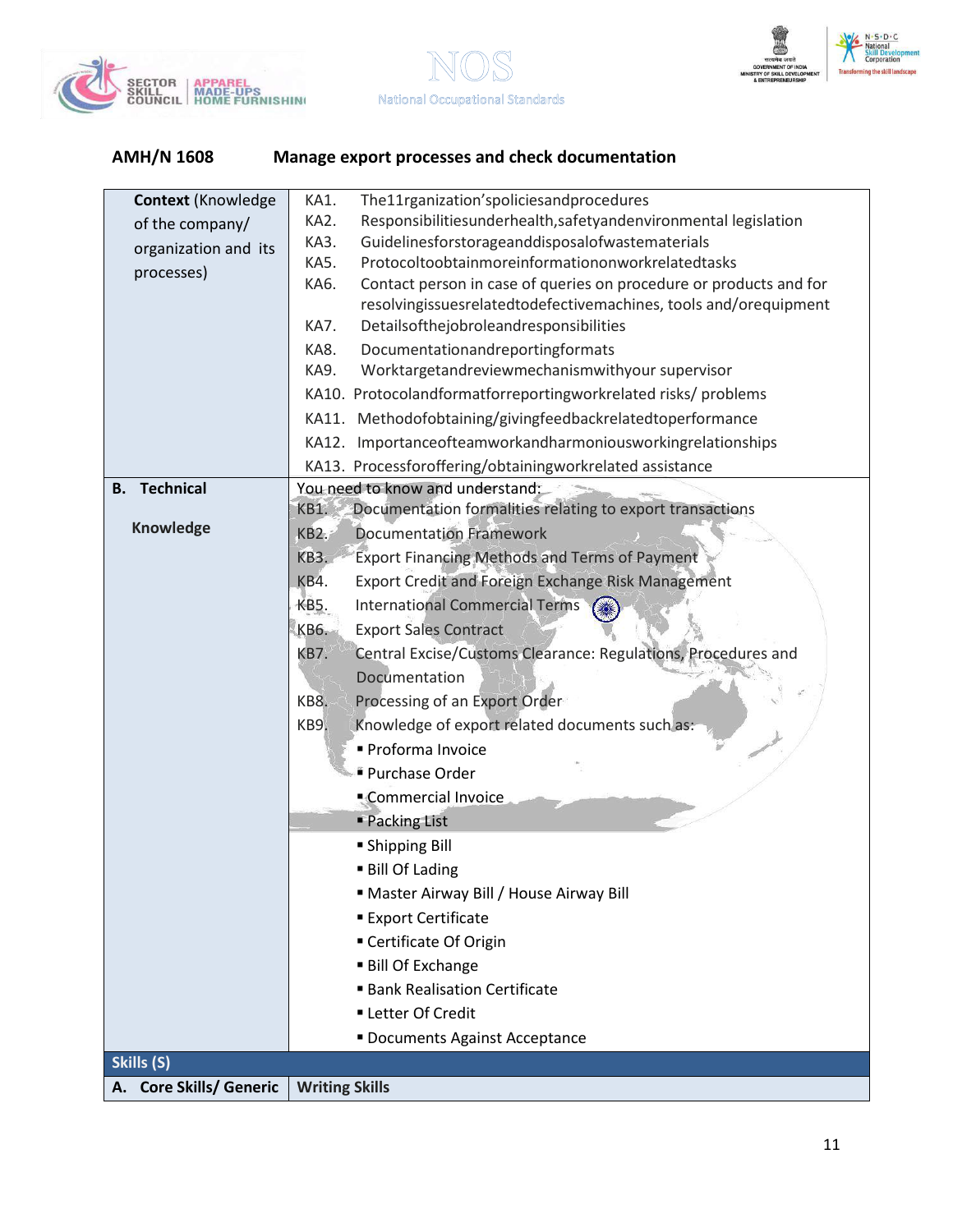





| <b>Skills</b>                    | You need to know and understand how to:                                    |  |  |
|----------------------------------|----------------------------------------------------------------------------|--|--|
|                                  | Complete accurate well written work with attention to detail<br>SA6.       |  |  |
|                                  | Communicate with others in writing<br>SA1.                                 |  |  |
|                                  | <b>Reading Skills</b>                                                      |  |  |
|                                  | You need to know and understand how to:                                    |  |  |
|                                  | Read instructions, guidelines, procedures and rules<br>SA2.                |  |  |
|                                  | SA3. Read and understand techpacks, buyer specifications                   |  |  |
|                                  | <b>Oral Communication (Listening and Speaking skills)</b>                  |  |  |
|                                  | You need to know and understand how to:                                    |  |  |
|                                  | SA4. Ask for clarification and advice from managers                        |  |  |
|                                  | SA5.<br>Communicate orally with colleagues                                 |  |  |
| <b>Prefessional skills</b><br>В. | <b>Decision Making</b>                                                     |  |  |
|                                  | $NA -$<br><b>CONTRACTOR</b>                                                |  |  |
|                                  | <b>Plan and Organize</b>                                                   |  |  |
|                                  | NA E                                                                       |  |  |
|                                  | <b>Customer Centricity</b>                                                 |  |  |
|                                  | <b>NA</b>                                                                  |  |  |
|                                  | <b>Problem Solving</b>                                                     |  |  |
|                                  | You need to know and understand how to:                                    |  |  |
|                                  | Refer anomalies to the manager<br>SB <sub>1</sub>                          |  |  |
|                                  | SB2. Seek clarification on problems from others                            |  |  |
|                                  | <b>Analytical Thinking</b>                                                 |  |  |
|                                  | You need to know and understand how to:                                    |  |  |
|                                  | SB3. Provide relevant information to others                                |  |  |
|                                  | Analyze needs, requirements and dependencies in order to meet your<br>SB4. |  |  |
|                                  | work requirements                                                          |  |  |
|                                  | <b>Critical Thinking</b>                                                   |  |  |
|                                  | <b>NA</b>                                                                  |  |  |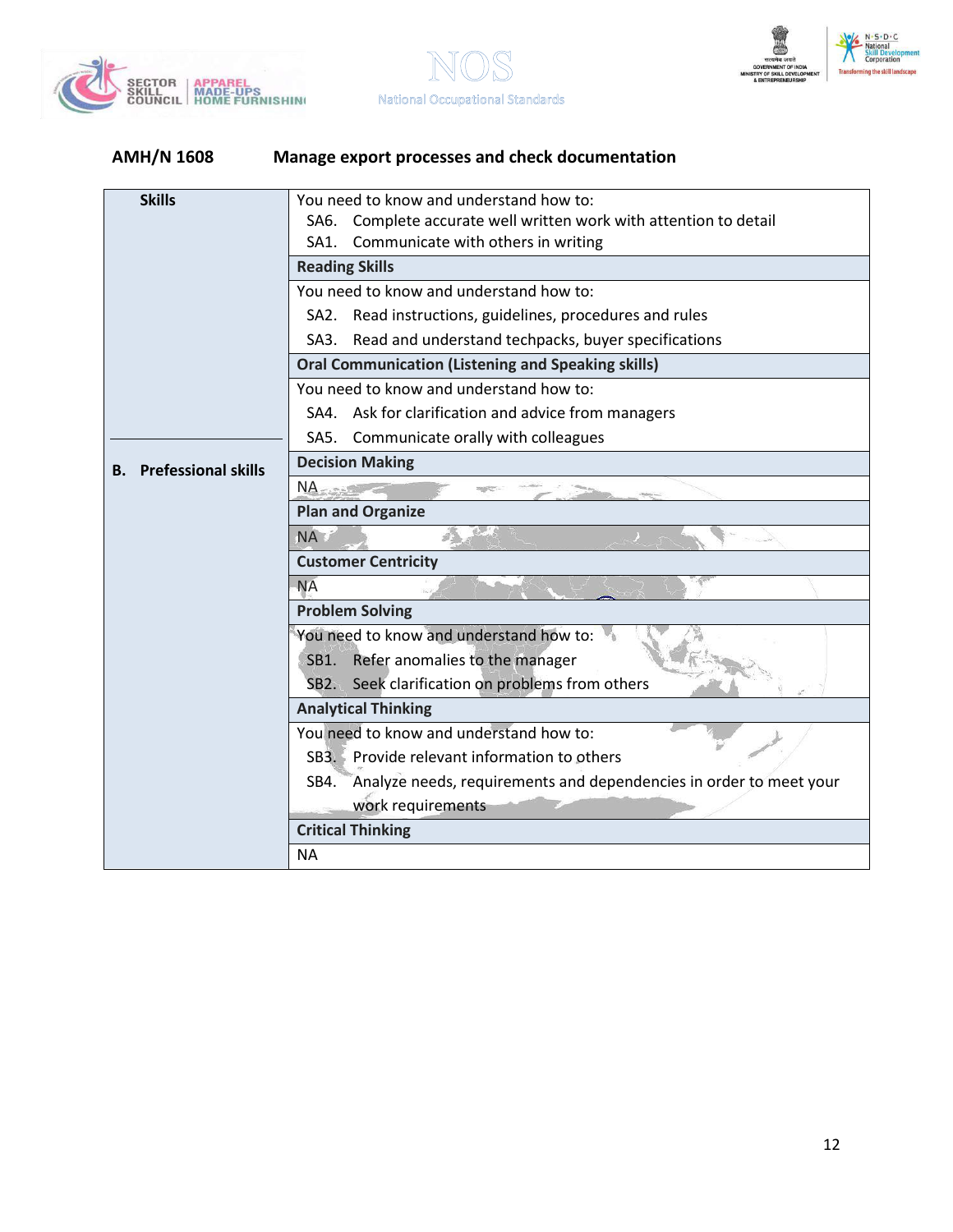





| <b>NOS Code</b>            | <b>AMH/N 1608</b>                                     |                         |          |
|----------------------------|-------------------------------------------------------|-------------------------|----------|
| <b>Credits (NSQF)</b>      | <b>TBD</b>                                            | Version number          | 1.0      |
| <b>Industry</b>            | Apparel, Made-Up's and<br><b>Home Furnishing</b>      | <b>Drafted on</b>       | 08/11/14 |
| <b>Industry Sub-sector</b> | <b>Apparel</b>                                        | Last reviewed on        | 17/11/14 |
| <b>Occupation</b>          | <b>Export Marketing &amp;</b><br><b>Documentation</b> | <b>Next review date</b> | 30/12/15 |

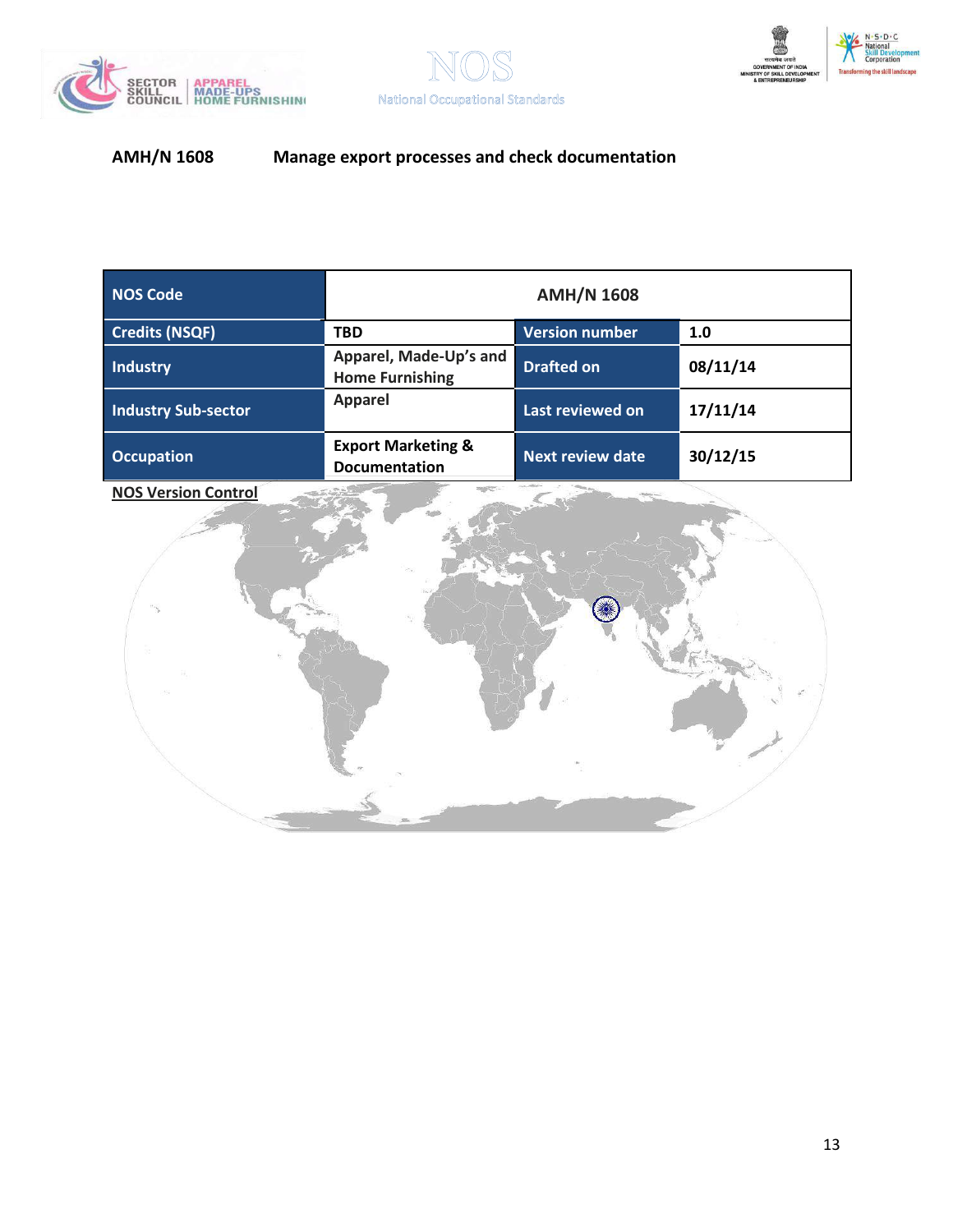





# **National Occupational Standard**

------------------------------------------------------------------------------------------------------------------------------------------



### <span id="page-13-0"></span>**Overview**

This unit is about supervising and evaluating the performance of subordinates in the organization.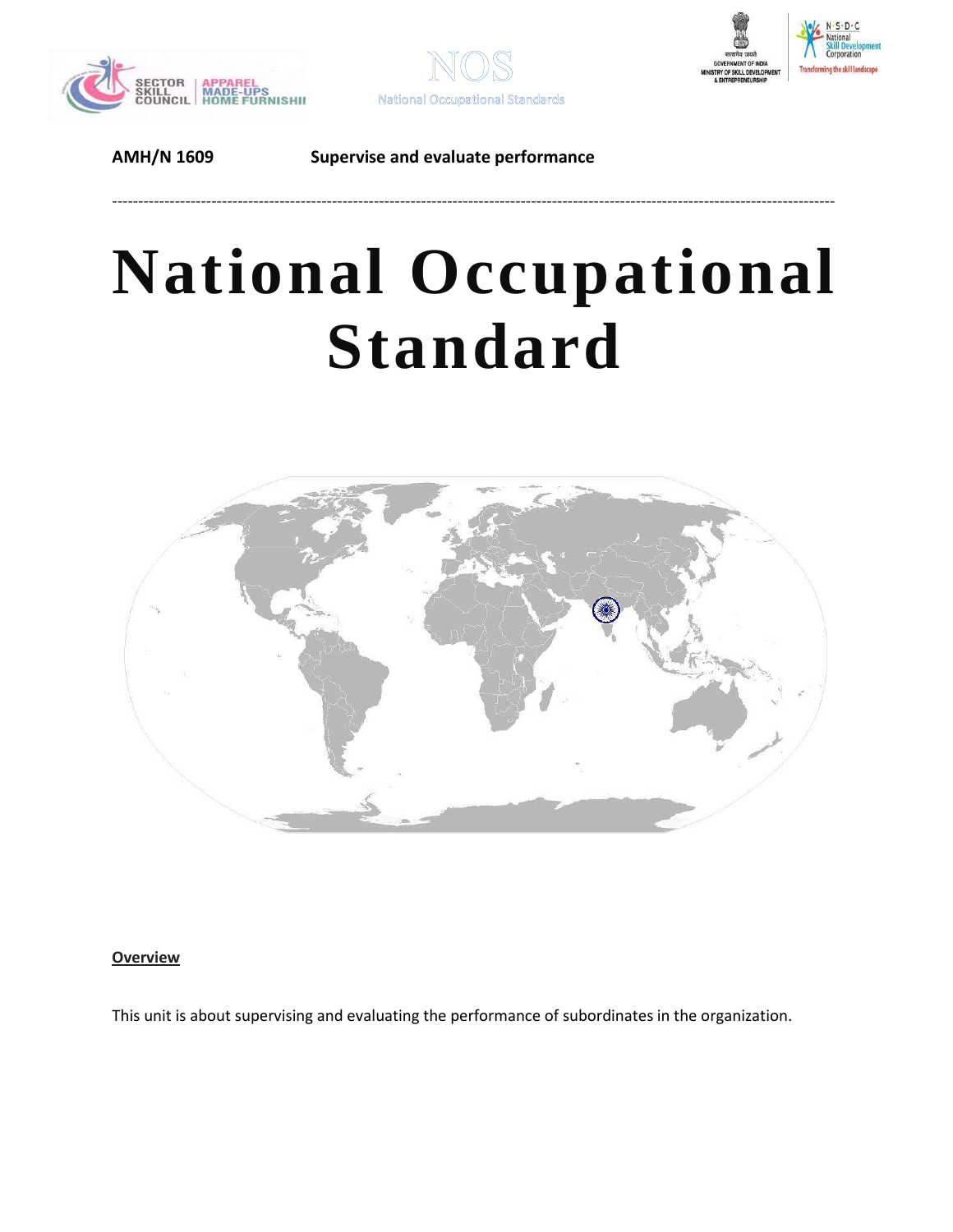





| <b>Unit Code</b>                                                                   | <b>AMH/N 1609</b>                                                                                                                                                                                                                                                                                                                                                                                                                                                                                                                                                                                                                                                                        |
|------------------------------------------------------------------------------------|------------------------------------------------------------------------------------------------------------------------------------------------------------------------------------------------------------------------------------------------------------------------------------------------------------------------------------------------------------------------------------------------------------------------------------------------------------------------------------------------------------------------------------------------------------------------------------------------------------------------------------------------------------------------------------------|
| <b>Unit Title</b>                                                                  | <b>Supervise and evaluate performance</b>                                                                                                                                                                                                                                                                                                                                                                                                                                                                                                                                                                                                                                                |
| (Task)                                                                             |                                                                                                                                                                                                                                                                                                                                                                                                                                                                                                                                                                                                                                                                                          |
| <b>Description</b>                                                                 | ThisNOS unit<br>isaboutsupervisingandevaluatingtheperformanceofsubordinatestoensurehigherl<br>evelsofmotivation and output.                                                                                                                                                                                                                                                                                                                                                                                                                                                                                                                                                              |
| <b>Scope</b>                                                                       | Thisunit/taskcoversthefollowing:<br>■ superviseallactivitiesperformedbysubordinatesandreportingexecutives<br>and evaluatetheirperformance<br>• ensureandimplementstrictadherenceof all activities performed by<br>subordinatestoorganisationalguidelines                                                                                                                                                                                                                                                                                                                                                                                                                                 |
| Performance Criteria (PC) w.r.t. the Scope                                         |                                                                                                                                                                                                                                                                                                                                                                                                                                                                                                                                                                                                                                                                                          |
| <b>Element</b>                                                                     | <b>Performance Criteria</b>                                                                                                                                                                                                                                                                                                                                                                                                                                                                                                                                                                                                                                                              |
| Supervise&evaluate<br>performance of all<br>subordinatesandreport<br>ingexecutives | To be competent on the job, you must be able to:<br>PC1. setgoalsandtargetsasperorganisationaldirectivesforallreportingexecutives<br>PC <sub>2</sub> .<br>Createquantifiedmeasuresandmetrics panalysetheperformancedeliver<br>edbysubordinates<br>PC3. settangibleandachievableincentivesforsubordinatesasperthegoals and<br>targets assigned<br>PC4. ensureandimplementstrictadherence of all activities performed by<br>subordinatestoorganisationalguidelines<br>PC5.<br>Monitorandsupervisealltheactivitiesperformedbysubordinatesandensur<br>eoptimisationtoachievethesetgoals<br>PC6. evaluateperformanceof subordinates<br>andreportingexecutivesonthedesignedmeasuresand metrics |
|                                                                                    | aspertheguidelines of theOgranization<br>PC7. assistandsupportreportingexecutiveswhenevernecessaryorapplicable<br>PC8. document all performanceindicatorsandmetricsof subordinates inthe<br>prescribed formatoforganisation<br>PC9. performallappraisalrelatedprocessflowfor subordinates, as per<br>respective performancedocuments<br>PC10.handoverall<br>thedocumentsandappropriatesupportmeasurestohumanresources<br>departmentforofficialrecords<br>PC11.ensureand implement<br>properprocessflowforfeedbacksandqueriesreceivedfromsubordinates                                                                                                                                     |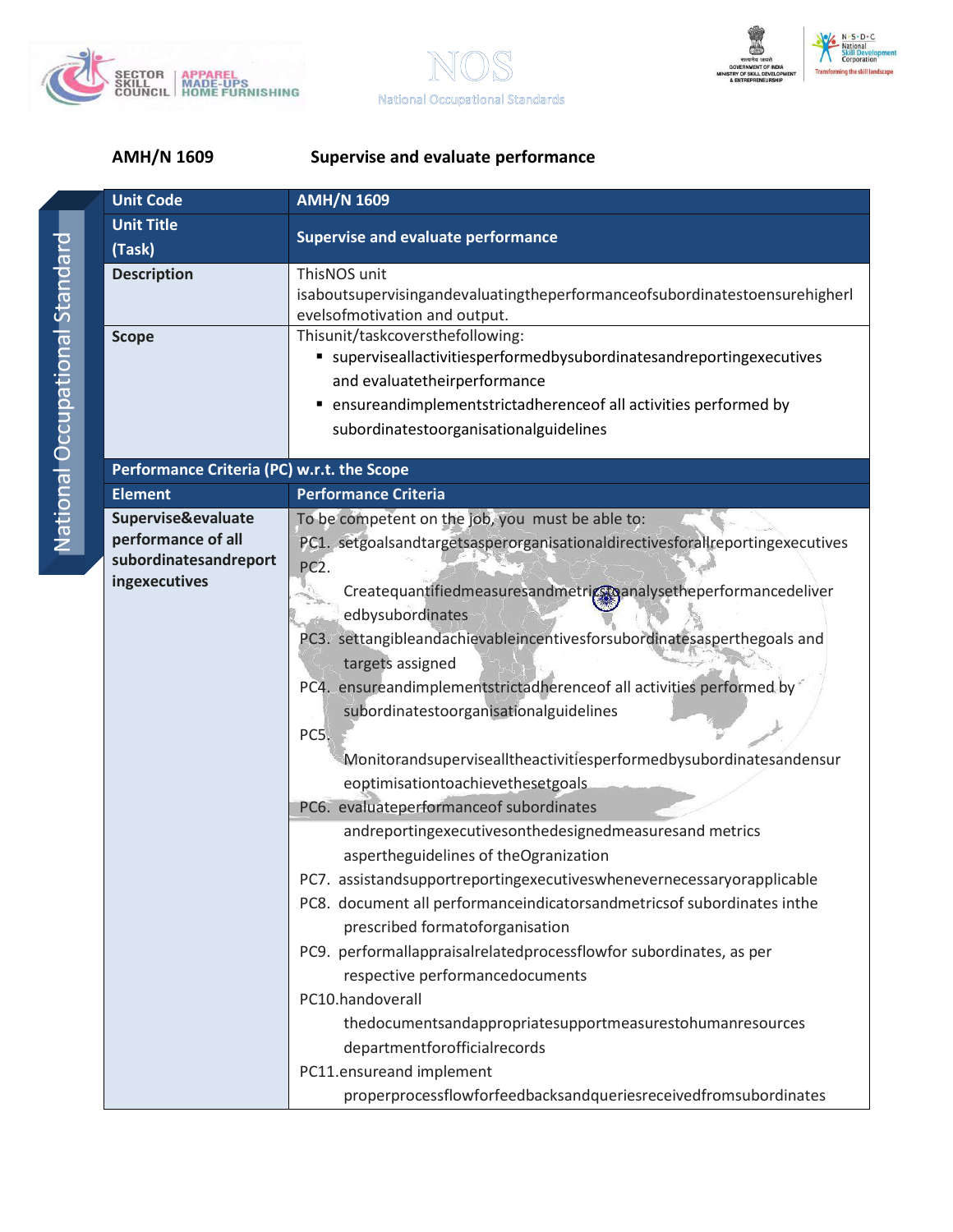





| <b>Knowledge and Understanding (K)</b> |                                                                       |  |  |
|----------------------------------------|-----------------------------------------------------------------------|--|--|
| A. Organizational                      | You need to know and understand:                                      |  |  |
| <b>Context (Knowledge</b>              | KA1. standardoperatingproceduresoftheorganisationforappraisals,       |  |  |
| of the company/                        | incentives, promotions andperformanceevaluation                       |  |  |
| organization and its                   | KA2.standardoperatingproceduresforqueryandproblemreportingandthei     |  |  |
| processes)                             | r redressalintheorganisation                                          |  |  |
|                                        | KA3. frameworkandguidelinesprescribedbytheorganisationforquery        |  |  |
|                                        | KA4.                                                                  |  |  |
|                                        | frameworkandguidelinesprescribedbytheorganisationforperforma          |  |  |
|                                        | nce evaluations andbased appraisals outofit                           |  |  |
|                                        | KA5.                                                                  |  |  |
|                                        | documentationrequirementsforeachprocedurecarriedoutaspartofrol        |  |  |
|                                        | esandresponsibilities                                                 |  |  |
|                                        | KA6. institutional andprofessionalcodeofethicsandstandardsof practice |  |  |
|                                        | KA7. safetyandhealthpoliciesandregulationsfortheworkplace             |  |  |
| <b>B. Technical</b>                    | Theuser/individualonthe job needs toknowandunderstand:                |  |  |
| Knowledge                              | KB1.                                                                  |  |  |
|                                        | documentationrequirementsforapptasalsandotherperformanceevaluati      |  |  |
|                                        | onsofvarioussubordinatepositions                                      |  |  |
|                                        | KB2. processflowforperformanceevaluation,                             |  |  |
|                                        | documentationandappraisalsrelatedwiththem                             |  |  |
|                                        | KB3. subordinateandreportingexecutive's problems                      |  |  |
|                                        | andqueriesanddocumenting it in theorganisation's prescribed format    |  |  |
|                                        | KB4.                                                                  |  |  |
|                                        | redressaldocumentationsmechanismsavailableintheorganizationandacti    |  |  |
|                                        | ngaccordinglyinatimelymanner                                          |  |  |
|                                        | KB5. softwareorFormatsuchasMSWord,Excel,PowerPointandManagement       |  |  |
|                                        | InformationSystem(MIS) as prescribed by the organization              |  |  |
| Skills (S)                             |                                                                       |  |  |
| Core Skills/<br>Α.                     | <b>Writing Skills</b>                                                 |  |  |
| <b>Generic Skills</b>                  | You need to know and understand how to:                               |  |  |
|                                        | Complete accurate well written work with attention to detail<br>В.    |  |  |
|                                        | Communicate with others in writing<br>SA6.                            |  |  |
|                                        | <b>Reading Skills</b>                                                 |  |  |
|                                        | You need to know and understand how to:                               |  |  |
|                                        | read instructions, guidelines, procedures and rules<br>SA7.           |  |  |
|                                        | Read and understand techpacks, buyer specifications<br>SA8.           |  |  |
|                                        | read reviews fromsubordinates in<br>SA9.                              |  |  |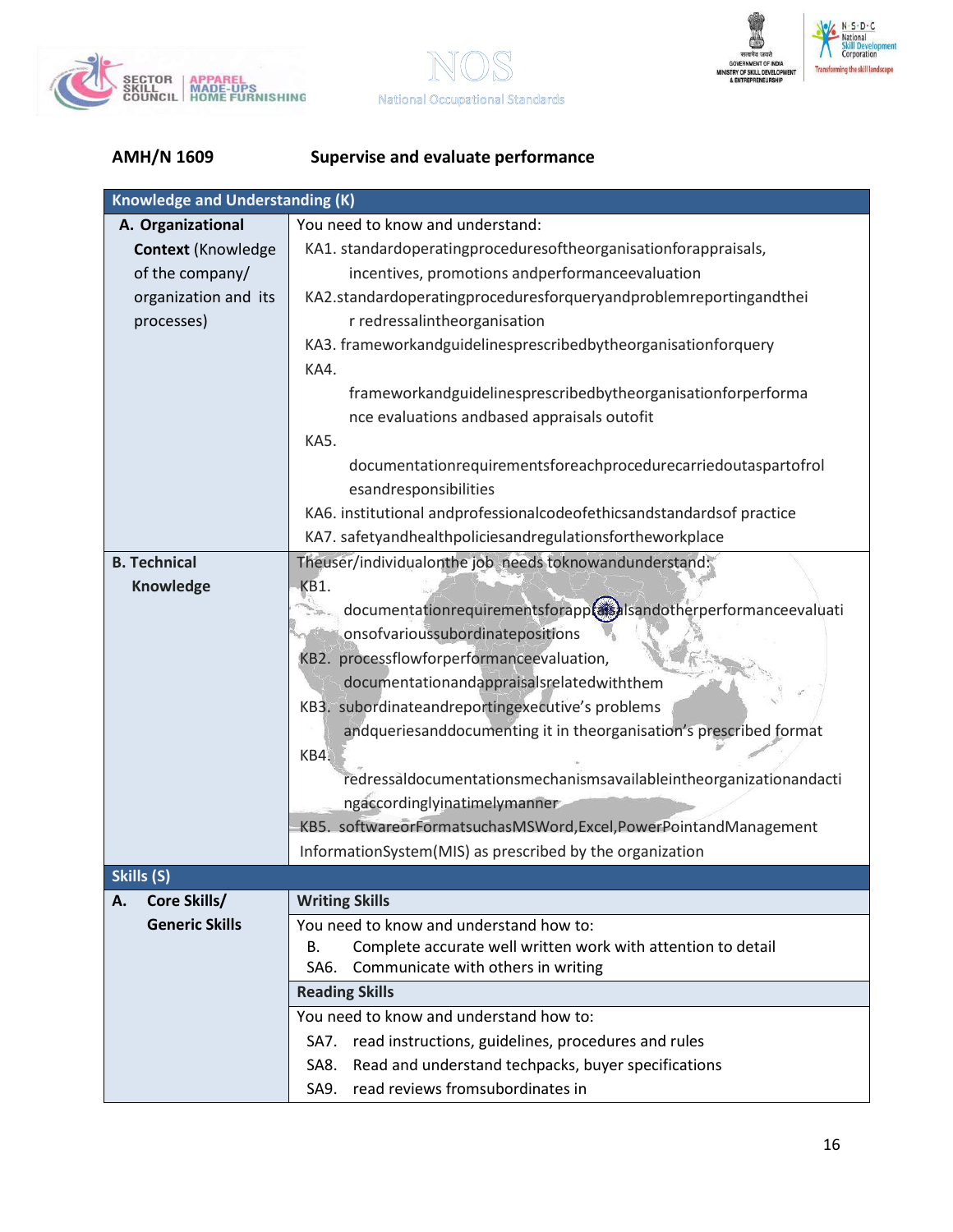



**National Occupational Standards** 

 $\mathbb{R}$ 

| <b>AMH/N 1609</b>      | <b>Supervise and evaluate performance</b>                                              |  |  |
|------------------------|----------------------------------------------------------------------------------------|--|--|
|                        | termsoftheirrequirements, queries and feedbacks                                        |  |  |
|                        | SA10. read appraisal documentsrelatedwithanyofsubordinatingposition                    |  |  |
|                        | SA11. read policiesandregulationspertinenttothejob                                     |  |  |
|                        | <b>Oral Communication (Listening and Speaking skills)</b>                              |  |  |
|                        | You need to know and understand how to:                                                |  |  |
|                        | interactwithallsubordinatestounderstandingtheirrequirements, queriesan<br>SA1.         |  |  |
|                        | dfeedbacksonvariousaspectswithintheorganization                                        |  |  |
|                        | interactwithorganisation'sinternal stakeholders toensureefficient<br>SA <sub>2</sub> . |  |  |
|                        | performanceevaluationofthesubordinatesleadingtohigherlevelsof<br>SA3.                  |  |  |
|                        | satisfaction andmotivation                                                             |  |  |
|                        | <b>Decision Making</b>                                                                 |  |  |
| <b>B.</b> Professional | You need to know and understand how to:                                                |  |  |
| <b>Skills</b>          | SB1. Distribute work to achieve the desired targets and goals                          |  |  |
|                        | <b>Plan and Organize</b>                                                               |  |  |
|                        | You need to know and understand how to:                                                |  |  |
|                        | SB2. Organize the human resources                                                      |  |  |
|                        | SB3. implement                                                                         |  |  |
|                        | properprocessflowforfeedbacksandqueriesceceivedfromsubordinates                        |  |  |
|                        | <b>Customer Centricity</b>                                                             |  |  |
|                        | <b>NA</b>                                                                              |  |  |
|                        | <b>Problem Solving</b>                                                                 |  |  |
|                        | You need to know and understand how to:                                                |  |  |
|                        | SB4. Methods to resolve the problem associated with manpower                           |  |  |
|                        | <b>Analytical Thinking</b>                                                             |  |  |
|                        | You need to know and understand how to:                                                |  |  |
|                        | SB5. provide relevant information to others                                            |  |  |
|                        | analyze needs, requirements and dependencies in order to meet your<br>SB6.             |  |  |
|                        | work requirements                                                                      |  |  |
|                        | <b>Critical Thinking</b>                                                               |  |  |
|                        | You need to know and understand how to:                                                |  |  |
|                        | SB7. Apply                                                                             |  |  |
|                        | quantifiedmeasuresandmetricstoanalysetheperformancedeliveredbysu                       |  |  |
|                        | bordinates                                                                             |  |  |
|                        |                                                                                        |  |  |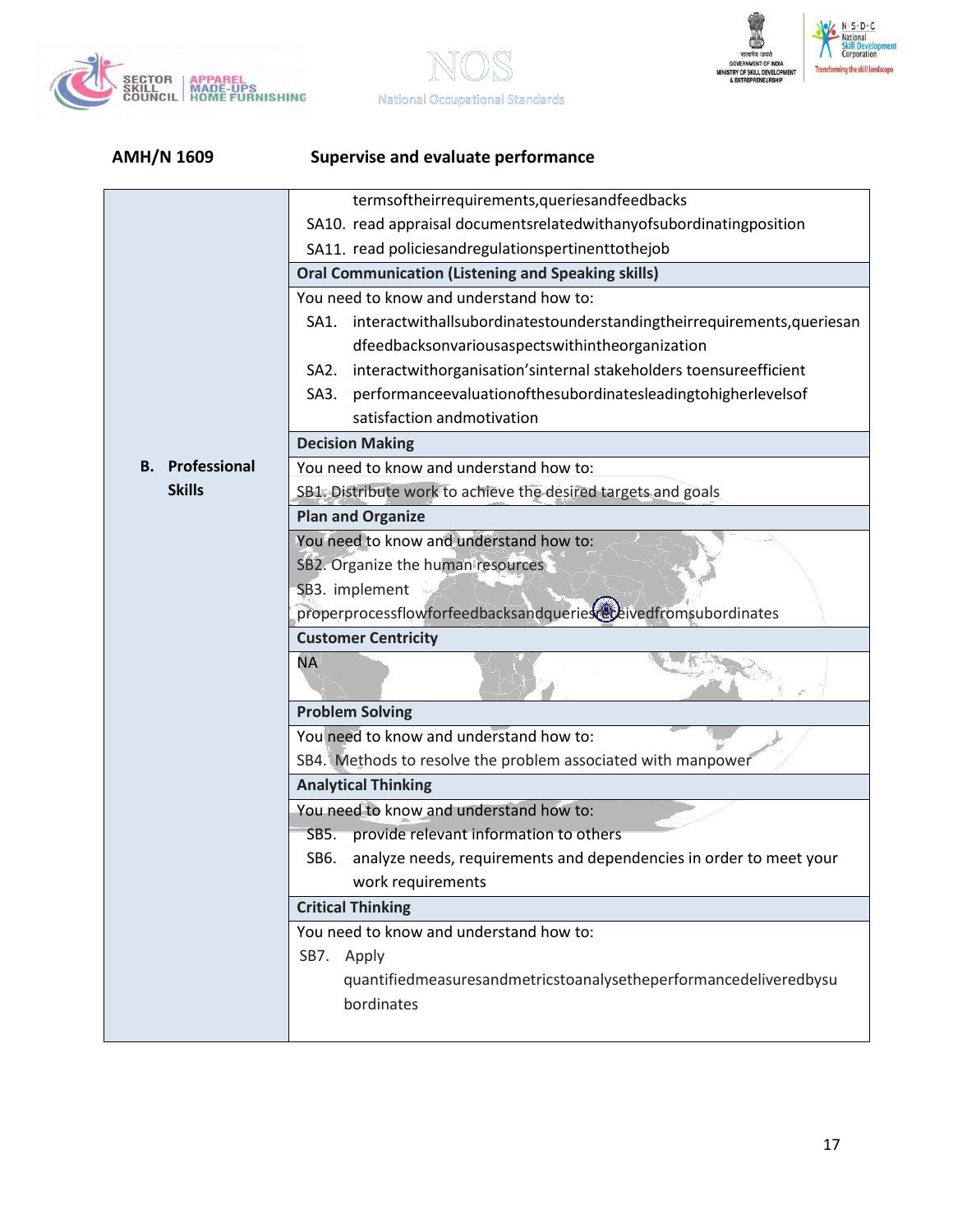





| <b>NOS Code</b>            | <b>AMH/N 1609</b>                                     |                         |          |
|----------------------------|-------------------------------------------------------|-------------------------|----------|
| <b>Credits (NSQF)</b>      | <b>TBD</b>                                            | <b>Version number</b>   | 1.0      |
| <b>Industry</b>            | Apparel, Made-Up's and<br><b>Home Furnishing</b>      | <b>Drafted on</b>       | 08/11/14 |
| <b>Industry Sub-sector</b> | <b>Apparel</b>                                        | Last reviewed on        | 17/11/14 |
| <b>Occupation</b>          | <b>Export Marketing &amp;</b><br><b>Documentation</b> | <b>Next review date</b> | 30/12/15 |

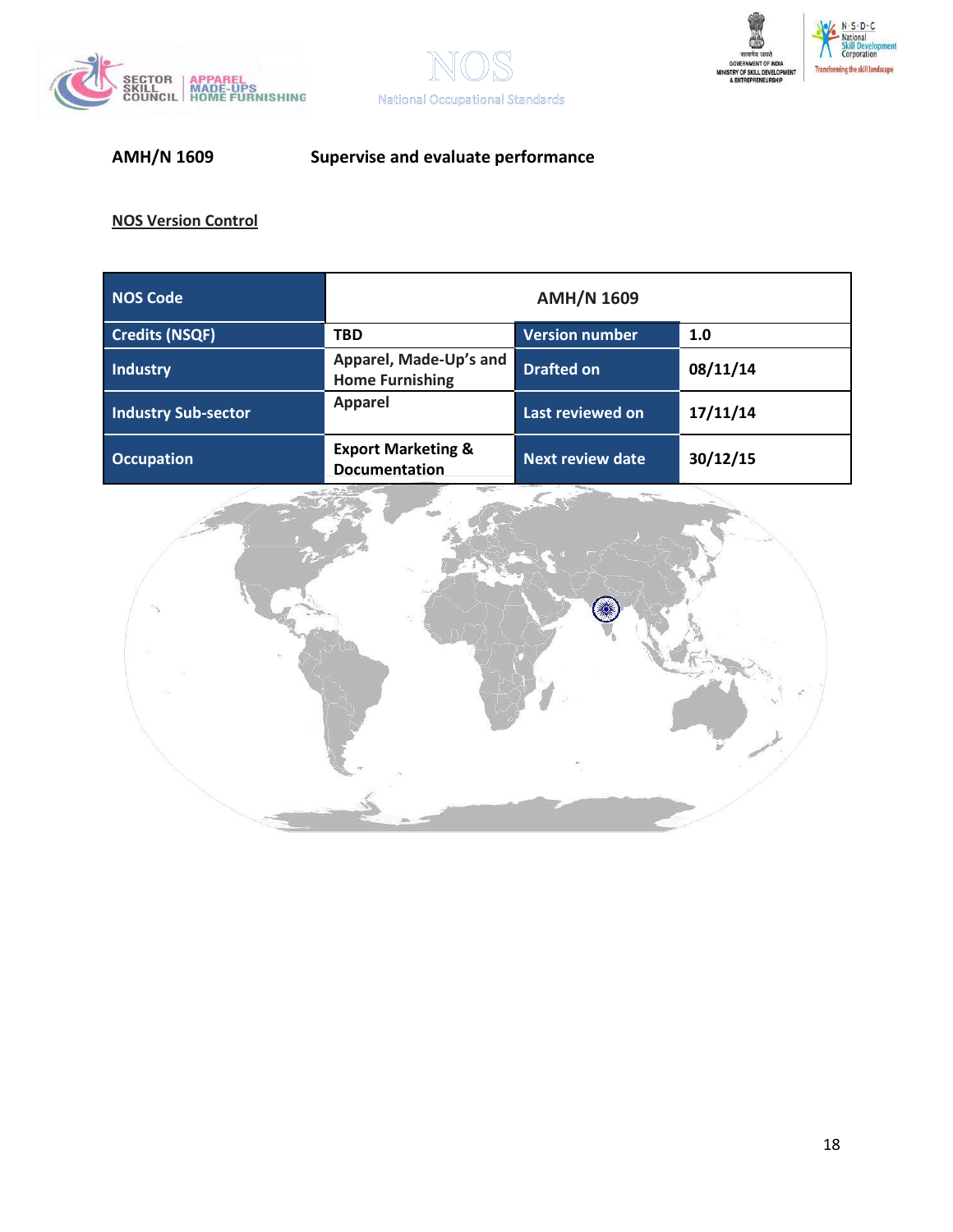



# **National Occupational Standard**

-----------------------------------------------------------------------------------------------------------------------------------------------



<span id="page-18-0"></span>**Overview** 

**This unit is about ensuring shipping compliance.**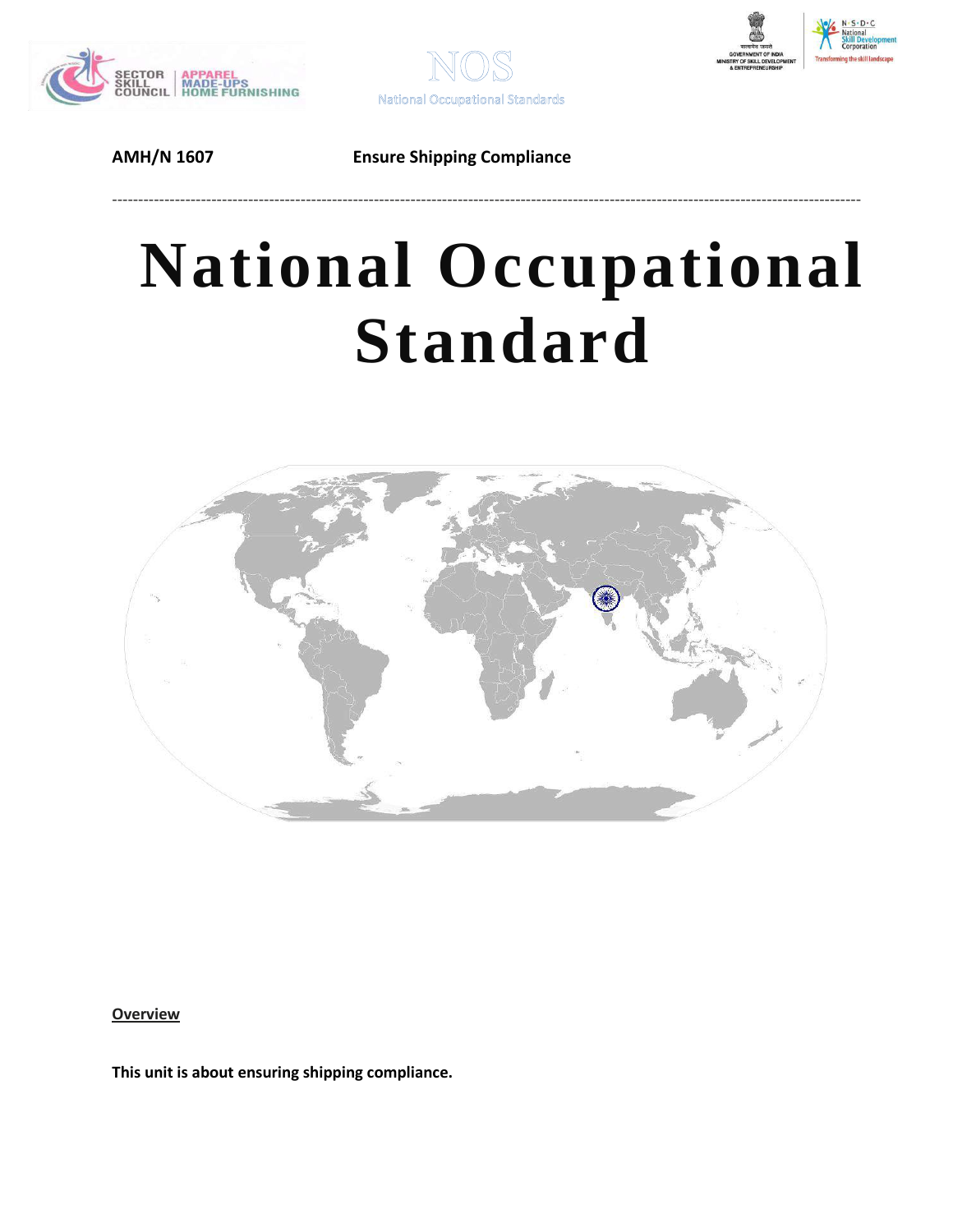





| <b>Unit Code</b>                           | <b>AMH/N1607</b>                                                                    |  |  |
|--------------------------------------------|-------------------------------------------------------------------------------------|--|--|
| <b>Unit Title</b>                          | <b>Ensure shipping compliance</b>                                                   |  |  |
| (Task)                                     |                                                                                     |  |  |
| <b>Description</b>                         | This unit is about ensuring shipping compliance                                     |  |  |
| <b>Scope</b>                               | This unit/task covers the following:                                                |  |  |
|                                            | Ensuring shipping compliance                                                        |  |  |
| Performance Criteria (PC) w.r.t. the Scope |                                                                                     |  |  |
| <b>Element</b>                             | <b>Performance Criteria</b>                                                         |  |  |
| <b>Ensuring shipping</b>                   | To be competent, you must be able to:                                               |  |  |
| compliance                                 | follow the general invoicing instructions<br>PC1.                                   |  |  |
|                                            | PC <sub>2</sub> .<br>check that the packing list requirement is met                 |  |  |
|                                            | PC <sub>3</sub> .<br>ensure packing instructions are being followed including:      |  |  |
|                                            | carton specifications                                                               |  |  |
|                                            | packing standards                                                                   |  |  |
|                                            | ■ flat pack cargo                                                                   |  |  |
|                                            | pre-packs packing standards                                                         |  |  |
|                                            |                                                                                     |  |  |
|                                            | <b>garments on hangers (GOH)</b>                                                    |  |  |
|                                            | <b>Exceptions to packing requirements</b>                                           |  |  |
|                                            | • shipping marks & labels                                                           |  |  |
|                                            | bar code labels                                                                     |  |  |
|                                            | follow the shipping guidelines<br>PC4.                                              |  |  |
|                                            | PC5.<br>follow the routing guidelines                                               |  |  |
|                                            | ensure tendering of freight to consolidator as per process<br>PC6.                  |  |  |
|                                            | PC7.<br>ensure sequence instruction is followed                                     |  |  |
| <b>Knowledge and Understanding (K)</b>     |                                                                                     |  |  |
| Organizational                             | You need to know and understand:                                                    |  |  |
| <b>Context</b>                             | KA1. your organization's policies, procedures, guidelines and standards             |  |  |
| (Knowledge of                              | Safe working practices and organisational procedures<br>KA2.                        |  |  |
| the company/                               | Quality systems and other processes practiced in the organization<br>KA3.           |  |  |
| organization and                           | Types of problems with quality and how to report them to appropriate people<br>KA4. |  |  |
| its processes)                             | <b>KA5.</b><br>The importance of complying with written instructions                |  |  |
|                                            | Reporting procedure in case of faults in own/other processes<br>KA6.                |  |  |
|                                            | KA7. who to refer problems to when they are outside the limit of your authority     |  |  |
|                                            | your organization's tools, templates and processes for export marketing<br>KA8.     |  |  |
|                                            | related operations                                                                  |  |  |
| <b>Technical</b><br><b>B.</b>              | You need to know and understand:                                                    |  |  |
| Knowledge                                  | Shipping compliance guidelines<br>KB1.                                              |  |  |
|                                            | Routing guidelines<br>KB2.                                                          |  |  |
|                                            | <b>KB3.</b><br><b>Garment specifications</b>                                        |  |  |
|                                            | Packing standards & procedures<br>KB4.                                              |  |  |
|                                            | Sequence of operations for shipping<br>KB5.                                         |  |  |
|                                            | Invoicing instructions & process<br>KB6.                                            |  |  |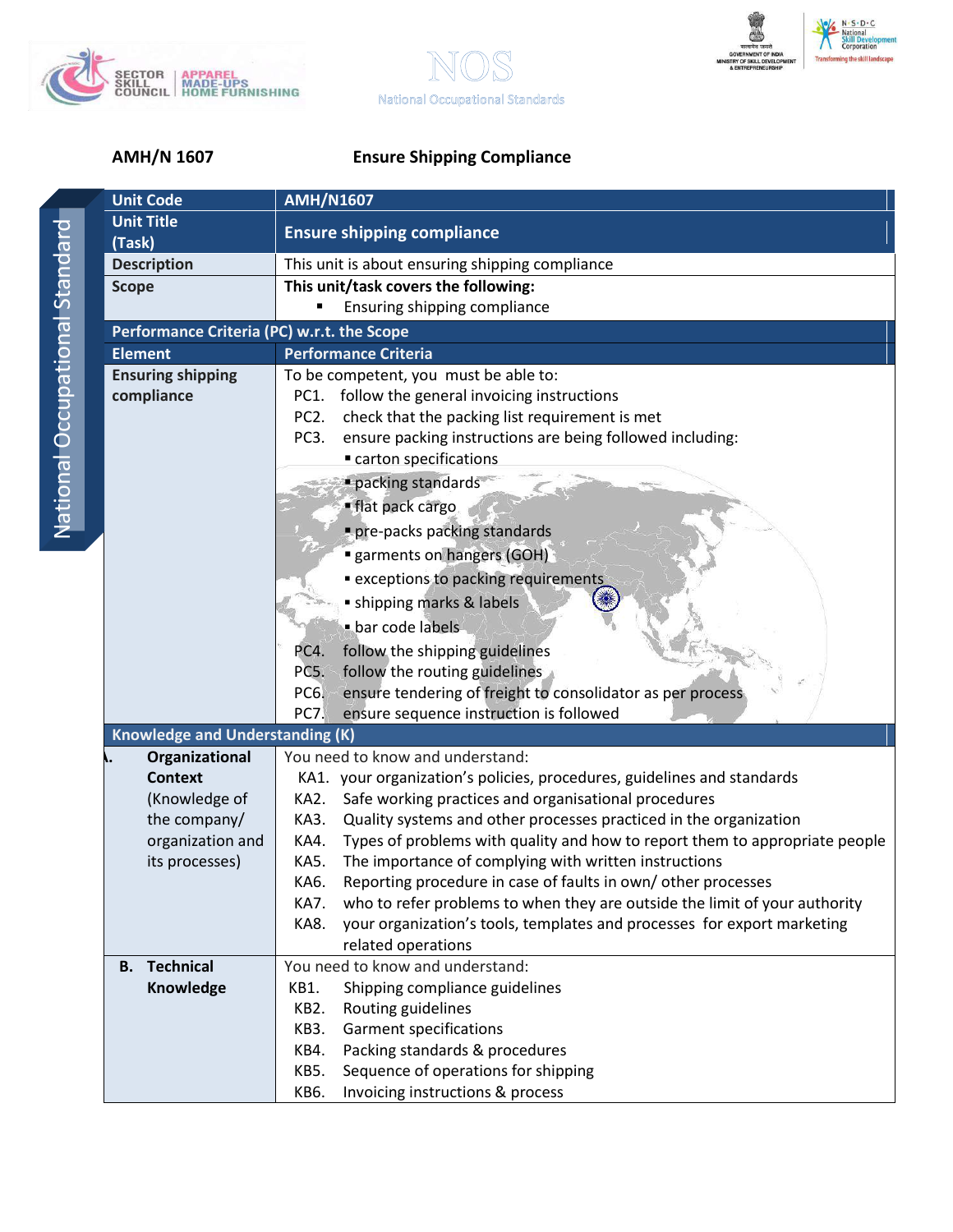





|    | Skills (S)            |                                                                                 |  |  |
|----|-----------------------|---------------------------------------------------------------------------------|--|--|
| Α. | Core Skills/          | <b>Writing Skills</b>                                                           |  |  |
|    | <b>Generic Skills</b> | You need to know and understand how to:                                         |  |  |
|    |                       | Complete accurate well written work with attention to detail<br>C.              |  |  |
|    |                       | D.<br>Communicate with others in writing                                        |  |  |
|    |                       | <b>Reading Skills</b>                                                           |  |  |
|    |                       | You need to know and understand how to:                                         |  |  |
|    |                       | Read & follow guidelines, rules, processes, export documents & agreements<br>E. |  |  |
|    |                       | <b>Oral Communication (Listening and Speaking skills)</b>                       |  |  |
|    |                       | You need to know and understand how to:                                         |  |  |
|    |                       | listen effectively and orally communicate information accurately<br>F.          |  |  |
|    |                       | G.<br>ask for clarification and advice from others                              |  |  |
| В. | Professional          | <b>Decision Making</b>                                                          |  |  |
|    | <b>Skills</b>         | You need to know and understand how to:                                         |  |  |
|    |                       | SB11. follow rule-based decision-making processes                               |  |  |
|    |                       | SB12. make decisions on a suitable course of action or response                 |  |  |
|    |                       | <b>Plan and Organize</b>                                                        |  |  |
|    |                       | You need to know and understand how to:                                         |  |  |
|    |                       | SB13. plan and organize your work to achieve targets and deadlines              |  |  |
|    |                       | <b>Cutomer Centricity</b>                                                       |  |  |
|    |                       | <b>NA</b>                                                                       |  |  |
|    |                       | <b>Problem Solving</b>                                                          |  |  |
|    |                       | You need to know and understand how to:                                         |  |  |
|    |                       | SB14. apply problem-solving approaches in different situations                  |  |  |
|    |                       | SB15. refer anomalies to the supervisor                                         |  |  |
|    |                       | SB16. seek clarification on problems from others                                |  |  |
|    |                       | <b>Analytical Thinking</b>                                                      |  |  |
|    |                       | You need to know and understand how to:                                         |  |  |
|    |                       | SB17. analyze data and activities                                               |  |  |
|    |                       | SB18. pass on relevant information to others                                    |  |  |
|    |                       | <b>Critical Thinking</b>                                                        |  |  |
|    |                       | You need to know and understand how to:                                         |  |  |
|    |                       | SB19. provide opinions on work in a detailed and constructive way               |  |  |
|    |                       | SB20. apply balance judgments to different situations                           |  |  |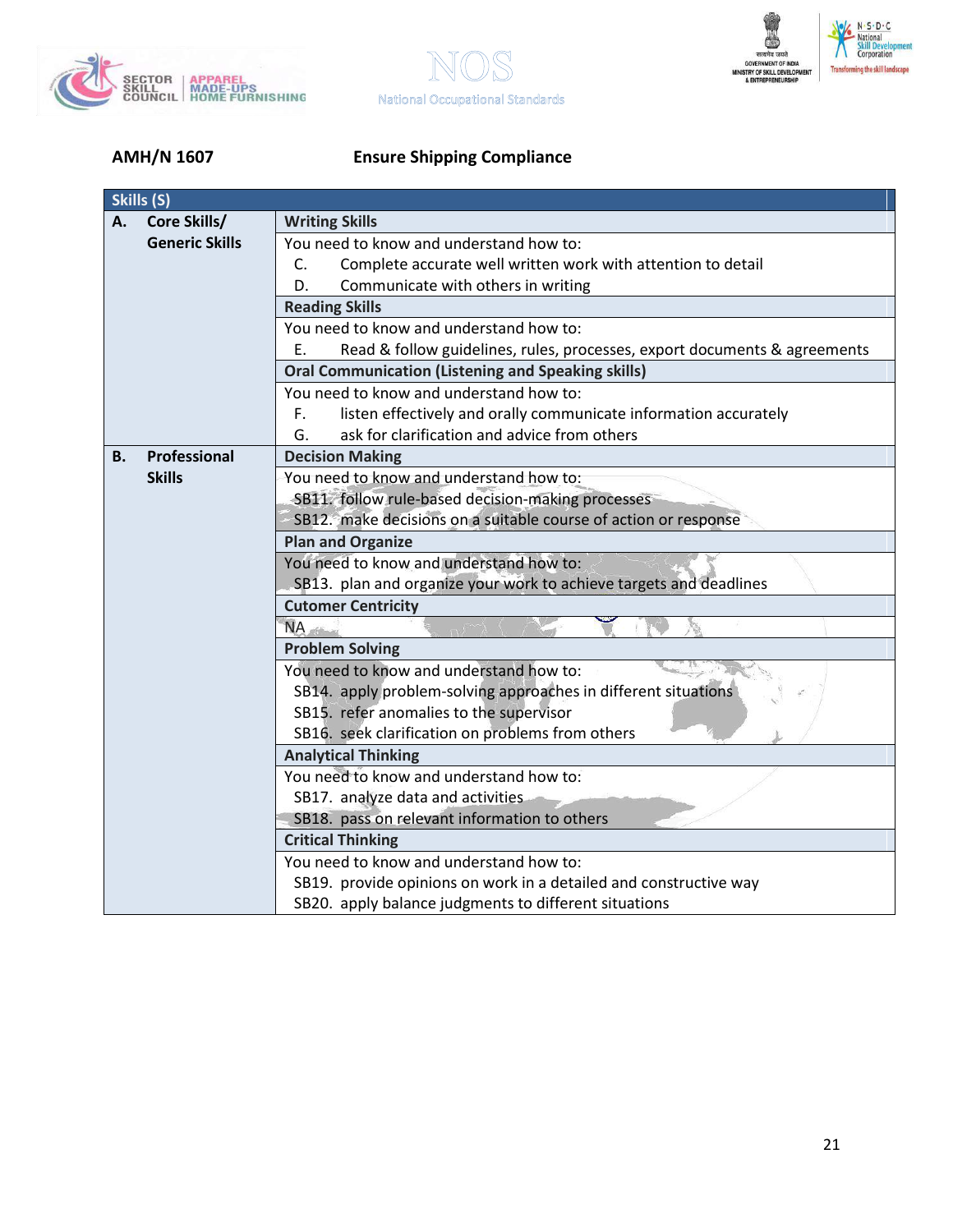





| <b>NOS Code</b>            | <b>AMH/N 1607</b>                                |                         |          |
|----------------------------|--------------------------------------------------|-------------------------|----------|
| <b>Credits (NSQF)</b>      | <b>TBD</b>                                       | <b>Version number</b>   | 1.0      |
| <b>Industry</b>            | Apparel, Made-Up's and<br><b>Home Furnishing</b> | <b>Drafted on</b>       | 08/11/14 |
| <b>Industry Sub-sector</b> | <b>Apparel</b>                                   | Last reviewed on        | 17/11/14 |
| <b>Occupation</b>          | <b>Export Marketing &amp;</b><br>Documentation   | <b>Next review date</b> | 30/12/15 |

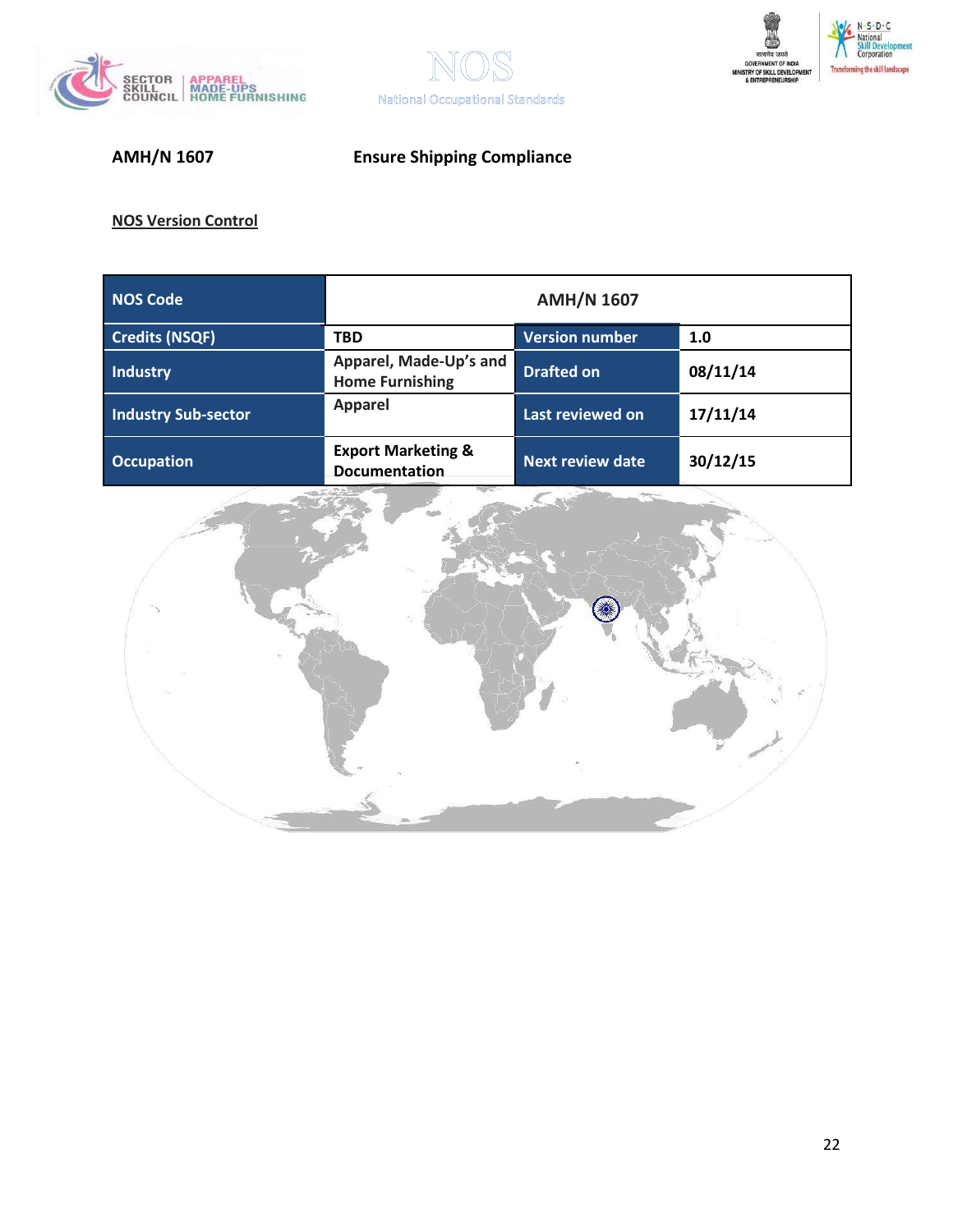





**AMH/N 1601 Manage export marketing operations**

------------------------------------------------------------------------------------------------------------------------------------------

# **National Occupational Standard**



### <span id="page-22-0"></span>**Overview**

This unit is about managing the export marketing operations.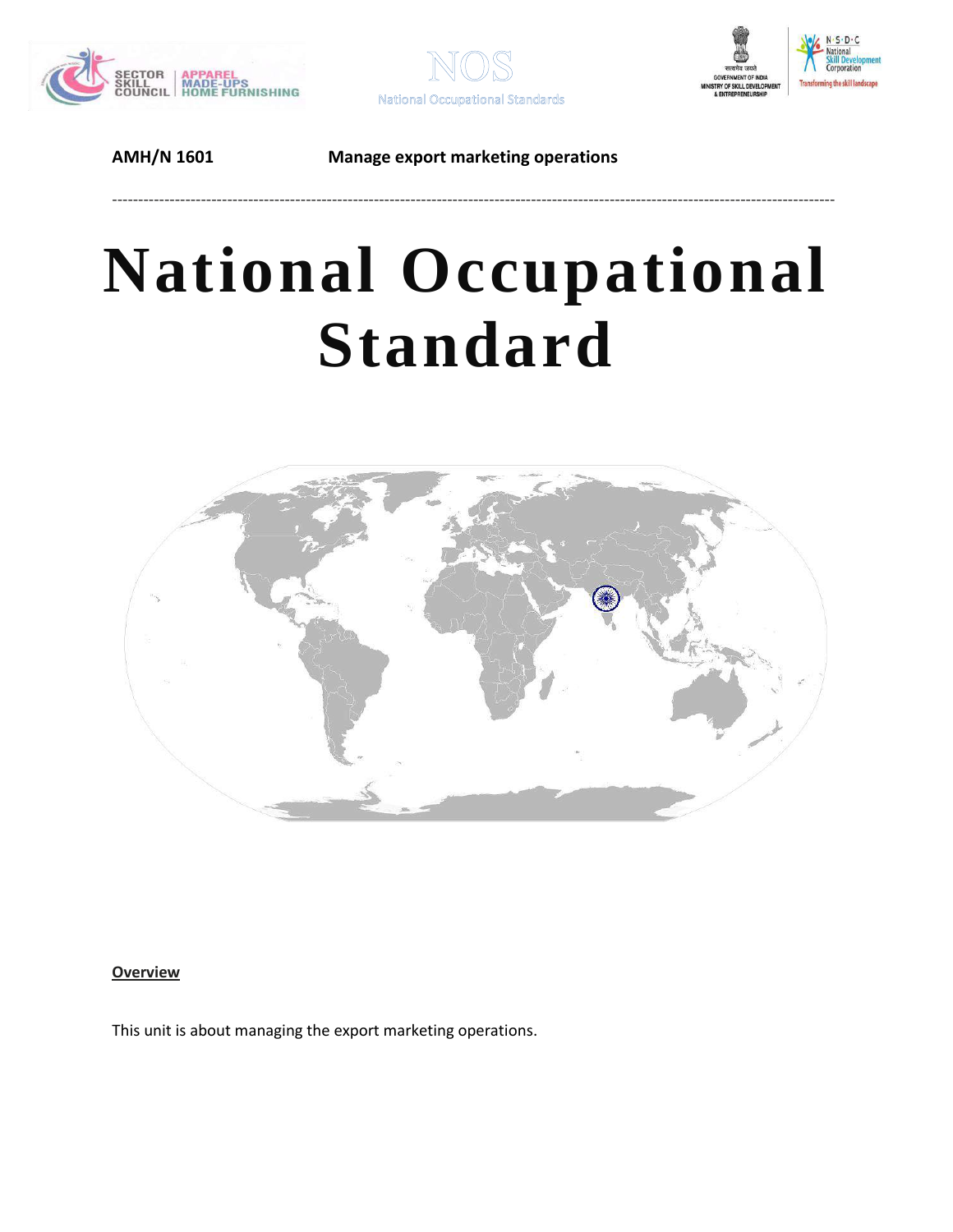





### **AMH/N 1601 Manage export marketing operations**

| <b>Unit Title</b><br><b>Manage export marketing operations</b><br>(Task)<br><b>Description</b><br>This unit is about managing the various export marketing operations<br>This unit/task covers the following:<br><b>Scope</b><br>Framework of Export Marketing Management |                                                                         |  |  |
|---------------------------------------------------------------------------------------------------------------------------------------------------------------------------------------------------------------------------------------------------------------------------|-------------------------------------------------------------------------|--|--|
|                                                                                                                                                                                                                                                                           |                                                                         |  |  |
|                                                                                                                                                                                                                                                                           |                                                                         |  |  |
|                                                                                                                                                                                                                                                                           |                                                                         |  |  |
|                                                                                                                                                                                                                                                                           |                                                                         |  |  |
|                                                                                                                                                                                                                                                                           |                                                                         |  |  |
| Performance Criteria (PC) w.r.t. the Scope                                                                                                                                                                                                                                |                                                                         |  |  |
| <b>Performance Criteria</b><br><b>Element</b>                                                                                                                                                                                                                             |                                                                         |  |  |
| <b>Framework of Export</b><br>To be competent, you must be able to:                                                                                                                                                                                                       |                                                                         |  |  |
| PC1. analyze the export marketing business & the operations involved<br><b>Marketing</b>                                                                                                                                                                                  |                                                                         |  |  |
| interpret the export marketing terms & understand the processes<br>PC <sub>2</sub> .<br><b>Management</b>                                                                                                                                                                 |                                                                         |  |  |
| involved                                                                                                                                                                                                                                                                  |                                                                         |  |  |
| PC <sub>3</sub> .<br>apply export-market entry strategies                                                                                                                                                                                                                 |                                                                         |  |  |
| analyze the factors that affect cost in export marketing<br>PC4.                                                                                                                                                                                                          |                                                                         |  |  |
| be adept in understanding foreign currencies & conversion<br>PC5.                                                                                                                                                                                                         |                                                                         |  |  |
| be updated on current market trade in respect of various foreign<br>PC6.<br>currencies<br>$-1.48$                                                                                                                                                                         |                                                                         |  |  |
| manage the export distribution across geography<br><b>PC7.</b>                                                                                                                                                                                                            |                                                                         |  |  |
| understand the institutional framework for export promotional council &<br>PC8.                                                                                                                                                                                           |                                                                         |  |  |
| world trade organization                                                                                                                                                                                                                                                  |                                                                         |  |  |
| coordinate with export promotional council/ministry of commerce<br>PC9.                                                                                                                                                                                                   |                                                                         |  |  |
| &industry for affiliation & documentation formalities                                                                                                                                                                                                                     |                                                                         |  |  |
| PC10. understand & interpret the various export schemes                                                                                                                                                                                                                   |                                                                         |  |  |
| PC11. interpret export financing methods and terms of payment                                                                                                                                                                                                             |                                                                         |  |  |
| PC12. carry out export credit and foreign exchange risk management                                                                                                                                                                                                        |                                                                         |  |  |
| PC13. apply export promotional strategies where appropriate                                                                                                                                                                                                               |                                                                         |  |  |
| PC14. carry out all export marketing functions effectively                                                                                                                                                                                                                |                                                                         |  |  |
| <b>Knowledge and Understanding (K)</b>                                                                                                                                                                                                                                    |                                                                         |  |  |
| You need to know and understand:<br>A. Organizational                                                                                                                                                                                                                     |                                                                         |  |  |
| your organization's policies, procedures, guidelines and standards<br><b>Context</b><br>KA1.                                                                                                                                                                              |                                                                         |  |  |
| (Knowledge of the<br>Safe working practices and organisational procedures<br>KA2.                                                                                                                                                                                         |                                                                         |  |  |
| Quality systems and other processes practiced in the organization<br>company/<br>KA3.                                                                                                                                                                                     |                                                                         |  |  |
| Types of problems with quality and how to report them to appropriate<br>organization and<br>KA4.                                                                                                                                                                          |                                                                         |  |  |
| its processes)<br>people                                                                                                                                                                                                                                                  |                                                                         |  |  |
| KA5.<br>The importance of complying with written instructions                                                                                                                                                                                                             |                                                                         |  |  |
| Reporting procedure in case of faults in own/other processes<br>KA6.                                                                                                                                                                                                      |                                                                         |  |  |
| KA7.                                                                                                                                                                                                                                                                      | who to refer problems to when they are outside the limit of your        |  |  |
| authority                                                                                                                                                                                                                                                                 |                                                                         |  |  |
| KA8.                                                                                                                                                                                                                                                                      | your organization's tools, templates and processes for export marketing |  |  |
| related operations                                                                                                                                                                                                                                                        |                                                                         |  |  |
| You need to know and understand:<br><b>B.</b> Technical                                                                                                                                                                                                                   |                                                                         |  |  |
| KB1. Concept & Framework of Export Marketing Management<br>Knowledge                                                                                                                                                                                                      |                                                                         |  |  |
| " What is Export Marketing Management                                                                                                                                                                                                                                     |                                                                         |  |  |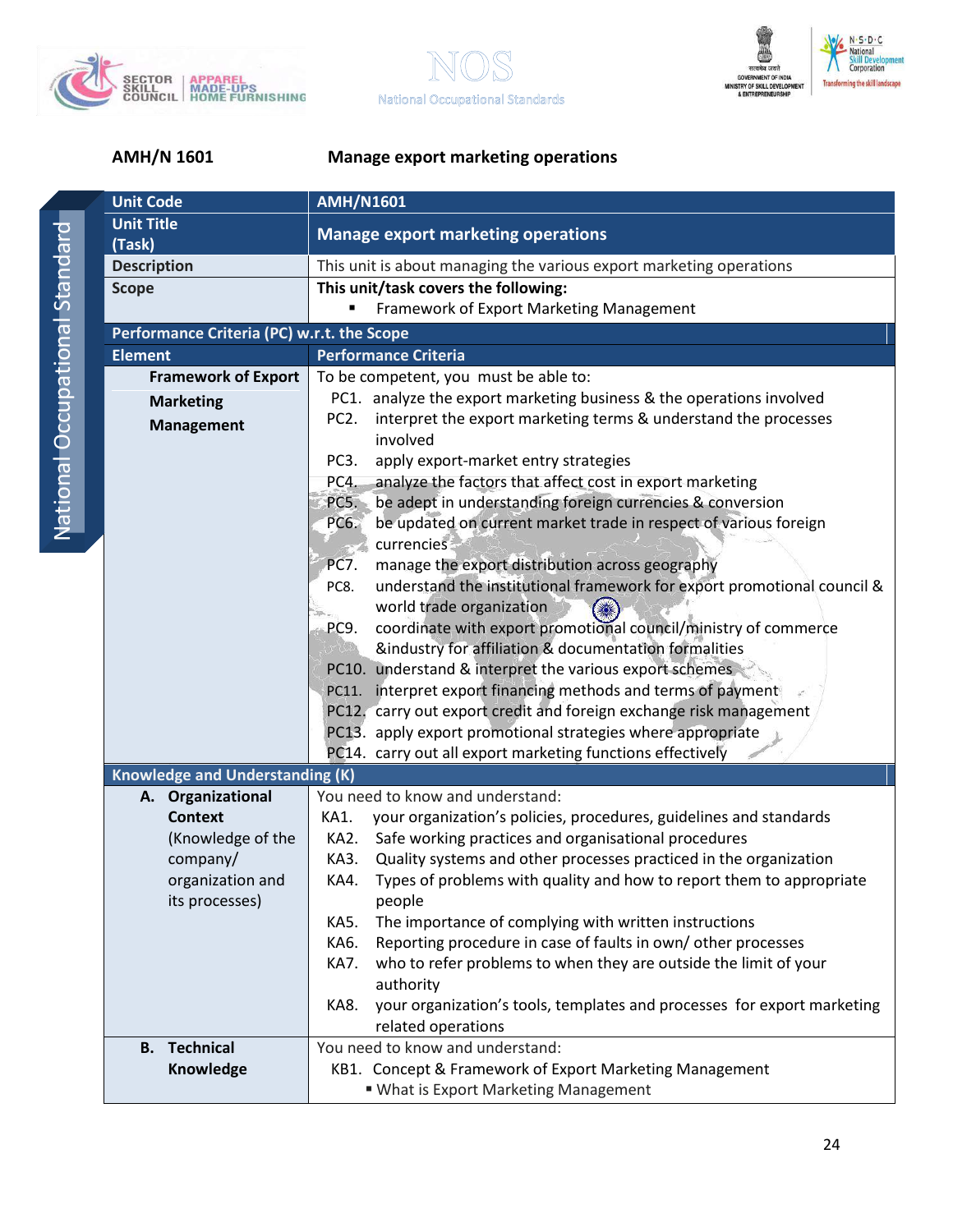





| <b>AMH/N 1601</b>             | <b>Manage export marketing operations</b>                                                           |  |
|-------------------------------|-----------------------------------------------------------------------------------------------------|--|
|                               | Impact of Technology: Internet Marketing                                                            |  |
|                               | <b>Entrepreneurial Approaches to Export Marketing</b>                                               |  |
|                               | <b>Selection of Export-Markets / Products</b>                                                       |  |
|                               | <b>Export-Market Entry Strategies</b>                                                               |  |
|                               | <b>Export-Pricing Decisions</b>                                                                     |  |
|                               |                                                                                                     |  |
|                               | <b>Export-Distribution</b>                                                                          |  |
|                               | KB2.<br><b>Export Promotional Strategies</b>                                                        |  |
|                               | Export marketing procedures & processes<br>KB3.<br>Impact of Technology: Internet Marketing<br>KB4. |  |
|                               | KB5.<br><b>Entrepreneurial Approaches to Export Marketing</b>                                       |  |
|                               | Selection of Export- Markets / Products<br>KB6.                                                     |  |
|                               | <b>Export- Market Entry Strategies</b><br>KB7.                                                      |  |
|                               | KB8.<br><b>Export-Pricing Decisions</b>                                                             |  |
|                               | KB9. Export-Distribution Processes                                                                  |  |
|                               | <b>KB10. Export Promotional Strategies</b>                                                          |  |
|                               | KB11. Functions of the Export Department                                                            |  |
|                               | KB12. Foreign Exchange Risk Management                                                              |  |
|                               | KB13. Knowledge of foreign currencies & conversion                                                  |  |
| Skills (S)                    |                                                                                                     |  |
| A. Core Skills/               | <b>Writing Skills</b>                                                                               |  |
| <b>Generic Skills</b>         | You need to know and understand how to:                                                             |  |
|                               | SA1. Complete accurate well written work with attention to detail                                   |  |
|                               | SA2. Communicate with others in writing                                                             |  |
|                               | <b>Reading Skills</b><br>You need to know and understand how to:                                    |  |
|                               | SA3. Read & follow guidelines, rules, processes, export documents                                   |  |
|                               | &agreements                                                                                         |  |
|                               | <b>Oral Communication (Listening and Speaking skills)</b>                                           |  |
|                               | You need to know and understand how to:                                                             |  |
|                               | SA4. listen effectively and orally communicate information accurately                               |  |
|                               | SA5.<br>ask for clarification and advice from others                                                |  |
| <b>B.</b> Professional Skills | <b>Decision Making</b>                                                                              |  |
|                               | You need to know and understand how to:                                                             |  |
|                               | follow rule-based decision-making processes<br>SB1.                                                 |  |
|                               | make decisions on a suitable course of action or response according to<br>SB2.                      |  |
|                               | the feedback                                                                                        |  |
|                               | <b>Plan and Organize</b>                                                                            |  |
|                               | You need to know and understand how to:                                                             |  |
|                               | plan and organize your work to achieve targets and deadlines<br>SB3.                                |  |
|                               | Take regular feeback on the work assigned<br>SB4.                                                   |  |
|                               | <b>Customer Centricity</b>                                                                          |  |
|                               | <b>NA</b>                                                                                           |  |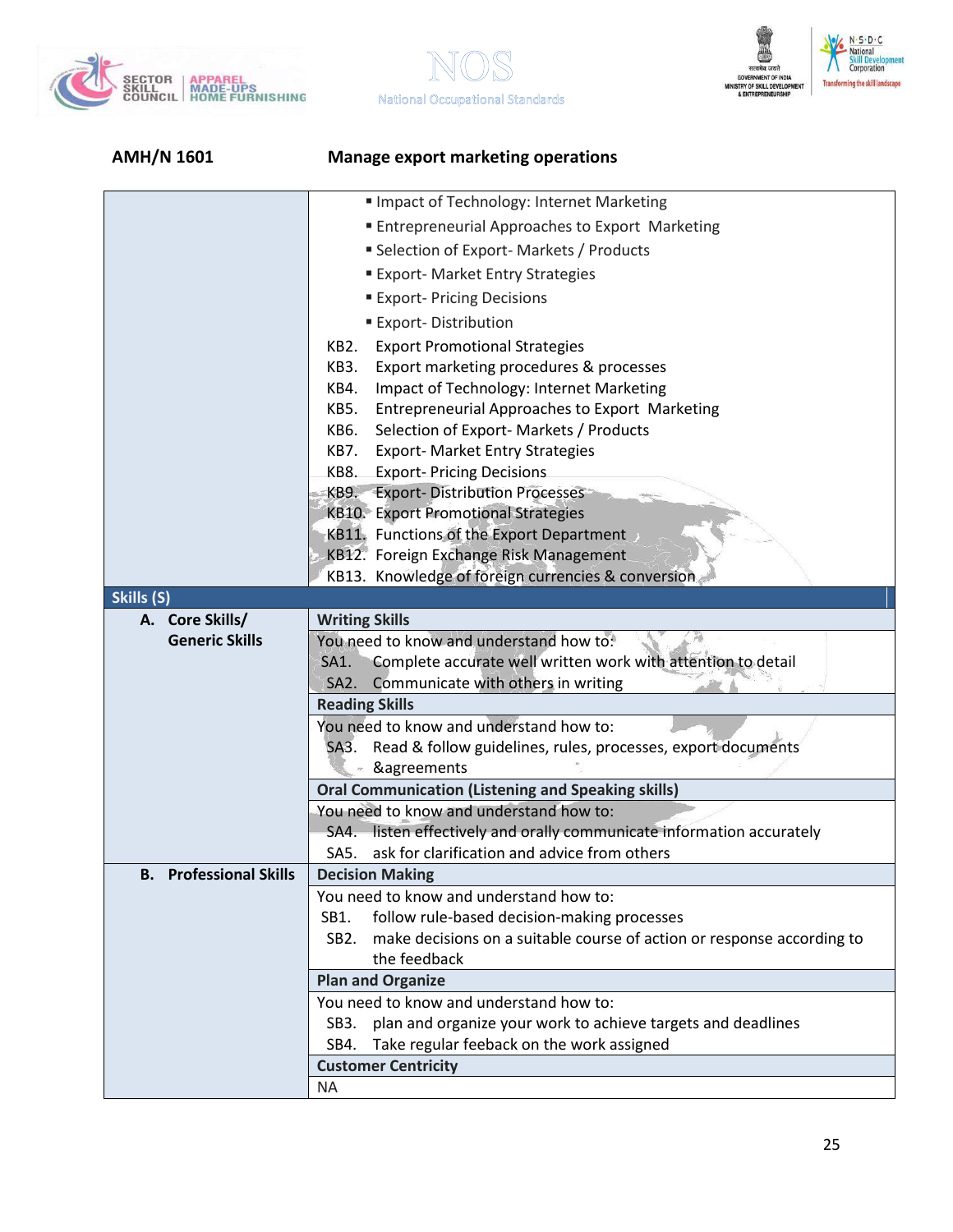





### **AMH/N 1601 Manage export marketing operations**

| <b>Problem Solving</b>                                            |  |  |
|-------------------------------------------------------------------|--|--|
| You need to know and understand how to:                           |  |  |
| apply problem-solving approaches in different situations<br>SB5.  |  |  |
| SB6. refer anomalies to the supervisor                            |  |  |
| SB7. seek clarification on problems from others                   |  |  |
| <b>Analytical Thinking</b>                                        |  |  |
| You need to know and understand how to:                           |  |  |
| analyze data and activities<br>SB8.                               |  |  |
| pass on relevant information to others<br>SB9.                    |  |  |
| <b>Critical Thinking</b>                                          |  |  |
| You need to know and understand how to:                           |  |  |
| SB10. provide opinions on work in a detailed and constructive way |  |  |
| SB11. apply balance judgments to different situations             |  |  |

| <b>NOS Code</b>            | 85                                                    | <b>AMH/N 1601</b>       |          |
|----------------------------|-------------------------------------------------------|-------------------------|----------|
| <b>Credits (NSQF)</b>      | -TBD                                                  | <b>Version number</b>   | 1.0      |
| <b>Industry</b>            | Apparel, Made-Up's and<br><b>Home Furnishing</b>      | <b>Drafted on</b>       | 08/08/14 |
| <b>Industry Sub-sector</b> | <b>Apparel</b>                                        | Last reviewed on        | 17/10/14 |
| <b>Occupation</b>          | <b>Export Marketing &amp;</b><br><b>Documentation</b> | <b>Next review date</b> | 30/12/15 |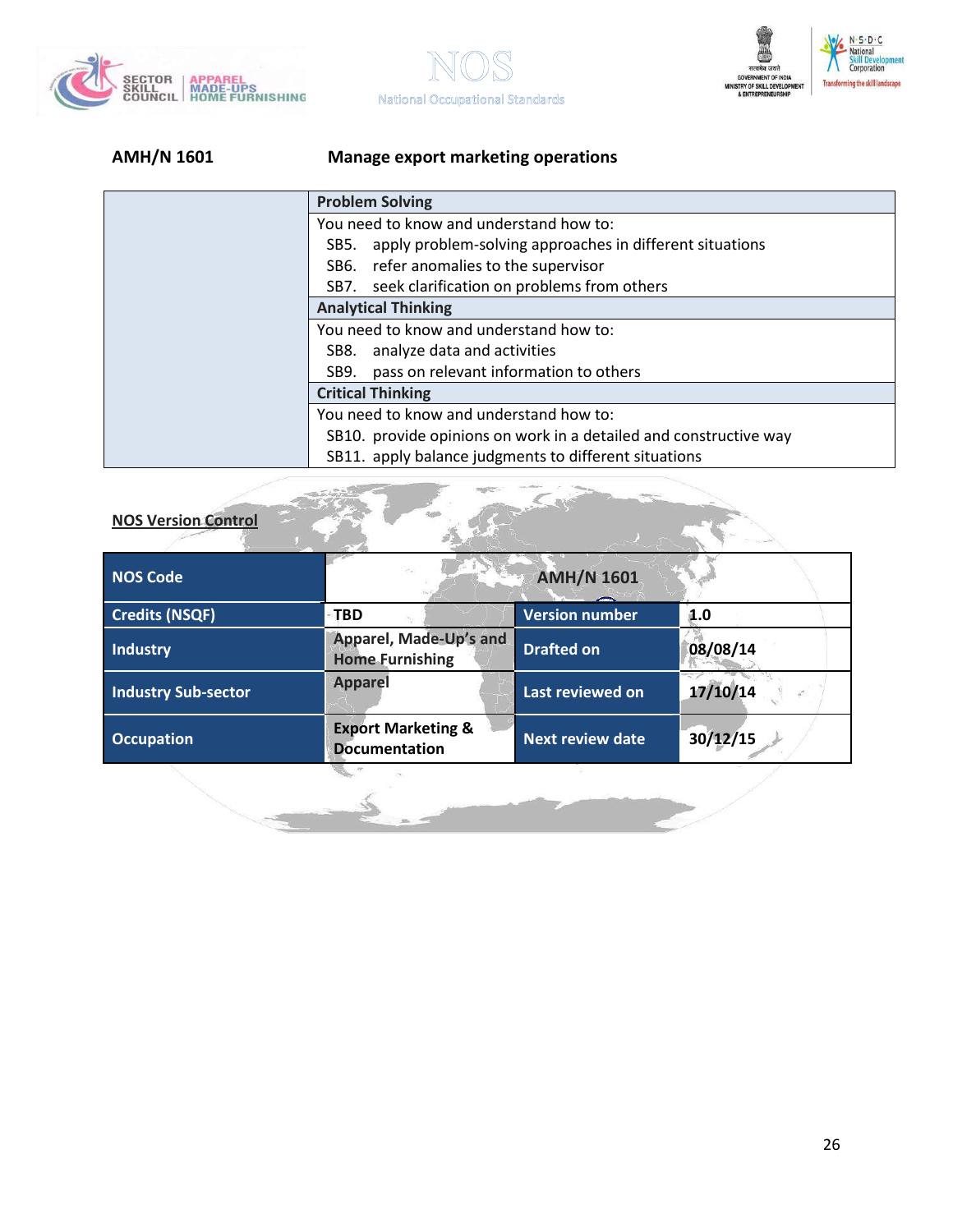





**AMH/N 0104Complywithindustry, regulatory andorganisational requirements**

# **National Occupational Standard**

**- - - - - - - - - - - - - - - - - - - - - - - - - - - - - - - - - - - - - - - - - - - - - - - - - - - - - - - - - - - - - - - - - - - - - - - - - - - -**



### <span id="page-26-0"></span>**Overview**

ThisunitprovidesPerformanceCriteria,Knowledge&UnderstandingandSkills&Abilities requiredforcomplyingwithlegalandethicalrequirementsattheworkplace.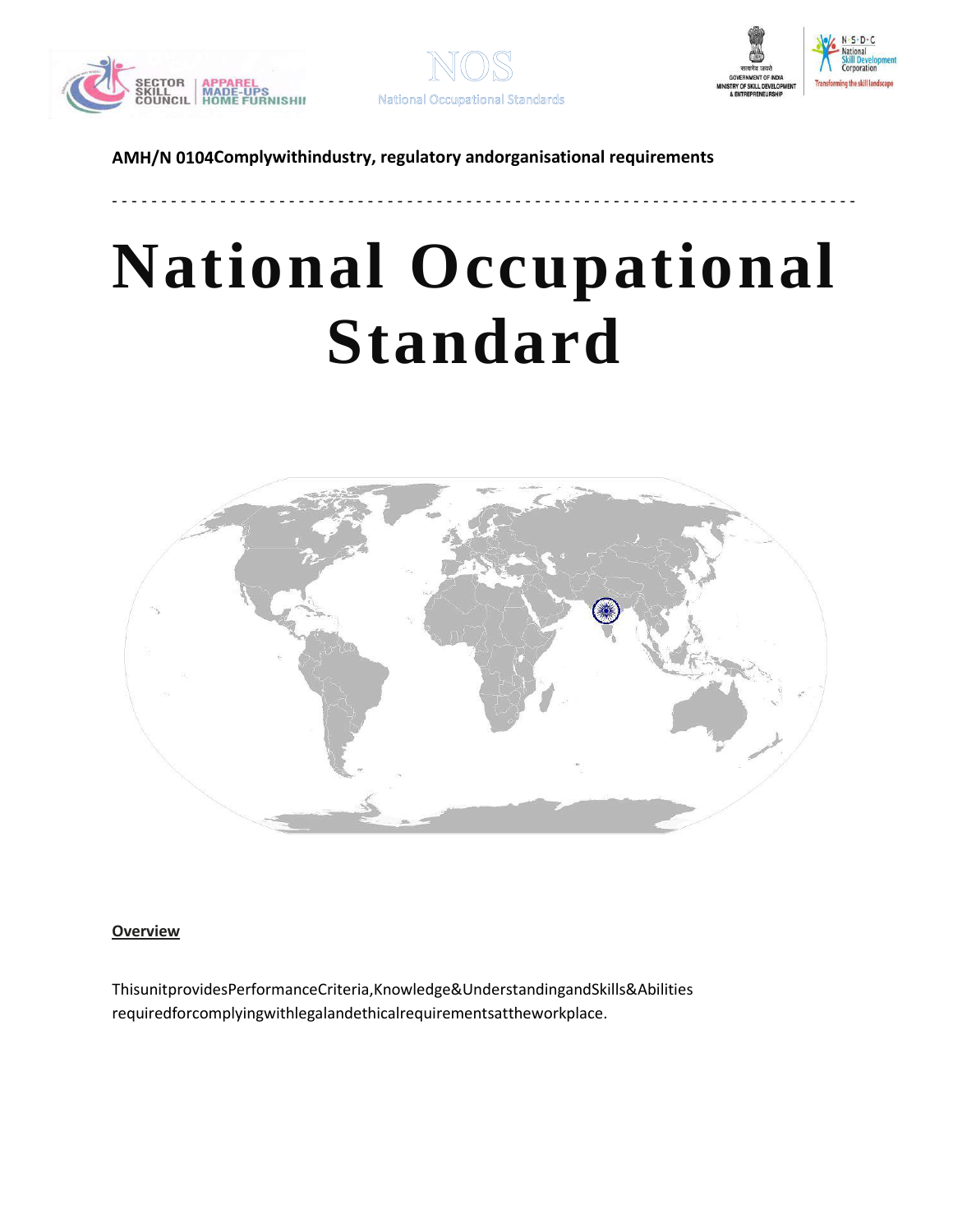





### **AMH/N 0104Complywithindustry, regulatory andorganisational requirements**

|                                                                             | <b>Unit Code</b>                                                                                                        | <b>AMH/N0104</b>                                                                                                   |  |  |
|-----------------------------------------------------------------------------|-------------------------------------------------------------------------------------------------------------------------|--------------------------------------------------------------------------------------------------------------------|--|--|
|                                                                             | <b>UnitTitle (Task)</b>                                                                                                 | Complywithindustry, regulatory andorganisational requirements                                                      |  |  |
|                                                                             | <b>Description</b>                                                                                                      | This unit provides Performance Criteria, Knowledge & Understanding and Skills                                      |  |  |
|                                                                             |                                                                                                                         | <b>&amp;Abilities required for complying with legal and ethical requirements at</b>                                |  |  |
|                                                                             | <b>Scope</b>                                                                                                            | Thisunit/taskcoversthefollowing:                                                                                   |  |  |
|                                                                             |                                                                                                                         | 1. Complywithlegalandethical requirements                                                                          |  |  |
|                                                                             |                                                                                                                         |                                                                                                                    |  |  |
|                                                                             |                                                                                                                         | PerformanceCriteria(PC)w.r.tthe Scope                                                                              |  |  |
|                                                                             | <b>Elements</b>                                                                                                         | <b>PerformanceCriteria</b>                                                                                         |  |  |
|                                                                             | Complywithlegal                                                                                                         | Tobe competent, theuser/individual onthejobmustbeableto:                                                           |  |  |
| andethicalreq<br>uirements                                                  |                                                                                                                         | carryoutworkfunctionsinaccordancewithlegislationandregulations,<br>PC1.<br>organizational guidelines andprocedures |  |  |
|                                                                             |                                                                                                                         | seek and obtain clarifications on policies and procedures, from your<br>PC <sub>2</sub> .                          |  |  |
|                                                                             |                                                                                                                         | supervisororother authorized personnel                                                                             |  |  |
|                                                                             |                                                                                                                         | applyandfollowthesepoliciesandprocedureswithinyourworkpractices<br>PC3.                                            |  |  |
|                                                                             |                                                                                                                         | provide supporttoyoursupervisorandteammembersinenforcingthese<br>PC4.                                              |  |  |
|                                                                             |                                                                                                                         | considerations                                                                                                     |  |  |
|                                                                             |                                                                                                                         | identifyandreportanypossibledeviationtotheserequirements<br>PC5.                                                   |  |  |
|                                                                             |                                                                                                                         |                                                                                                                    |  |  |
|                                                                             |                                                                                                                         | KnowledgeandUnderstanding (K)w.r.t.theScope                                                                        |  |  |
|                                                                             | <b>Elements</b>                                                                                                         | KnowledgeandUnderstanding                                                                                          |  |  |
| Theuser/individualonthe job needs toknowandunderstand:<br>A. Organisational |                                                                                                                         |                                                                                                                    |  |  |
|                                                                             | KA1. The importance of having an ethical and value-based approach to<br><b>Context</b><br>(Knowledgeofthe<br>governance |                                                                                                                    |  |  |
|                                                                             | company/                                                                                                                | KA2. Benefitsto your companyandyourselfduetopracticeoftheseprocedures                                              |  |  |
|                                                                             | organizationand                                                                                                         | KA3. Theimportanceofpunctualityandattendance                                                                       |  |  |
|                                                                             | its processes)                                                                                                          | KA4. Specifictotheindustry/sector, know and understand:                                                            |  |  |
|                                                                             |                                                                                                                         | Legal and ethical requirements<br>a.                                                                               |  |  |
|                                                                             |                                                                                                                         | b. Procedurestofollowifsomeone does notmeettherequirements                                                         |  |  |
|                                                                             |                                                                                                                         | KA5. Customerspecificrequirementsmandatedasapartofyourworkprocess                                                  |  |  |
|                                                                             |                                                                                                                         |                                                                                                                    |  |  |
|                                                                             | <b>B.</b> Technical/                                                                                                    | Theuser/individualonthe job needs toknowandunderstand:                                                             |  |  |
|                                                                             | <b>Domain</b>                                                                                                           | KB1. Country / customer specific regulations for your sector and their                                             |  |  |
|                                                                             | <b>Knowledge</b>                                                                                                        | importance                                                                                                         |  |  |
|                                                                             |                                                                                                                         | Reportingprocedureincaseofdeviations<br>KB <sub>2</sub>                                                            |  |  |
|                                                                             |                                                                                                                         | Limitsof personal responsibility<br>KB3.                                                                           |  |  |
|                                                                             | <b>Skills (S)w.r.ttheScope</b>                                                                                          |                                                                                                                    |  |  |
|                                                                             | <b>Elements</b>                                                                                                         | <b>Skills</b>                                                                                                      |  |  |
|                                                                             | A. Core Skills/                                                                                                         | <b>Writing Skills</b>                                                                                              |  |  |
|                                                                             | <b>GenericSkills</b>                                                                                                    |                                                                                                                    |  |  |
|                                                                             |                                                                                                                         |                                                                                                                    |  |  |
|                                                                             |                                                                                                                         |                                                                                                                    |  |  |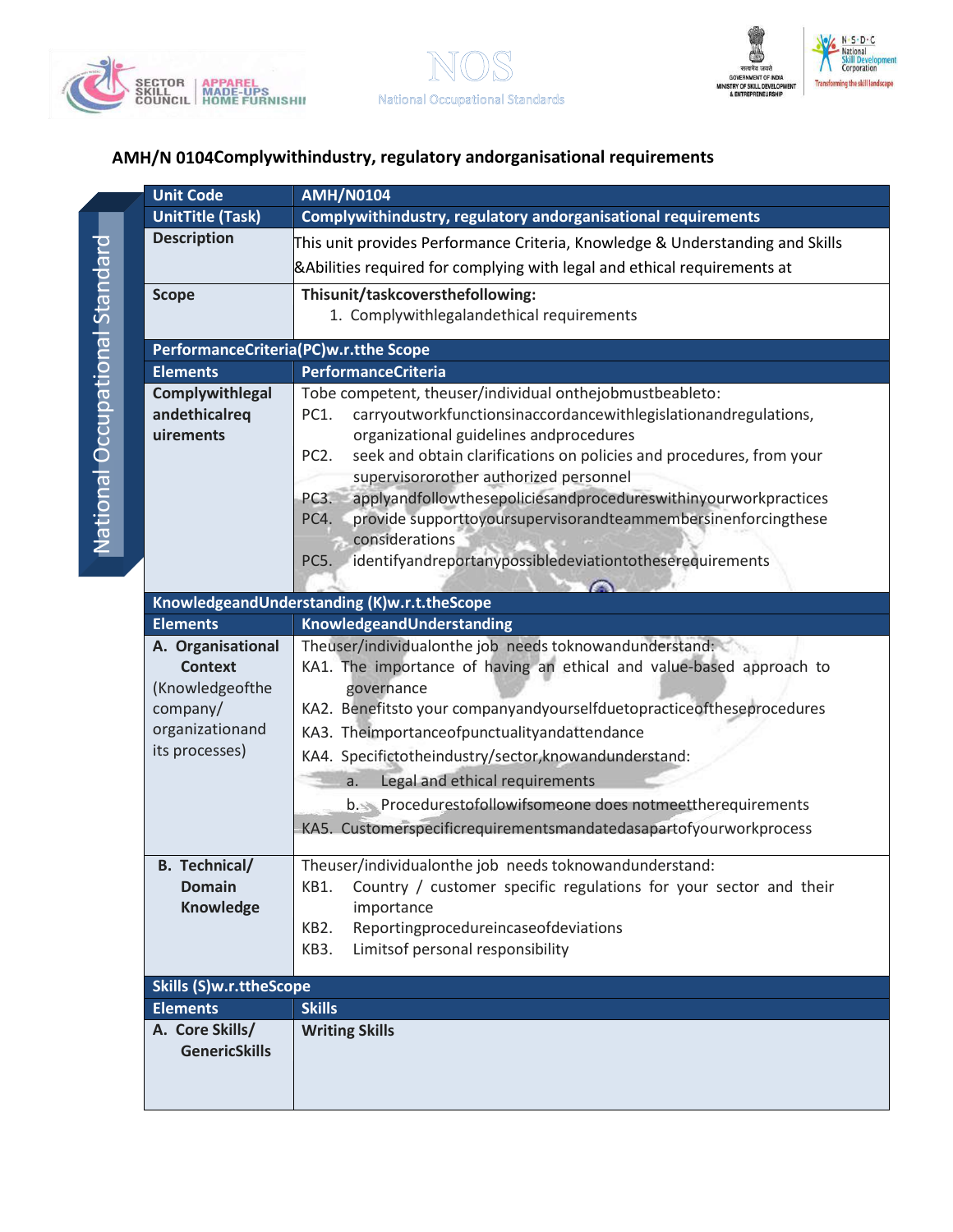





# **AMH/N 0104Complywithindustry, regulatory andorganisational requirements**

|                                         | The user/ individual on the job needs to know and understand how to:<br>SA1. Write and document appropriate technical formsformat of the company                                                                                   |  |  |  |  |
|-----------------------------------------|------------------------------------------------------------------------------------------------------------------------------------------------------------------------------------------------------------------------------------|--|--|--|--|
|                                         | <b>Reading Skills</b>                                                                                                                                                                                                              |  |  |  |  |
|                                         | The user/individual on the job needs to know and understand how to:<br>SA2. Read and comprehend the organizational documents pertaining to rules and<br>procedures                                                                 |  |  |  |  |
|                                         | <b>Oral Communication (Listening and Speaking Skills)</b>                                                                                                                                                                          |  |  |  |  |
|                                         | The user/ individual on the job needs to know and understand how to:<br>SA3. Positively influence the team members into following procedures                                                                                       |  |  |  |  |
| <b>B.</b> Professional<br><b>Skills</b> | <b>Decision Making</b>                                                                                                                                                                                                             |  |  |  |  |
|                                         | The user/ individual on the job needs to know and understand how to:<br>SB1. Take appropriate decisions related to responsibilities of asssignedexport<br>order<br><b>Plan and Organize</b>                                        |  |  |  |  |
|                                         | The user/ individual on the job needs to know and understand how to:<br>SB2. Plan and manage work routine based on company procedure<br><b>Customer Centricity</b>                                                                 |  |  |  |  |
|                                         | The user/ individual on the job needs to know and understand how to:<br>SB3. Practiceacustomerserviceoriented approach                                                                                                             |  |  |  |  |
|                                         | <b>Analytical Thinking</b>                                                                                                                                                                                                         |  |  |  |  |
|                                         | The user/ individual on the job needs to know and understand how to:<br>Apply balanced judgment to different situations<br>SB4.                                                                                                    |  |  |  |  |
|                                         | <b>Critical Thinking</b>                                                                                                                                                                                                           |  |  |  |  |
|                                         | The user/individual on the job needs to know and understand how to:<br>SB5. Analyze, evaluate and apply the information gathered from observation,<br>experience, reasoning, or communication and the feedbacks to act efficiently |  |  |  |  |
|                                         | SB6. Evaluate and seek and obtain clarification from the juniors                                                                                                                                                                   |  |  |  |  |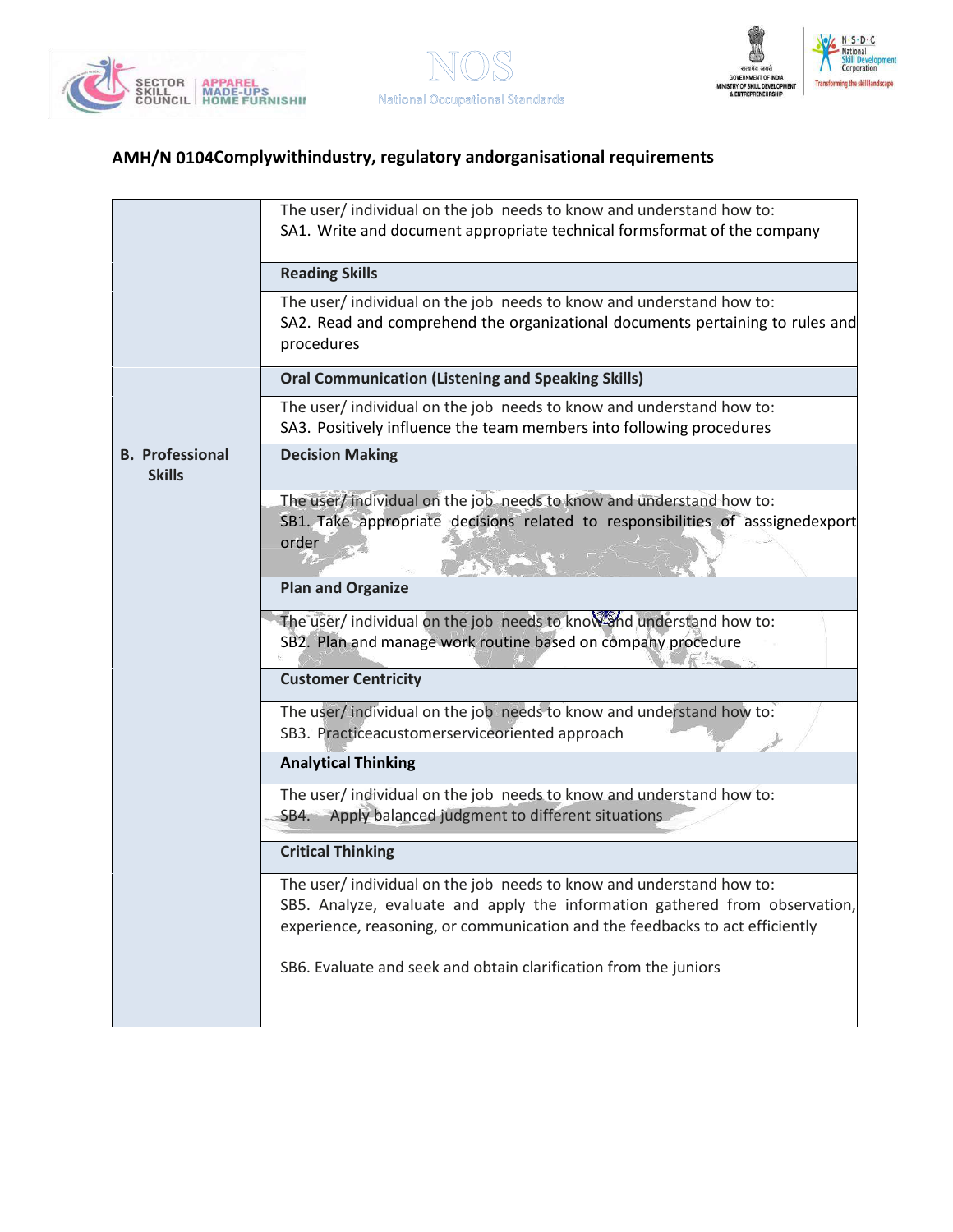





# **AMH/N 0104 - Comply with industry, regulatory and organizational requirements**

| <b>NOS Code</b>            | <b>AMH/N 0104</b>                                                      |                         |          |  |
|----------------------------|------------------------------------------------------------------------|-------------------------|----------|--|
| <b>Credits (NSQF)</b>      | <b>TBD</b>                                                             | <b>Version number</b>   | 1.0      |  |
| <b>Industry</b>            | Apparel, Made-Up's and<br><b>Home Furnishing</b>                       | <b>Drafted on</b>       | 08/08/14 |  |
| <b>Industry Sub-sector</b> | <b>Apparel</b>                                                         | Last reviewed on        | 17/10/14 |  |
| <b>Occupation</b>          | <b>Export Marketing &amp;</b><br><b>Report</b><br><b>Documentation</b> | <b>Next review date</b> | 30/12/15 |  |

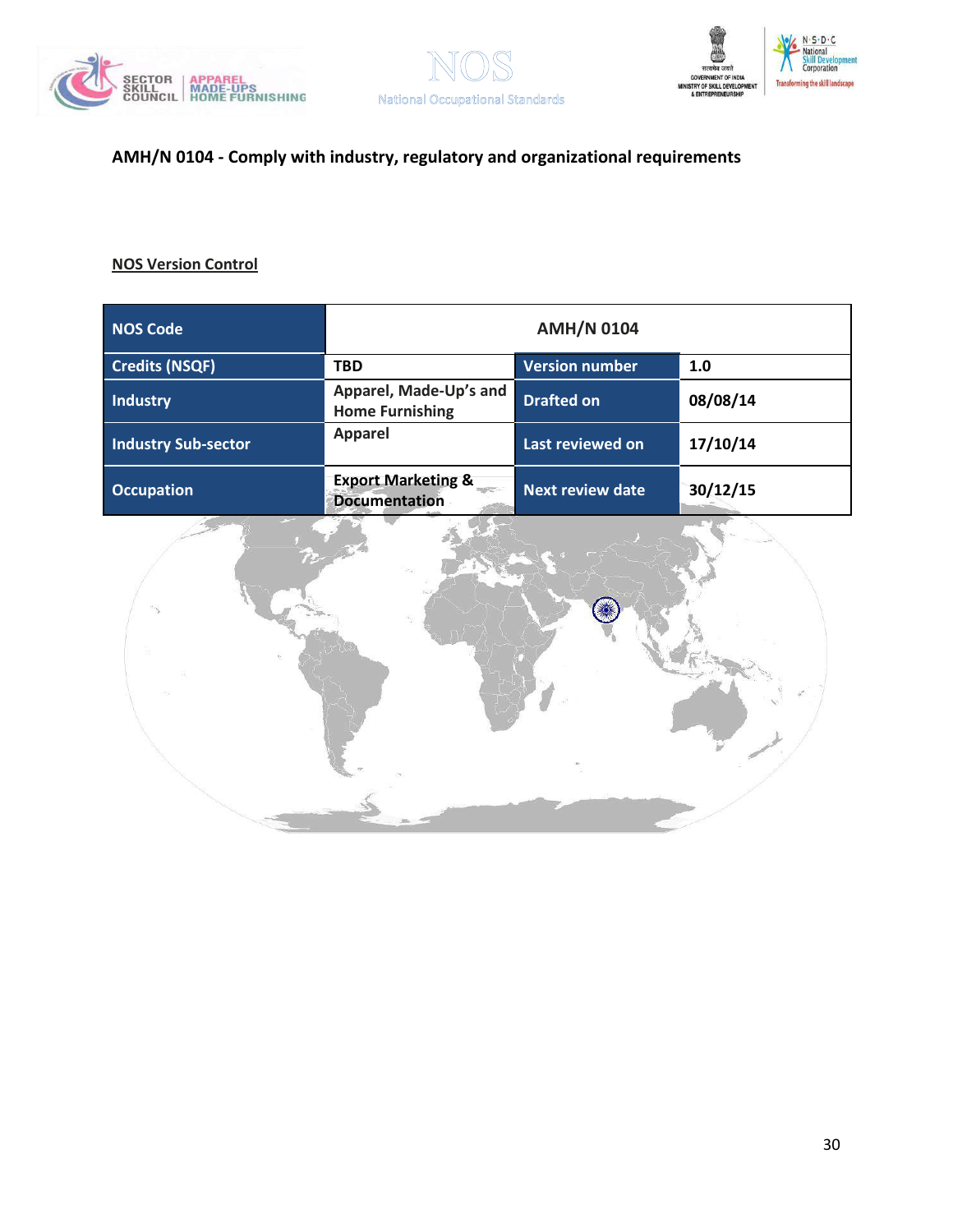





# **National Occupational Standard**

-----------------------------------------------------------------------------------------------------------------------------------------



### <span id="page-30-0"></span>**Overview**

ThisunitprovidesPerformanceCriteria,Knowledge&UnderstandingandSkills&Abilities requiredtoanalyze foreign trade logistics concepts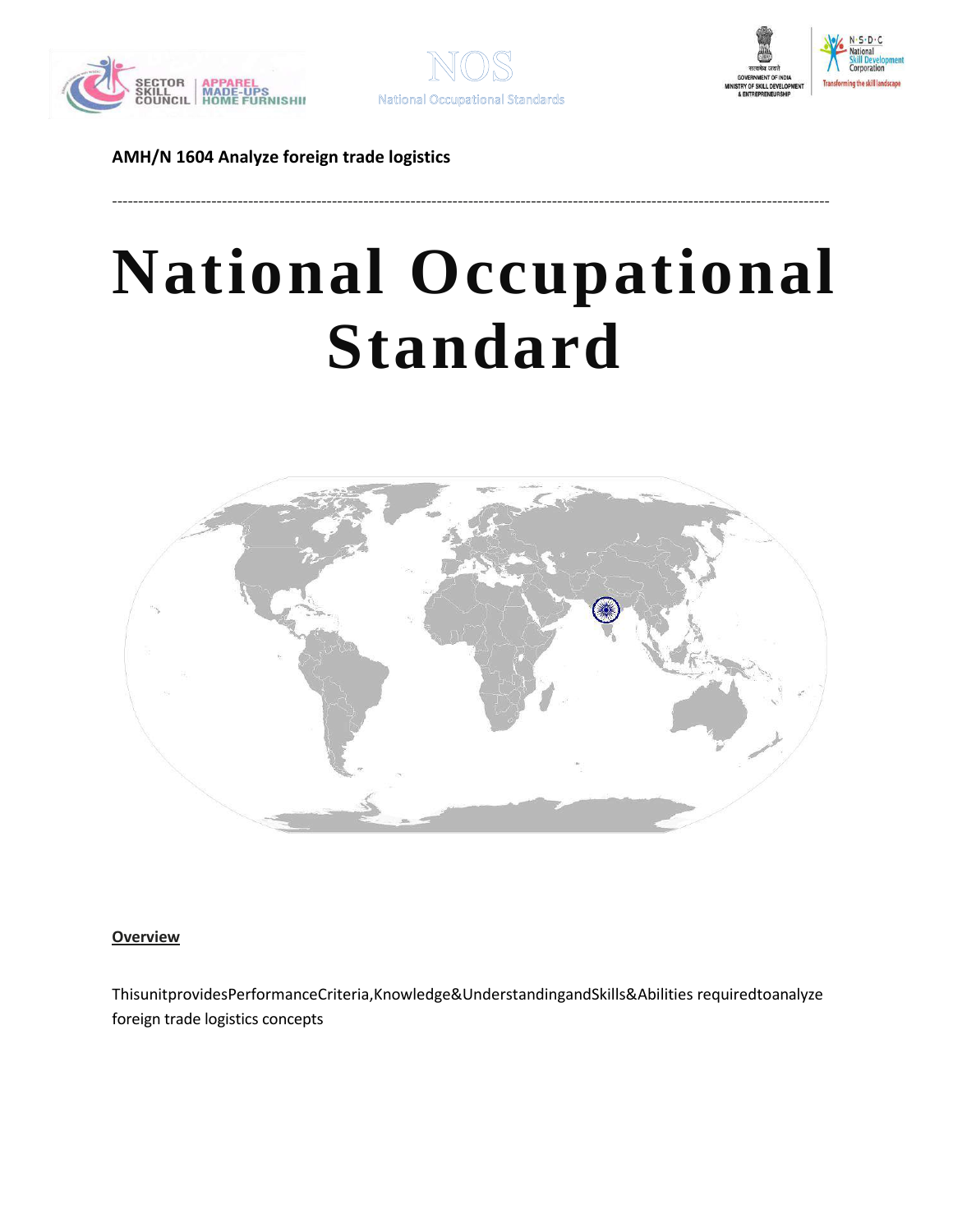





| <b>Unit Code</b>                                                                                        | <b>AMH/N1604</b>                                                                                                                                                                                                                                                                                                                                                                                                                                                                                                                                                                                                                                                                |  |  |  |
|---------------------------------------------------------------------------------------------------------|---------------------------------------------------------------------------------------------------------------------------------------------------------------------------------------------------------------------------------------------------------------------------------------------------------------------------------------------------------------------------------------------------------------------------------------------------------------------------------------------------------------------------------------------------------------------------------------------------------------------------------------------------------------------------------|--|--|--|
| <b>UnitTitle (Task)</b>                                                                                 | <b>Analyze foreign trade logistics</b>                                                                                                                                                                                                                                                                                                                                                                                                                                                                                                                                                                                                                                          |  |  |  |
| <b>Description</b>                                                                                      | ThisunitprovidesPerformanceCriteria,Knowledge&UnderstandingandSkills&Abilities<br>requiredtoanalyze foreign trade logistics concepts.                                                                                                                                                                                                                                                                                                                                                                                                                                                                                                                                           |  |  |  |
| <b>Scope</b>                                                                                            | Thisunit/taskcoversthefollowing:<br>Fundamentals of trade logistics as applied in international trade                                                                                                                                                                                                                                                                                                                                                                                                                                                                                                                                                                           |  |  |  |
|                                                                                                         | PerformanceCriteria(PC)w.r.tthe Scope                                                                                                                                                                                                                                                                                                                                                                                                                                                                                                                                                                                                                                           |  |  |  |
| <b>Elements</b>                                                                                         | <b>PerformanceCriteria</b>                                                                                                                                                                                                                                                                                                                                                                                                                                                                                                                                                                                                                                                      |  |  |  |
| <b>Fundamentals</b><br>of trade logistics<br>as applied in<br>international<br>trade                    | Tobecompetent, theuser/individual onthejobmustbeableto:<br>PC1.<br>check pre shipment document<br>PC <sub>2</sub> .<br>understand and identify the best suitable logistics as per buyer's standard<br>PC3.<br>interpret and negotiate the logistics cost with different type of shipment<br>mode<br>PC4.<br>track the shipment and follow up for payment<br><b>PC5.</b><br>communicate with logistic agency, buying offices and buyers<br>apply knowledge of different types of Transport and the best suitable<br>PC6.<br>method<br><b>PC7.</b><br>managelogisticsprocesses as per norms                                                                                       |  |  |  |
|                                                                                                         | KnowledgeandUnderstanding (K)w.r.t.theScope                                                                                                                                                                                                                                                                                                                                                                                                                                                                                                                                                                                                                                     |  |  |  |
| <b>Elements</b>                                                                                         | KnowledgeandUnderstanding                                                                                                                                                                                                                                                                                                                                                                                                                                                                                                                                                                                                                                                       |  |  |  |
| A. Organisational<br><b>Context</b><br>(Knowledgeofthe<br>company/<br>organizationand<br>its processes) | Theuser/individualonthe job needs toknowandunderstand:<br>Personal hygieneanddutyof care<br>KA1.<br>KA2.<br>Safeworkingpracticesandorganizationalprocedures<br>Limitsofyourownresponsibility<br>KA3.<br>Waysofresolvingwithproblemswithintheworkarea<br>KA4.<br>KA5.<br>Theproductionprocessandthespecificworkactivitiesthatrelatetothew<br>holeprocess<br>Theimportanceofeffectivecommunicationwithcolleagues<br>KA6.<br>KA7.<br>Thelinesofcommunication, authorityandreportingprocedures<br>Theorganisation'srules, codesand guidelines (including time keeping)<br>KA8.<br>Thecompany'squalitystandards<br>KA9.<br>KA10.<br>Theimportanceofcomplyingwithwritten instructions |  |  |  |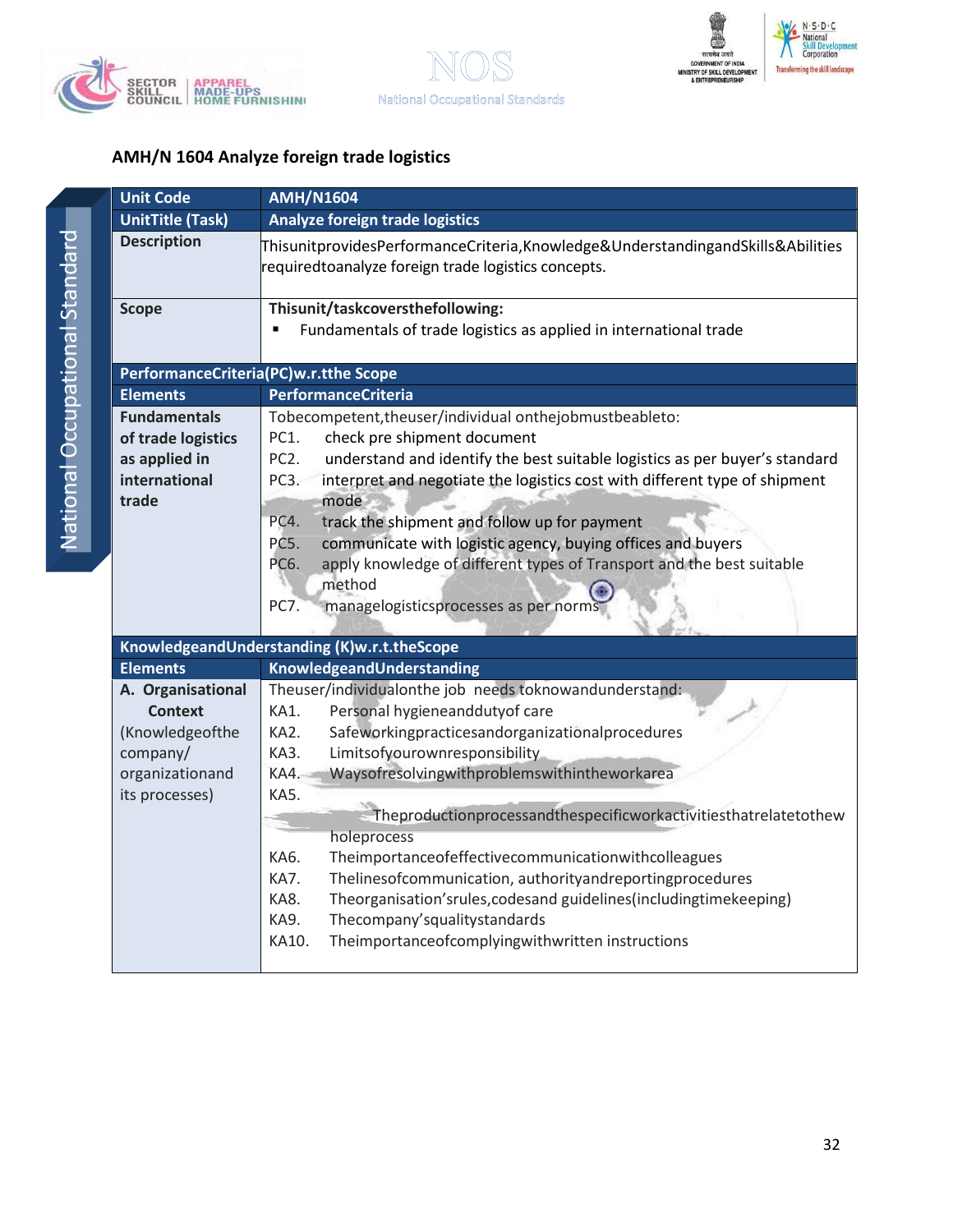





| <b>B.</b> Technical/           | Theuser/individualonthe job needs toknowandunderstand:                          |  |  |  |  |
|--------------------------------|---------------------------------------------------------------------------------|--|--|--|--|
| <b>Domain</b>                  | Workinstructionsandspecificationsandinterpretthemaccurately<br>KB1.             |  |  |  |  |
| Knowledge                      | Foreign Trade Logistics<br>KB3.                                                 |  |  |  |  |
|                                | <b>KB4.Maritime Transport</b>                                                   |  |  |  |  |
|                                | KB5.<br>Multimodal Transport: Containerization                                  |  |  |  |  |
|                                | Role of ICDs/CFS<br>KB6.                                                        |  |  |  |  |
|                                | KB7.<br>Role of CHAs/Freight Forwarders                                         |  |  |  |  |
|                                | Relationbetween work roleandtheoverallprocess<br>KB8.                           |  |  |  |  |
|                                |                                                                                 |  |  |  |  |
| <b>Skills (S)w.r.ttheScope</b> |                                                                                 |  |  |  |  |
| <b>Elements</b>                | <b>Skills</b>                                                                   |  |  |  |  |
| A. Core Skills/                | <b>Writing Skills</b>                                                           |  |  |  |  |
| <b>GenericSkills</b>           |                                                                                 |  |  |  |  |
|                                | Onthejobtheindividualneedstobeableto:                                           |  |  |  |  |
|                                | SA1. Send emails to the buying offices and buyers                               |  |  |  |  |
|                                | <b>Reading Skills</b>                                                           |  |  |  |  |
|                                |                                                                                 |  |  |  |  |
|                                | Onthejobtheindividualneedstobeableto:                                           |  |  |  |  |
|                                | SA2. Read the shipping document                                                 |  |  |  |  |
|                                | <b>Oral Communication (Listening and Speaking Skills)</b>                       |  |  |  |  |
|                                |                                                                                 |  |  |  |  |
|                                | Onthejobtheindividualneedstobeableto                                            |  |  |  |  |
|                                | Communicate effectively with logistic agency, buying offices and buyers<br>SA3. |  |  |  |  |
|                                |                                                                                 |  |  |  |  |
| <b>B.</b> Professional         | <b>Decision Making</b>                                                          |  |  |  |  |
| <b>Skills</b>                  |                                                                                 |  |  |  |  |
|                                | Onthejobtheindividualneedstobeableto:                                           |  |  |  |  |
|                                | Takeappropriatedecisions related to his and the supervisors under him<br>SB1.   |  |  |  |  |
|                                | <b>Plan and Organize</b>                                                        |  |  |  |  |
|                                | Onthejobtheindividualneedstobeableto:                                           |  |  |  |  |
|                                | SB <sub>2</sub> .<br>Manage the logistics process and take regular feedback     |  |  |  |  |
|                                | <b>Customer Centricity</b>                                                      |  |  |  |  |
|                                | Onthejobtheindividualneedstobeableto:                                           |  |  |  |  |
|                                | SB3. Practiceacustomerserviceoriented approach regarding logistics of shipment  |  |  |  |  |
|                                |                                                                                 |  |  |  |  |
|                                | <b>Problem Solving</b>                                                          |  |  |  |  |
|                                | On the jobtheindividualneedstobeableto:                                         |  |  |  |  |
|                                | SB4. Solveoperationalrolerelated issues                                         |  |  |  |  |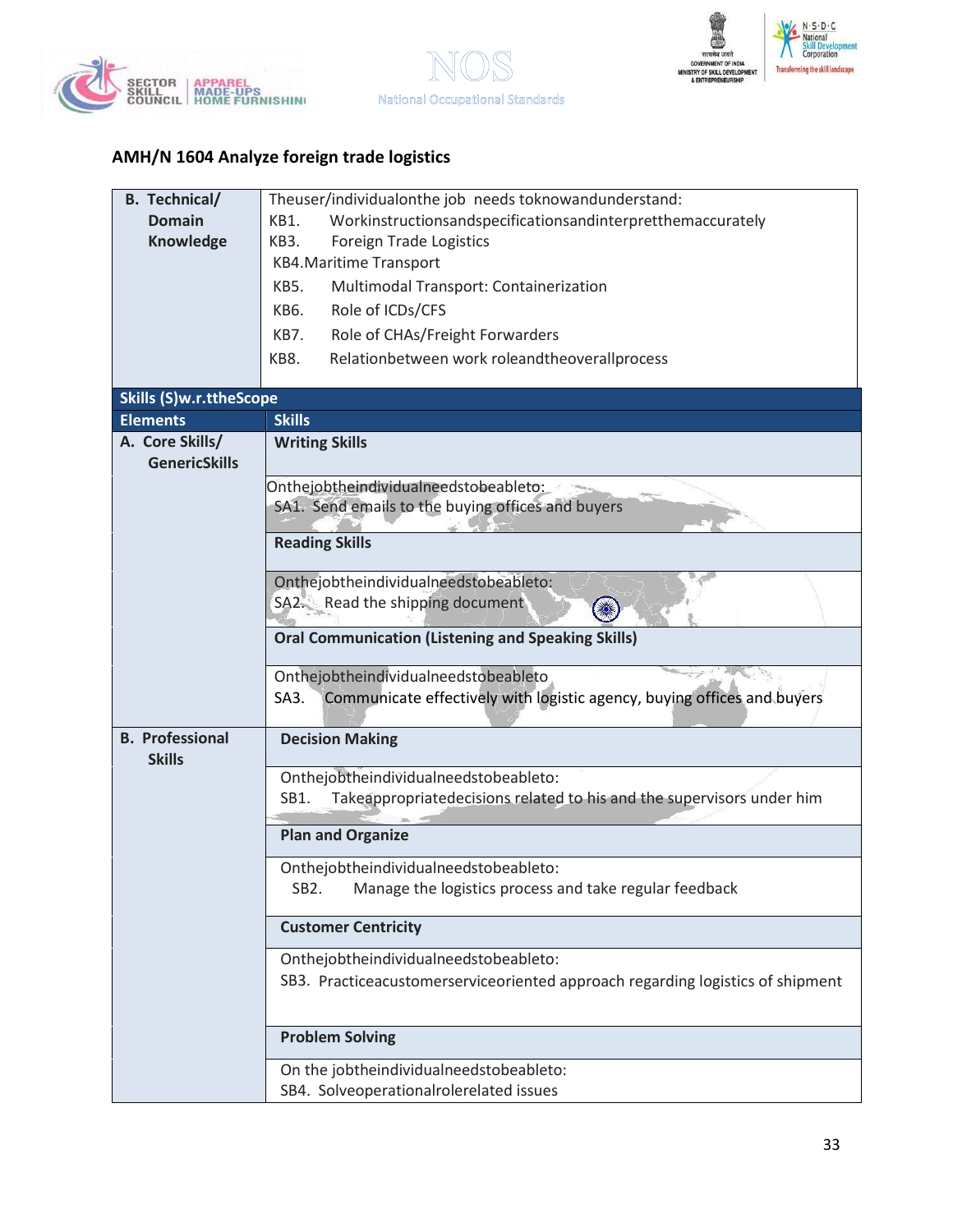





| <b>Analytical Thinking</b>                                                                                                   |
|------------------------------------------------------------------------------------------------------------------------------|
| Onthejobtheindividualneedstobeableto:<br>SB5. finalize the best suitable logistics cost with different type of shipment mode |
| <b>Critical Thinking</b>                                                                                                     |
| Onthejobtheindividualneedstobeableto:                                                                                        |
| SB6. Observe and analyze the best shipping method in the market with the                                                     |
| information gathered to finalize it.                                                                                         |

| <b>NOS Code</b>            |                                                       | <b>AMH/N 1604</b>       |          |  |  |  |
|----------------------------|-------------------------------------------------------|-------------------------|----------|--|--|--|
| <b>Credits (NSQF)</b>      | <b>TBD</b>                                            | <b>Version number</b>   | 1.0      |  |  |  |
| <b>Industry</b>            | Apparel, Made-Up's and<br><b>Home Furnishing</b>      | <b>Drafted on</b>       | 08/08/14 |  |  |  |
| <b>Industry Sub-sector</b> | <b>Apparel</b>                                        | Last reviewed on        | 17/10/14 |  |  |  |
| <b>Occupation</b>          | <b>Export Marketing &amp;</b><br><b>Documentation</b> | <b>Next review date</b> | 30/12/15 |  |  |  |
|                            |                                                       |                         |          |  |  |  |

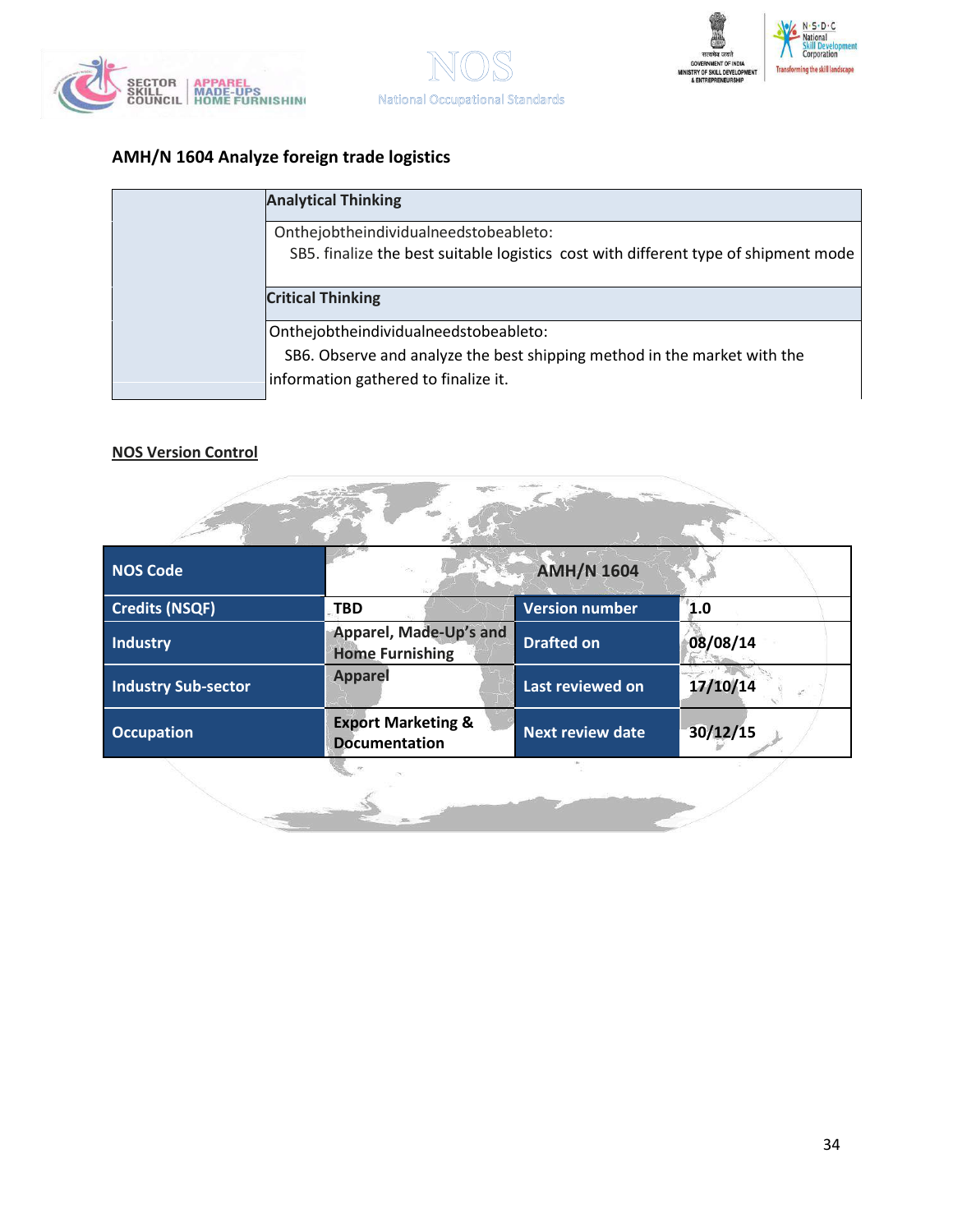





**National Occupational Standards** 

**AMH/N 1605 Maintaining a healthly, safe and secure working environment in the organisation**

# **National Occupational Standard**

**- - - - - - - - - - - - - - - - - - - - - - - - - - - - - - - - - - - - - - - - - - - - - - - - - - - - - - - - - - - - - - - - - - - - - - - - - - -**



### <span id="page-34-0"></span>**Overview**

ThisunitprovidesPerformanceCriteria,Knowledge&UnderstandingandSkills&Abilities required to comply with health, safety and security requirements at the workplaceandcoversprocedurestoprevent,controlandminimizeriskto self andothers.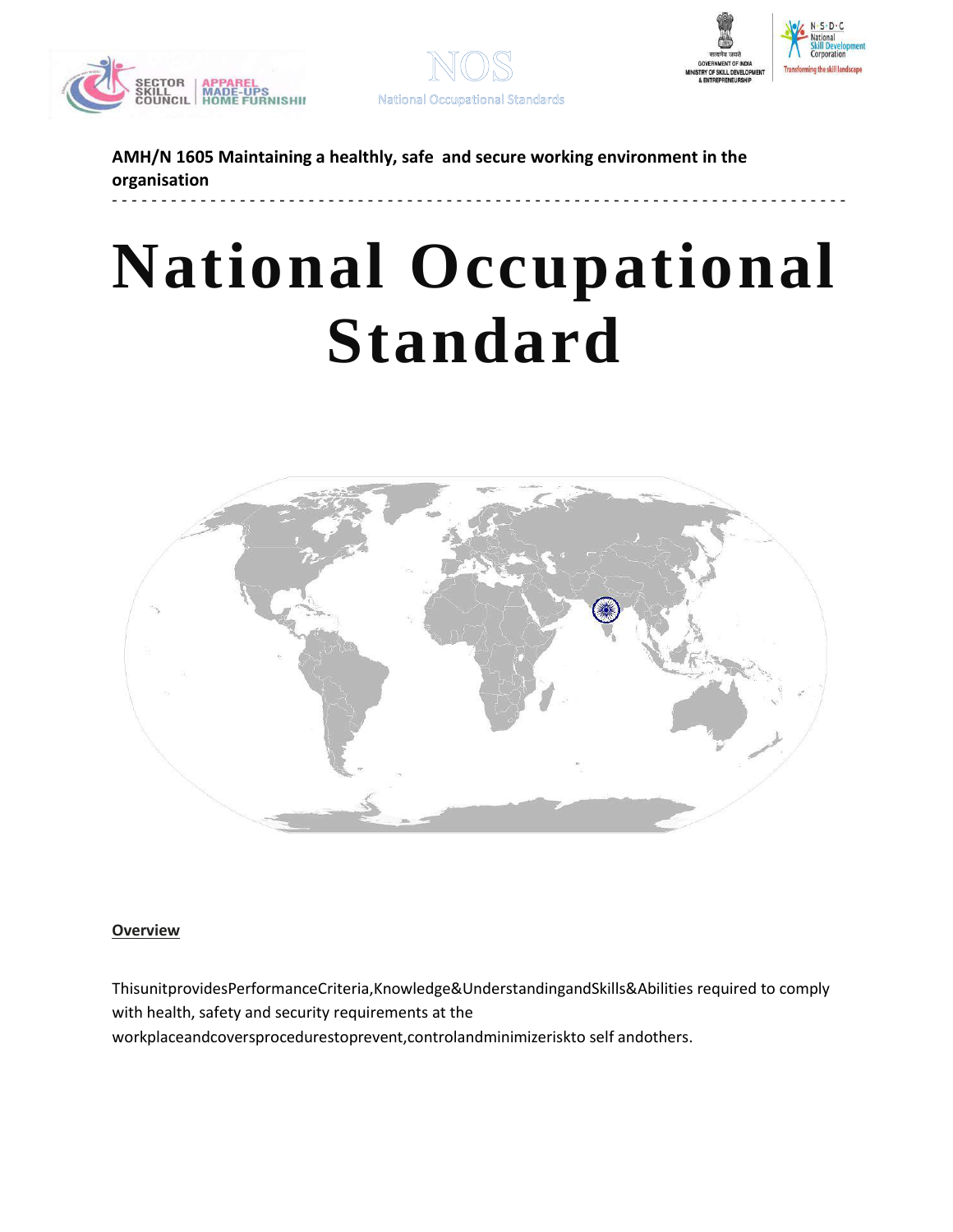





 $\overline{\mathtt{z}}$  . tionalOc cupationalSt and ard

| <b>Unit Code</b>                                                              | <b>AMH/N1605</b>                                                                                                                                                                                                                                                                                                                                                                                                                                                                                                                                                                                                                                                                                                                                                                                                                                                                                                                                                                                                                                                                                                                                                                                   |  |  |
|-------------------------------------------------------------------------------|----------------------------------------------------------------------------------------------------------------------------------------------------------------------------------------------------------------------------------------------------------------------------------------------------------------------------------------------------------------------------------------------------------------------------------------------------------------------------------------------------------------------------------------------------------------------------------------------------------------------------------------------------------------------------------------------------------------------------------------------------------------------------------------------------------------------------------------------------------------------------------------------------------------------------------------------------------------------------------------------------------------------------------------------------------------------------------------------------------------------------------------------------------------------------------------------------|--|--|
| <b>UnitTitle (Task)</b>                                                       | Maintaining a healthly, safe and secure working environment in theorganisation                                                                                                                                                                                                                                                                                                                                                                                                                                                                                                                                                                                                                                                                                                                                                                                                                                                                                                                                                                                                                                                                                                                     |  |  |
| <b>Description</b>                                                            | This unit provides Performance Criteria, Knowledge & Understanding and Skills<br>& Abilities required to comply with health, safety and security requirements at the<br>workplaceand covers procedures to prevent, control and minimizerisk to self and<br>others.                                                                                                                                                                                                                                                                                                                                                                                                                                                                                                                                                                                                                                                                                                                                                                                                                                                                                                                                 |  |  |
| <b>Scope</b>                                                                  | Thisunit/taskcoversthefollowing:<br>1. Complywith health, safetyandsecurityrequirementsatwork                                                                                                                                                                                                                                                                                                                                                                                                                                                                                                                                                                                                                                                                                                                                                                                                                                                                                                                                                                                                                                                                                                      |  |  |
|                                                                               | PerformanceCriteria(PC)w.r.tthe Scope                                                                                                                                                                                                                                                                                                                                                                                                                                                                                                                                                                                                                                                                                                                                                                                                                                                                                                                                                                                                                                                                                                                                                              |  |  |
| <b>Elements</b>                                                               | <b>PerformanceCriteria</b>                                                                                                                                                                                                                                                                                                                                                                                                                                                                                                                                                                                                                                                                                                                                                                                                                                                                                                                                                                                                                                                                                                                                                                         |  |  |
| <b>Comply with</b><br>health, safetyand<br>security<br>requirementsatw<br>ork | Tobe competent, theuser/individual onthejobmustbeableto:<br>comply with health and safety related instructions applicable to the workplace<br>PC1.<br>PC <sub>2</sub> .<br>carryoutownactivitiesinlinewith approved guidelinesandprocedures<br>maintainahealthylifestyleandguardagainstdependencyonintoxicants<br>PC3.<br>followenvironmentmanagementsystemrelated procedures<br>PC4.<br>PC5. minimizehealthandsafetyriskstoselfandothersdueto own actions<br>PC6. seekclarifications, fromsupervisorsorotherauthorizedpersonnelincase of<br>perceived risks<br>PC7. monitortheworkplaceandworkprocessesforpotentialrisksandthreats<br>PC8. carryoutperiodicwalk-throughtokeepworkareafreefromhazardsandobstructions,<br>ifassigned<br>PC9. report hazards and potential risks/threats to supervisors or other authorized<br>personnel<br>PC10. participate in mock drills/ evacuation procedures organized at the<br>workplace<br>PC11. undertakefirstaid, fire-fightingandemergencyresponsetraining, ifasked todoso<br>PC12. take action based on instructions in the event of fire, emergencies or<br>accidents<br>PC13. follow organizationproceduresfor shutdown and evacuation when required |  |  |
|                                                                               | KnowledgeandUnderstanding (K)w.r.t.theScope                                                                                                                                                                                                                                                                                                                                                                                                                                                                                                                                                                                                                                                                                                                                                                                                                                                                                                                                                                                                                                                                                                                                                        |  |  |
| <b>Elements</b><br>A. Organisational                                          | KnowledgeandUnderstanding                                                                                                                                                                                                                                                                                                                                                                                                                                                                                                                                                                                                                                                                                                                                                                                                                                                                                                                                                                                                                                                                                                                                                                          |  |  |
| <b>Context</b>                                                                | Theuser/individualonthe job needs toknowandunderstand:                                                                                                                                                                                                                                                                                                                                                                                                                                                                                                                                                                                                                                                                                                                                                                                                                                                                                                                                                                                                                                                                                                                                             |  |  |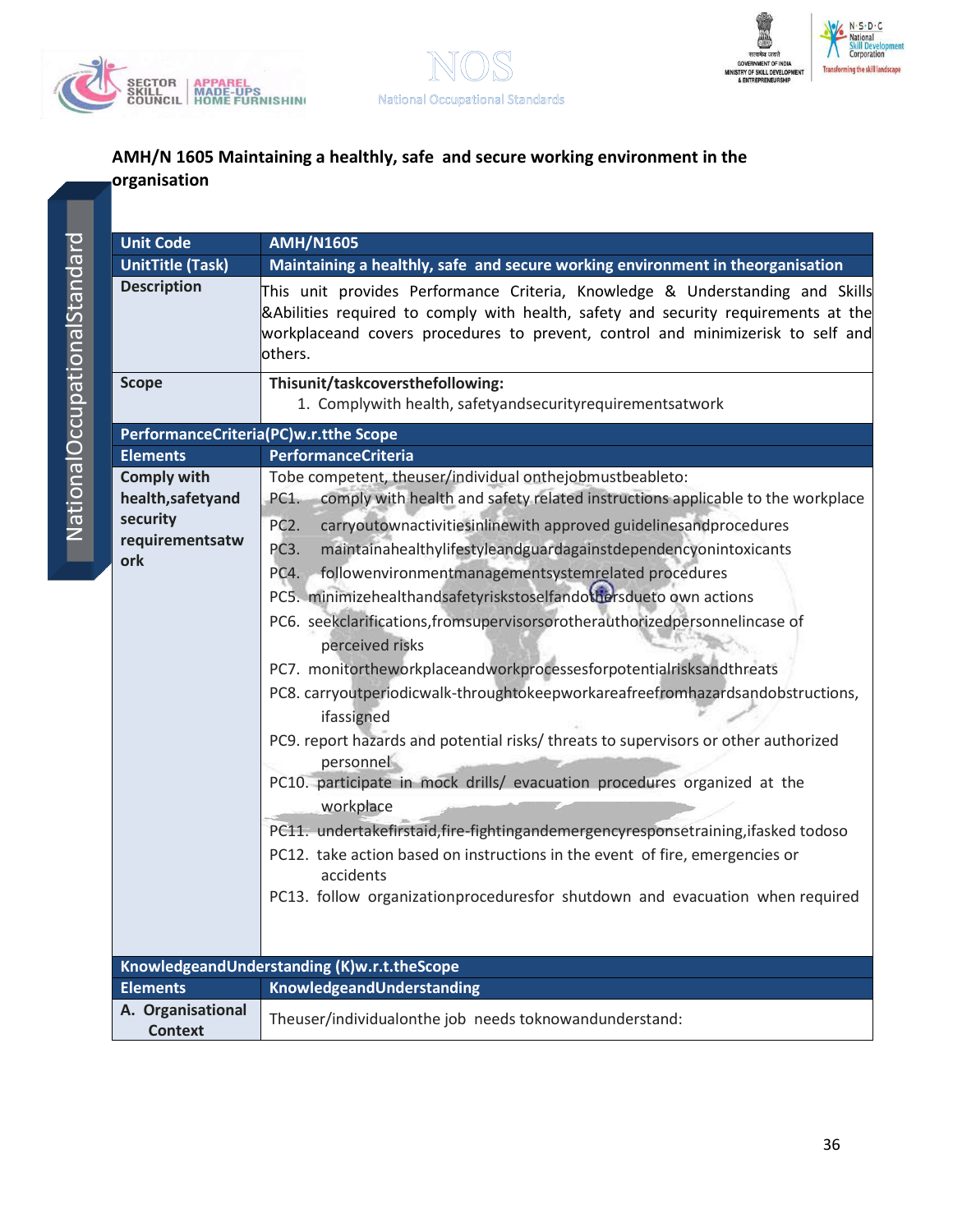





| (Knowledge of the     | KA1. Health and safety related practices applicable at the workplace                                                           |  |  |  |  |  |
|-----------------------|--------------------------------------------------------------------------------------------------------------------------------|--|--|--|--|--|
| company $/$           | KA2. Potential hazards, risks and threats based on nature of operations                                                        |  |  |  |  |  |
| organisation and      | KA3. Potential risks due to own actions and methods to minimize these                                                          |  |  |  |  |  |
| its processes)        | KA4. Environmental management system related procedures at the workplace                                                       |  |  |  |  |  |
|                       | KA5. Layout of the plant and details of emergency exits, escape routes,                                                        |  |  |  |  |  |
|                       | emergency equipment and assembly points                                                                                        |  |  |  |  |  |
|                       |                                                                                                                                |  |  |  |  |  |
|                       | KA6. Potential accidents and emergencies and response to these scenarios<br>KA7. Reporting protocol and documentation required |  |  |  |  |  |
|                       |                                                                                                                                |  |  |  |  |  |
|                       | KA8. Details of personnel trained in first aid, fire-fighting and emergency                                                    |  |  |  |  |  |
|                       | response                                                                                                                       |  |  |  |  |  |
|                       | KA9. Actions to take in the event of a mock drills/ evacuation procedures or actual                                            |  |  |  |  |  |
|                       | accident, emergency or fire                                                                                                    |  |  |  |  |  |
| <b>B.</b> Technical / | The user/individual on the job needs to know and understand:                                                                   |  |  |  |  |  |
| <b>Domain</b>         | Occupational health and safety risks and methods<br>KB1.                                                                       |  |  |  |  |  |
| <b>Knowledge</b>      | Identification, handling and storage of hazardous substances<br>KB2.                                                           |  |  |  |  |  |
|                       | Proper disposal system for waste and by-products<br>KB3.                                                                       |  |  |  |  |  |
|                       | KB4.                                                                                                                           |  |  |  |  |  |
|                       | Signage related to health and safety and their meaning                                                                         |  |  |  |  |  |
|                       | Importance of sound health, hygiene and good habits<br>KB5.                                                                    |  |  |  |  |  |
|                       | KB6. Ill-effects of alcohol, tobacco and drugs.                                                                                |  |  |  |  |  |
|                       |                                                                                                                                |  |  |  |  |  |
|                       | Skills (S)w.r.ttheScope                                                                                                        |  |  |  |  |  |
|                       |                                                                                                                                |  |  |  |  |  |
| <b>Elements</b>       | <b>Skills</b>                                                                                                                  |  |  |  |  |  |
| A. Core Skills/       |                                                                                                                                |  |  |  |  |  |
| <b>GenericSkills</b>  | <b>Writing Skills</b>                                                                                                          |  |  |  |  |  |
|                       | The user/ individual on the job needs to know and understand how to:                                                           |  |  |  |  |  |
|                       | SA1. Write and document appropriate technical forms in required format of the                                                  |  |  |  |  |  |
|                       | company                                                                                                                        |  |  |  |  |  |
|                       |                                                                                                                                |  |  |  |  |  |
|                       |                                                                                                                                |  |  |  |  |  |
|                       | <b>Reading Skills</b>                                                                                                          |  |  |  |  |  |
|                       |                                                                                                                                |  |  |  |  |  |
|                       | The user/ individual on the job needs to know and understand how to:                                                           |  |  |  |  |  |
|                       | SA2. Read and comprehend the organizational documents pertaining to rules and                                                  |  |  |  |  |  |
|                       | procedures                                                                                                                     |  |  |  |  |  |
|                       | SA3. Read and understand manuals, health and safety instructions, memos, reports.                                              |  |  |  |  |  |
|                       |                                                                                                                                |  |  |  |  |  |
|                       | <b>Oral Communication (Listening and Speaking Skills)</b>                                                                      |  |  |  |  |  |
|                       | The user/ individual on the job needs to know and understand how to:                                                           |  |  |  |  |  |
|                       | SA4. Positively influence the team members into following procedures                                                           |  |  |  |  |  |
|                       |                                                                                                                                |  |  |  |  |  |
| <b>B</b> Professional |                                                                                                                                |  |  |  |  |  |
| <b>Skills</b>         | <b>DecisionMaking</b>                                                                                                          |  |  |  |  |  |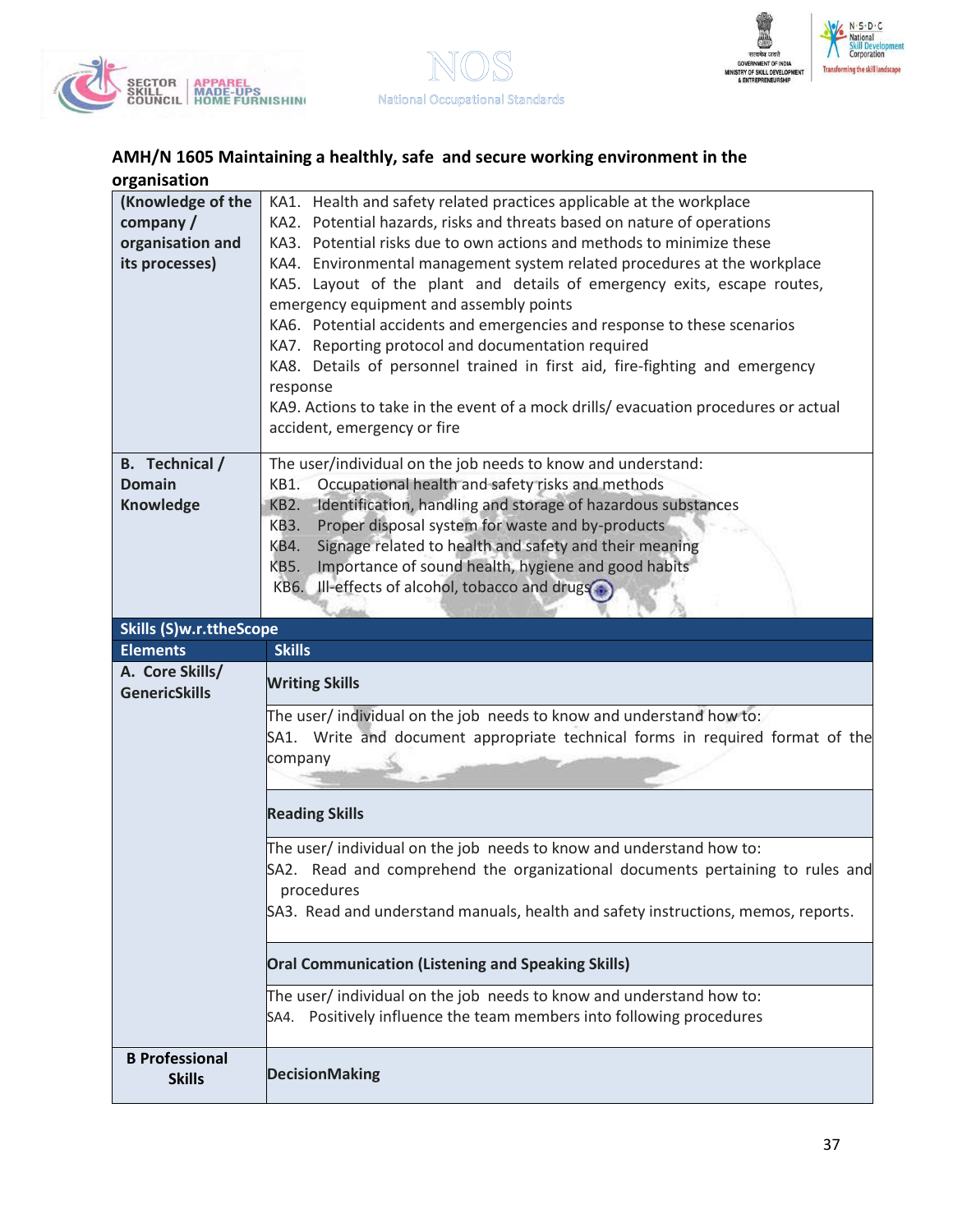





| Theuser/individualonthejobneedstoknowandunderstandhowto:<br>SB1 decisions to keep the work area safe and create healthy environment                                                                 |  |  |  |  |
|-----------------------------------------------------------------------------------------------------------------------------------------------------------------------------------------------------|--|--|--|--|
| <b>Plan and Organize</b>                                                                                                                                                                            |  |  |  |  |
| Theuser/individualonthejobneedstoknowandunderstandhowto:<br>Keep and get the workareafreefrompotentialhazards<br>SB2.                                                                               |  |  |  |  |
| <b>Customer Centricity</b>                                                                                                                                                                          |  |  |  |  |
| <b>NA</b>                                                                                                                                                                                           |  |  |  |  |
| <b>Problem Solving</b>                                                                                                                                                                              |  |  |  |  |
| Theuser/individualonthejobneedstoknowandunderstandhowto:<br>Raise alarm<br>SB <sub>3</sub> .                                                                                                        |  |  |  |  |
| Take feedback from supervisors and others<br>SB4.                                                                                                                                                   |  |  |  |  |
| <b>Analytical Thinking</b>                                                                                                                                                                          |  |  |  |  |
| Theuser/individualonthejobneedstoknowandunderstandhowto:<br>Identify, reportmalfunctions in machinery and equipment.<br><b>SB5.</b><br>Identifyandreportservicemalfunctionsandchemicalleaks<br>SB6. |  |  |  |  |
| <b>Critical Thinking</b>                                                                                                                                                                            |  |  |  |  |
| NA                                                                                                                                                                                                  |  |  |  |  |
|                                                                                                                                                                                                     |  |  |  |  |
|                                                                                                                                                                                                     |  |  |  |  |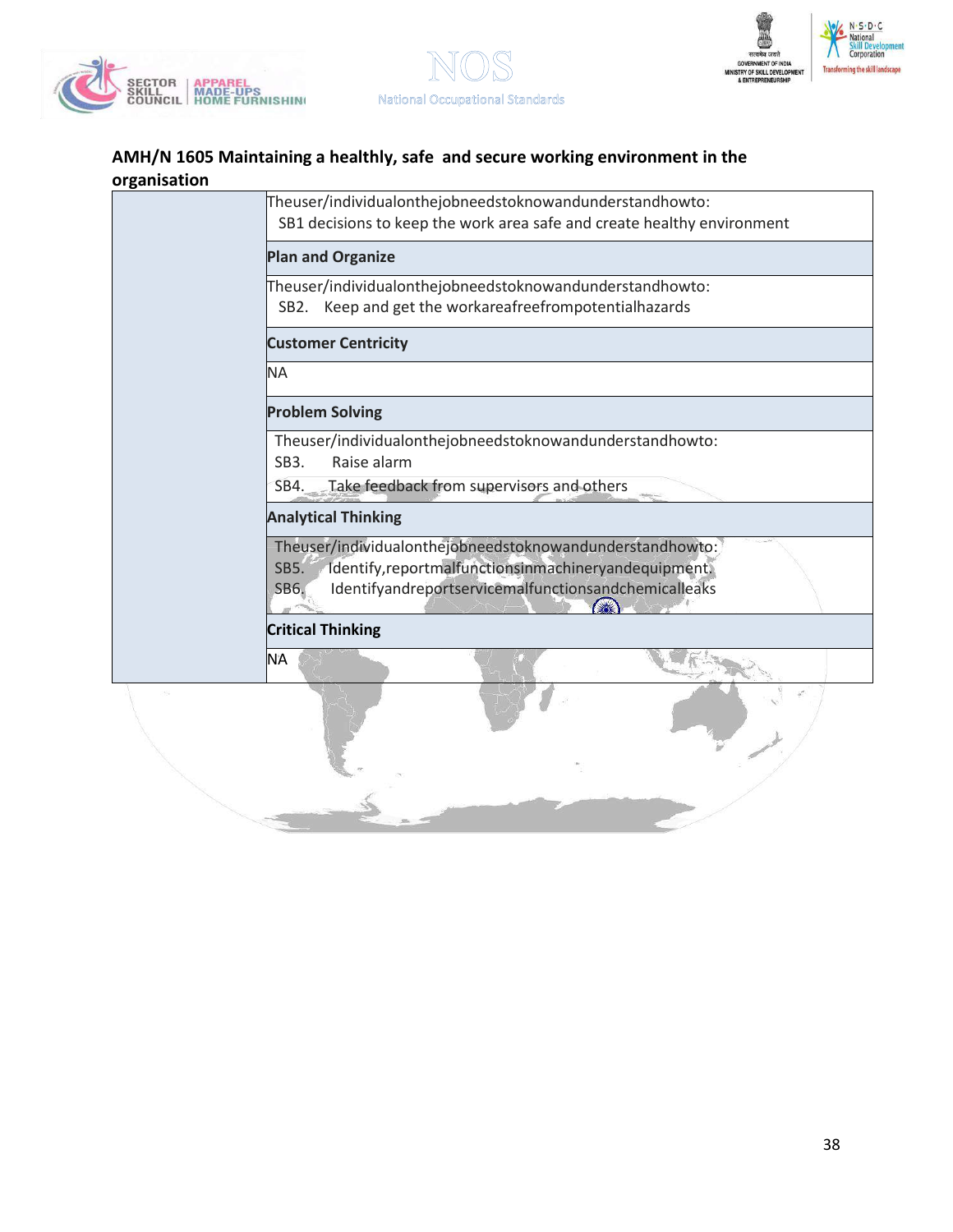





| <b>NOS Code</b>            | <b>AMH/N 1605</b>                                     |                         |                               |  |
|----------------------------|-------------------------------------------------------|-------------------------|-------------------------------|--|
| <b>Credits (NSQF)</b>      | <b>TBD</b>                                            | <b>Version number</b>   | 1.0                           |  |
| <b>Industry</b>            | Apparel, Made-Up's and<br><b>Home Furnishing</b>      | <b>Drafted on</b>       | 08/08/14                      |  |
| <b>Industry Sub-sector</b> | <b>Apparel</b>                                        | Last reviewed on        | 17/10/14                      |  |
| <b>Occupation</b>          | <b>Export Marketing &amp;</b><br><b>Documentation</b> | <b>Next review date</b> | 30/12/15<br><b>CONTRACTOR</b> |  |

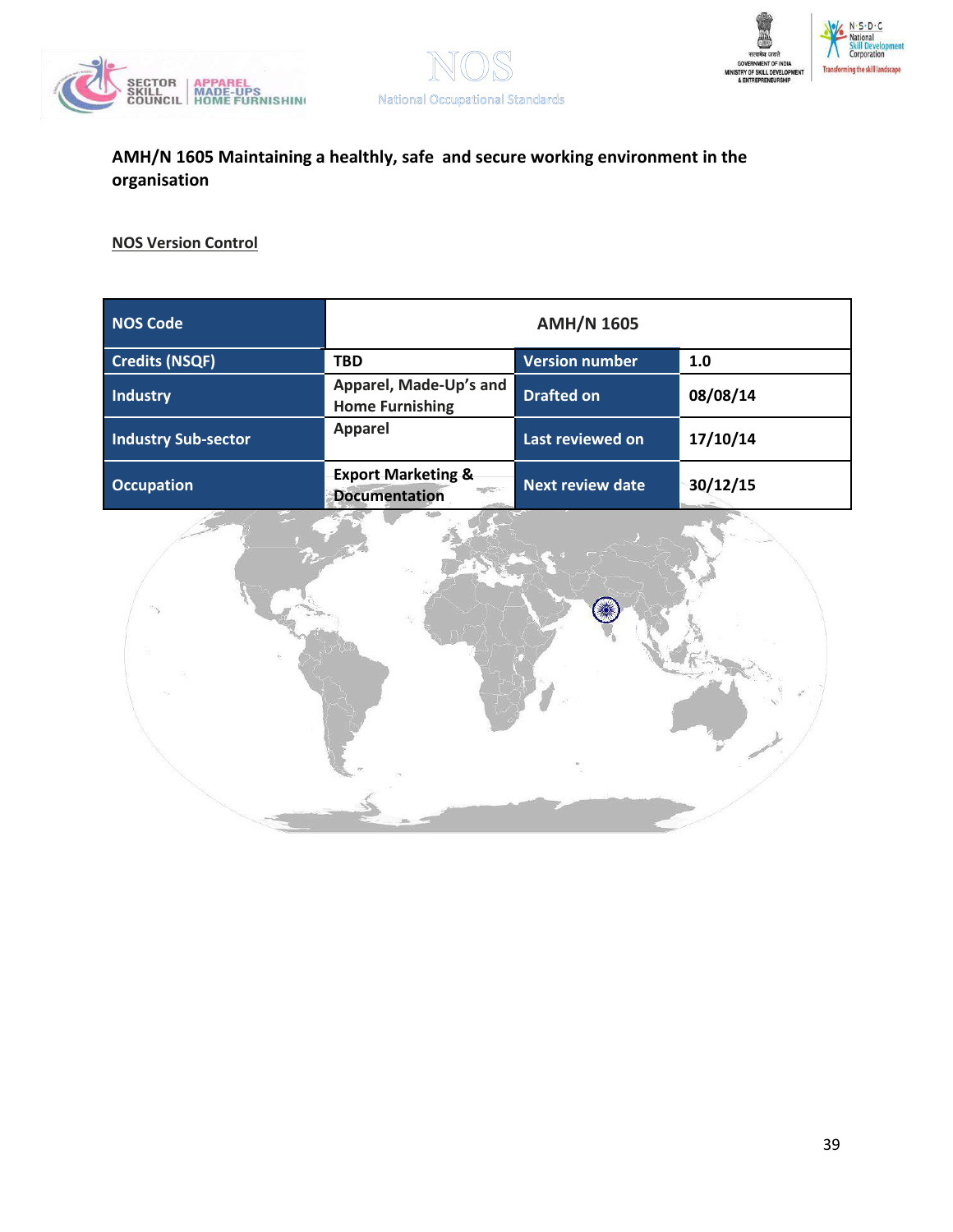



### **CRITERIA FOR ASSESSMENT OF TRAINEES**

**Export Manager AMH/Q 1603 AMHSSC** 

### **Guidelines for Assessment**

balance NoS's to pass the Qualification Package in the Qualification Package in the Qualification Package in the  $\sim$ 

1. Criteria for assessment for each Qualification Pack will be created by the Sector Skill Council. Each Performance Criteria (PC) will be assigned marks proportional to its importance in NOS. SSC will also lay down proportion of marks for Theory and Skills Practical for each PC

2. The assessment for the theory part will be based on knowledge bank of questions created by the SSC

3. Individual assessment agencies will create unique question papers for theory part for each candidate at each examination/training center (as per assessment criteria below)

4. Individual assessment agencies will create unique evaluations for skill practical for every student at each examination/training center based on this criteria

5. To pass the Qualification Pack, every trainee should score a minimum of 70% in every NOS.

6. In case of successfully passing only certain number of NOS's, the trainee is eligible to take subsequent assessment on the

|              |                                                                  |                    |           | <b>Marks Allocation</b> |                                |                |
|--------------|------------------------------------------------------------------|--------------------|-----------|-------------------------|--------------------------------|----------------|
|              |                                                                  | Total<br>Mark<br>S | Out<br>οf | Theo<br>ry              | <b>Skills</b><br>Pract<br>ical | ViVa           |
| AMH/N 1606   |                                                                  |                    | 9         | 4                       | $\overline{2}$                 | $\overline{3}$ |
| Planning for |                                                                  |                    |           |                         |                                |                |
| Export       | Organize the logistics options for shipment<br>PC1.              |                    |           |                         |                                |                |
|              | Carry out risk assessment for shipment plan<br>PC <sub>2</sub> . |                    | 9         | 5                       | $\mathbf{1}$                   | $\overline{3}$ |
|              | PC3.<br>Explain the trade policies and guidelines to all         |                    | 9         | $\overline{4}$          | $\overline{2}$                 | $\mathsf{3}$   |
|              | concerned and ensure it is followed                              | 60                 |           |                         |                                |                |
|              | Plan the shipment strategy<br>PC4.                               |                    | 9         | 3                       | 3                              | 3              |
|              | PC5.<br>Use the export planning tools available                  |                    | 9         | 3                       | 3                              | $\overline{3}$ |
|              | PC6.<br>Carry out SWOT analysis for shipment vertical            |                    | 9         | 4                       | $\overline{2}$                 | $\overline{3}$ |
|              | <b>PC7.</b><br>Make sure the organization's domestic and         |                    | 6         | 3                       | $\mathbf{1}$                   | $\overline{2}$ |
|              | international marketing activities are aligned and updated       |                    |           |                         |                                |                |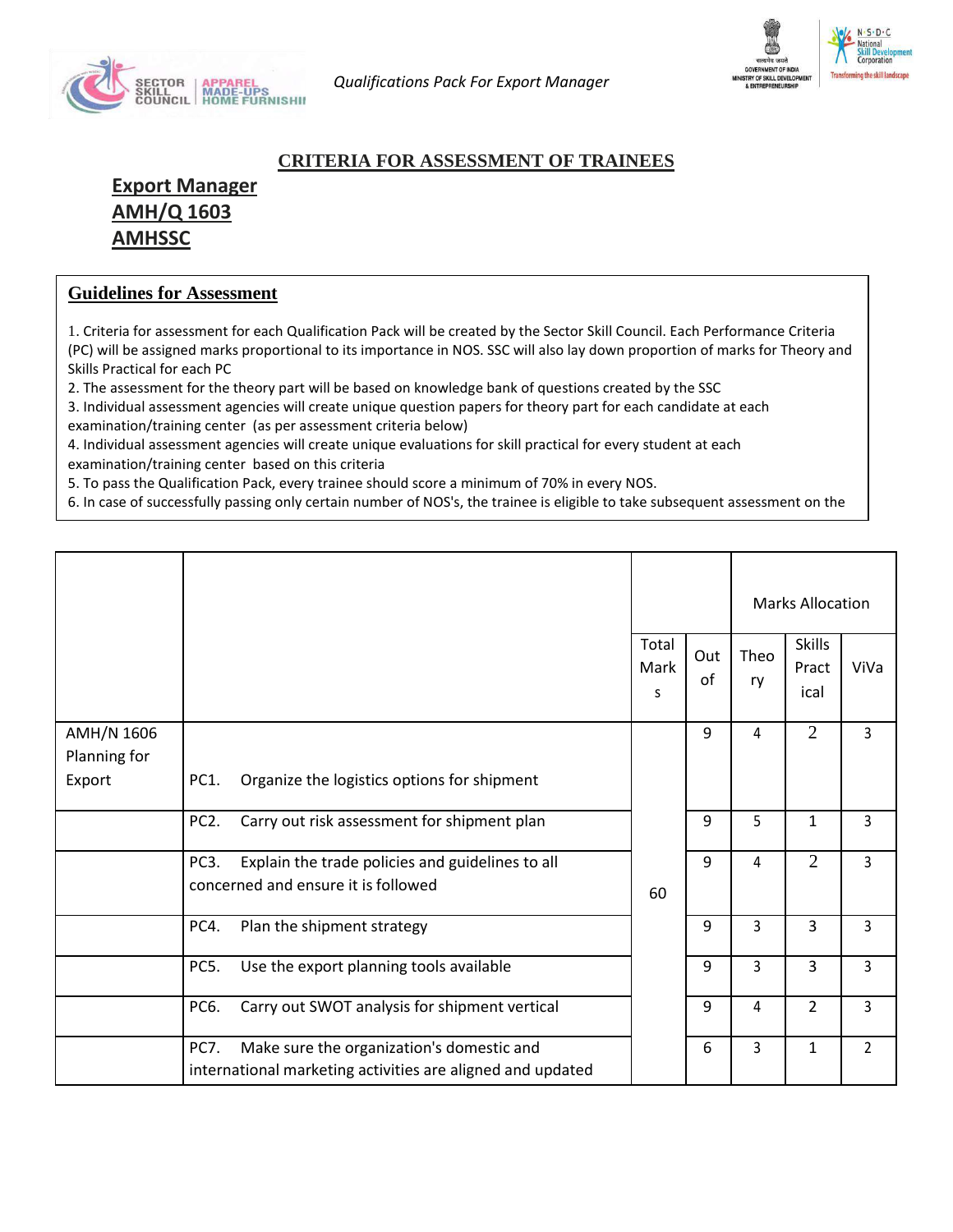



|                                                                       | with current policies and guidelines                                                                                                                                                                                                                                                             |       |    |                |                |                |
|-----------------------------------------------------------------------|--------------------------------------------------------------------------------------------------------------------------------------------------------------------------------------------------------------------------------------------------------------------------------------------------|-------|----|----------------|----------------|----------------|
|                                                                       |                                                                                                                                                                                                                                                                                                  | Total | 60 | 25             | 15             | 20             |
| AMH/N 1608<br>(Manage export<br>processes and check<br>documentation) | Manage Documentation related to pre & post<br>PC1.<br>shipment                                                                                                                                                                                                                                   | 80    | 5  | $\overline{2}$ | 2              | 1              |
|                                                                       | PC <sub>2</sub> .<br>Check and manage Export Sales Contract                                                                                                                                                                                                                                      |       | 5  | $\overline{2}$ | $\overline{2}$ | 1              |
|                                                                       | PC3. Manage the Central Excise/Customs Clearance:<br>Regulations, Procedures and Documentation                                                                                                                                                                                                   |       | 5  | $\overline{2}$ | $\overline{2}$ | $\mathbf{1}$   |
|                                                                       | PC4.<br>Supervise the processing of an Export Order                                                                                                                                                                                                                                              |       | 7  | $\overline{2}$ | 4              | $\mathbf 1$    |
|                                                                       | PC5. Check all pre-shipment documents including:<br>§ invoice<br>§ packing list<br>§ gr form<br>§ ar-4/ar4a form<br>§ etclicence<br>§ indent<br>§ acceptance of contract<br>§ letter of credit (loc)<br>§ qc certificate<br>§ port trust date<br>§ any other<br>§ sign of inspector/ customs div |       | 6  | $\overline{3}$ | $\overline{2}$ | $\mathbf 1$    |
|                                                                       | PC7. Check the EXIM documents pertaining to Pre and Post<br>Shipment.                                                                                                                                                                                                                            |       | 6  | 3              | 2              | 1              |
|                                                                       | Liaise with customs and excise officials, if required<br>PC8.                                                                                                                                                                                                                                    |       | 6  | $\overline{3}$ | $\overline{2}$ | 1              |
|                                                                       | PC10. Take care of applications for export incentives                                                                                                                                                                                                                                            |       | 6  | $\overline{3}$ | $\mathbf{1}$   | $\overline{2}$ |
|                                                                       | PC11. Obtaining advance license from Jt DGFT (Director<br>General of Foreign Trade), Adherence with contracts and<br>agreements                                                                                                                                                                  |       | 6  | $\overline{3}$ | $\mathbf{1}$   | $\overline{2}$ |
|                                                                       | PC12. Look after freight forwards, CHA (Customs House<br>Agent), Transporter                                                                                                                                                                                                                     |       | 6  | $\overline{3}$ | $\overline{2}$ | $\mathbf{1}$   |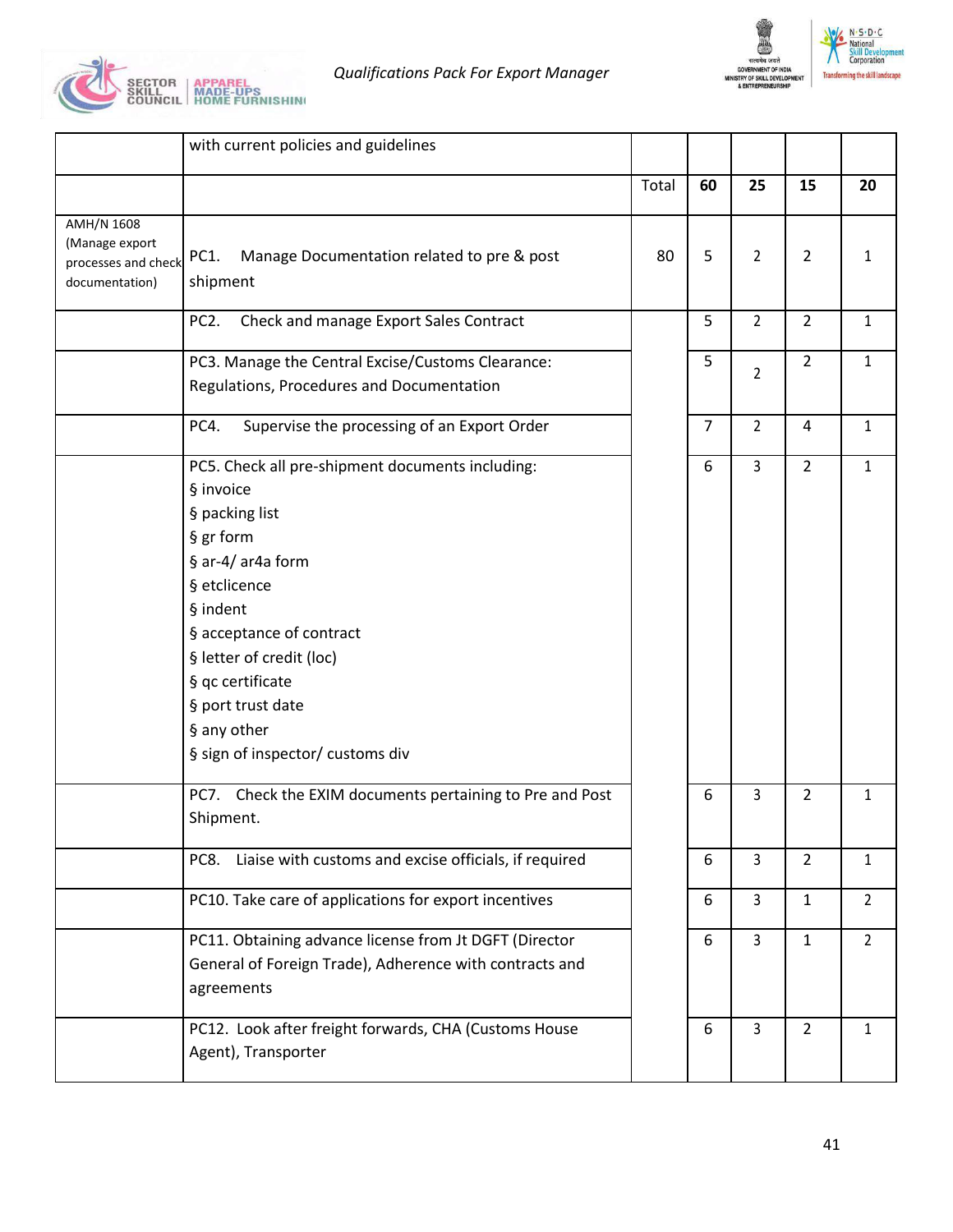



|                                          | Communication with suppliers, consignee, agents,<br>PC13.<br>transporters                                                                               |       | 8              | $\overline{4}$ | 1              | 3            |
|------------------------------------------|---------------------------------------------------------------------------------------------------------------------------------------------------------|-------|----------------|----------------|----------------|--------------|
|                                          | Manage and supervise the follow up with logistics<br>PC14.<br>companies to ensure timely shipments of goods                                             |       | $\overline{7}$ | 3              | 3              | 1            |
|                                          | PC15. Negotiation & co-ordination with customs agents for<br>Freight Rates, Customs clearances                                                          |       | $\overline{7}$ | $\overline{2}$ | $\overline{2}$ | 3            |
|                                          |                                                                                                                                                         | Total | 80             | 35             | 26             | 19           |
| AMH/N1609                                |                                                                                                                                                         |       |                |                |                |              |
| Supervise and<br>evaluate<br>performance | PC1. set goals and targets as per organisational directives for<br>all reporting executives                                                             | 45    | 4              | 2              | $\mathbf{1}$   | 1            |
|                                          | PC2. create quantified measures and metrics to analyse the<br>performance delivered by subordinates                                                     |       | 4              | $\overline{2}$ | $\mathbf{1}$   | 1            |
|                                          | PC3. set tangible and achievable incentives for subordinates<br>as per the goals and targets assigned                                                   |       | 4              | $\overline{2}$ | $\mathbf{1}$   | $\mathbf{1}$ |
|                                          | PC4. ensure and implement strict adherence of all activities<br>performed by subordinates to organisational guidelines                                  |       | 4              | $\overline{2}$ | $\mathbf{1}$   | 1            |
|                                          | PC5. monitor and supervise all the activities performed by<br>subordinates and ensure optimisation to achieve the set goals                             |       | 4              | $\overline{2}$ | $\mathbf{1}$   | $\mathbf{1}$ |
|                                          | PC6. evaluate performance of subordinates and reporting<br>executives on the designed measures and metrics as per the<br>guidelines of the Ogranization |       | 5              | $\overline{2}$ | $\mathbf{1}$   | 2            |
|                                          | PC7. assist and support reporting executives whenever<br>necessary or applicable                                                                        |       | 4              | $\overline{2}$ | $\mathbf{1}$   | $\mathbf{1}$ |
|                                          | PC8. document all performance indicators and metrics of<br>subordinates in the prescribed format of organisation                                        |       | 4              | $\overline{2}$ | $\mathbf{1}$   | $\mathbf{1}$ |
|                                          | PC9. perform all appraisal related process flow for<br>subordinates, as per respective performance documents                                            |       | 4              | $\overline{2}$ | $\mathbf{1}$   | $\mathbf{1}$ |
|                                          | PC10. handover all the documents and appropriate support<br>measures to human resources department for official records                                 |       | 4              | $\overline{2}$ | $\mathbf{1}$   | 1            |
|                                          |                                                                                                                                                         |       |                |                |                |              |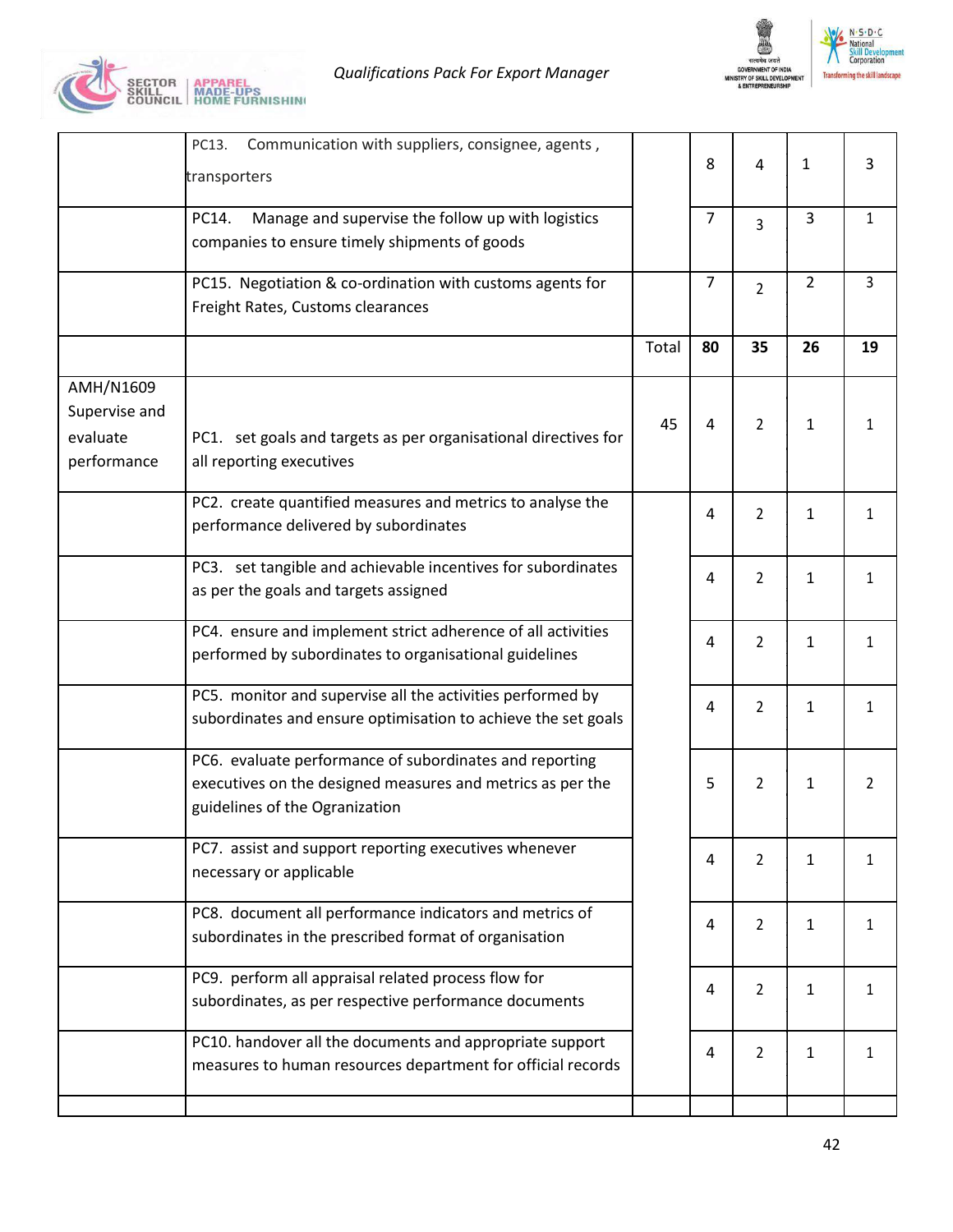



|                                                       | PC11. ensure and implement proper process flow for<br>feedbacks and queries received from subordinates                                                                                                                                                                                          |       | 4  | $\overline{2}$ | 1              |                |
|-------------------------------------------------------|-------------------------------------------------------------------------------------------------------------------------------------------------------------------------------------------------------------------------------------------------------------------------------------------------|-------|----|----------------|----------------|----------------|
|                                                       |                                                                                                                                                                                                                                                                                                 | Total | 45 | 22             | 11             | 12             |
| AMH/N1607<br>Ensure<br>shipping<br>compliance         | Follow the general invoicing instructions<br>PC1.                                                                                                                                                                                                                                               |       | 4  | 1              | $\overline{2}$ | 1              |
|                                                       | PC2.<br>Check that the packing list requirement is met                                                                                                                                                                                                                                          |       | 5  | $\overline{2}$ | $\overline{2}$ | $\mathbf{1}$   |
|                                                       | PC3. Ensure packing instructions are being followed including:<br>§ Carton Specifications<br>§ Packing Standards<br>§ Flat Pack Cargo<br>§ Pre-packs Packing Standards<br>§ Garments on Hangers (GOH)<br>§ Exceptions to Packing Requirements<br>§ Shipping marks & labels<br>§ Bar code labels | 35    | 6  | $\overline{2}$ | 3              | 1              |
|                                                       | PC4.<br>Follow the shipping guidelines                                                                                                                                                                                                                                                          |       | 5  | 3              | $\mathbf{1}$   | $\mathbf{1}$   |
|                                                       | PC5.<br>Follow the routing guidelines                                                                                                                                                                                                                                                           |       | 5  | $\overline{3}$ | $\mathbf{1}$   | $\mathbf{1}$   |
|                                                       | PC6.<br>Ensure tendering of freight to consolidator as per<br>process                                                                                                                                                                                                                           |       | 5  | 3              | $\mathbf{1}$   | $\mathbf{1}$   |
|                                                       | PC7. Ensure sequence instruction is followed                                                                                                                                                                                                                                                    |       | 5  | $\overline{3}$ | $\mathbf{1}$   | $\mathbf{1}$   |
|                                                       |                                                                                                                                                                                                                                                                                                 | Total | 35 | 17             | 11             | $\overline{7}$ |
| AMH/N1601<br>Manage Export<br>Marketing<br>Operations | PC1.<br>Analyse the export marketing business & the<br>operations involved                                                                                                                                                                                                                      |       | 3  | 1              | 1              | 1              |
|                                                       | Interpret the export marketing terms & understand<br>PC <sub>2</sub> .<br>the processes involved                                                                                                                                                                                                | 45    | 3  | 1              | $\mathbf{1}$   | $\mathbf{1}$   |
|                                                       | PC3.<br>Apply export-market entry strategies                                                                                                                                                                                                                                                    |       | 4  | $\overline{2}$ | $\mathbf{1}$   | $\mathbf{1}$   |
|                                                       | Analyse the factors that affect cost in export<br>PC4.                                                                                                                                                                                                                                          |       | 3  | $\mathbf{1}$   | 1              | 1              |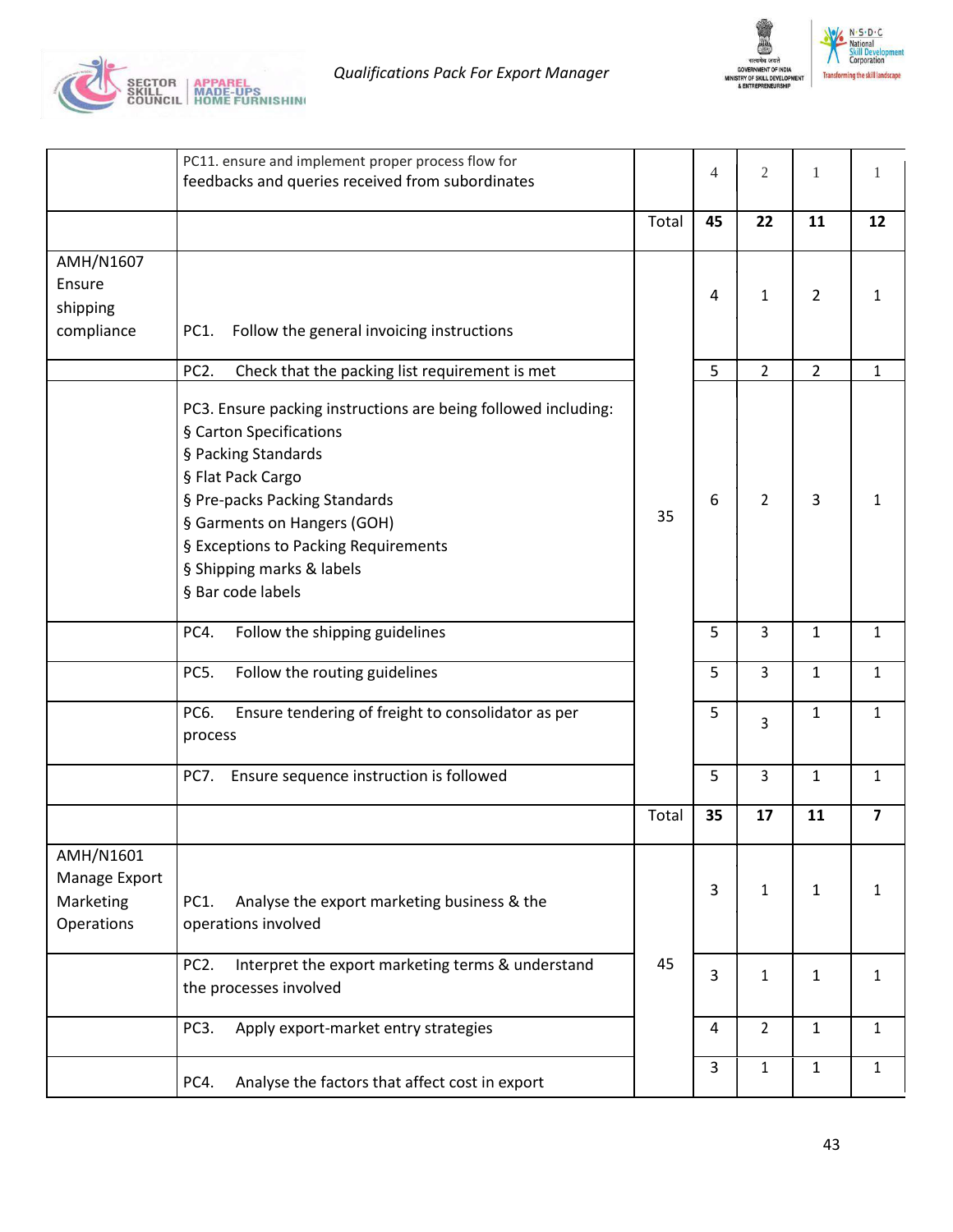



ent

| marketing                                                                                                                                                                                                                 |       |    |                |              |                |
|---------------------------------------------------------------------------------------------------------------------------------------------------------------------------------------------------------------------------|-------|----|----------------|--------------|----------------|
| Be adept in understanding foreign currencies &<br>PC5.<br>conversion                                                                                                                                                      |       | 3  | 1              | 1            | $\mathbf{1}$   |
| PC6.<br>Be updated on current market trade in respect of<br>various foreign currencies                                                                                                                                    |       | 4  | $\mathbf{1}$   | 1            | $\overline{2}$ |
| <b>PC7.</b><br>Manage the export distribution across geography                                                                                                                                                            |       | 3  | $\mathbf{1}$   | $\mathbf{1}$ | $\mathbf{1}$   |
| PC8.<br>Understand the Institutional Framework for Export<br>Promotional Council & World Trade Organization                                                                                                               |       | 3  | 1              | 1            | $\mathbf{1}$   |
| Coordinate with Export Promotional Council/Ministry<br>PC9.<br>of commerce &Industry for affiliation & documentation<br>formalities                                                                                       |       | 3  | 1              | $\mathbf{1}$ | 1              |
| PC10.<br>Understand & interpret the various export schemes                                                                                                                                                                |       | 3  | $\mathbf{1}$   | $\mathbf{1}$ | $\mathbf{1}$   |
| PC11.<br>Interpret Export Financing Methods and Terms of<br>Payment                                                                                                                                                       |       | 4  | 2              | 1            | $\mathbf{1}$   |
| Carry out Export Credit and Foreign Exchange Risk<br>PC12.<br>Management                                                                                                                                                  |       | 3  | $\mathbf{1}$   | $\mathbf{1}$ | $\mathbf{1}$   |
| PC13 Apply export promotional strategies where<br>appropriate                                                                                                                                                             |       | 3  | $\mathbf{1}$   | $\mathbf{1}$ | $\mathbf{1}$   |
| PC 14. Carry out all export marketing functions effectively                                                                                                                                                               |       | 3  | $\mathbf{1}$   | $\mathbf{1}$ | $\mathbf{1}$   |
|                                                                                                                                                                                                                           | Total | 45 | 16             | 14           | 15             |
| AMH/N 0104<br>PC1. Carry out work functions in accordance with legislation<br>(Comply with<br>and regulations, organizational guidelines and procedures<br>industry,<br>regulatory and<br>organisational<br>requirements) |       | 4  | $\overline{2}$ | $\mathbf{1}$ | 1              |
|                                                                                                                                                                                                                           | 20    |    |                |              |                |
| PC2. Seek and obtain clarifications on policies and<br>procedures, from your Supervisor or other authorized<br>personnel                                                                                                  |       | 4  | $\mathbf{1}$   | $\mathbf{1}$ | 2              |
| PC3. Apply and follow these policies and procedures within                                                                                                                                                                |       | 4  | $\mathbf{1}$   | $\mathbf{1}$ | $\overline{2}$ |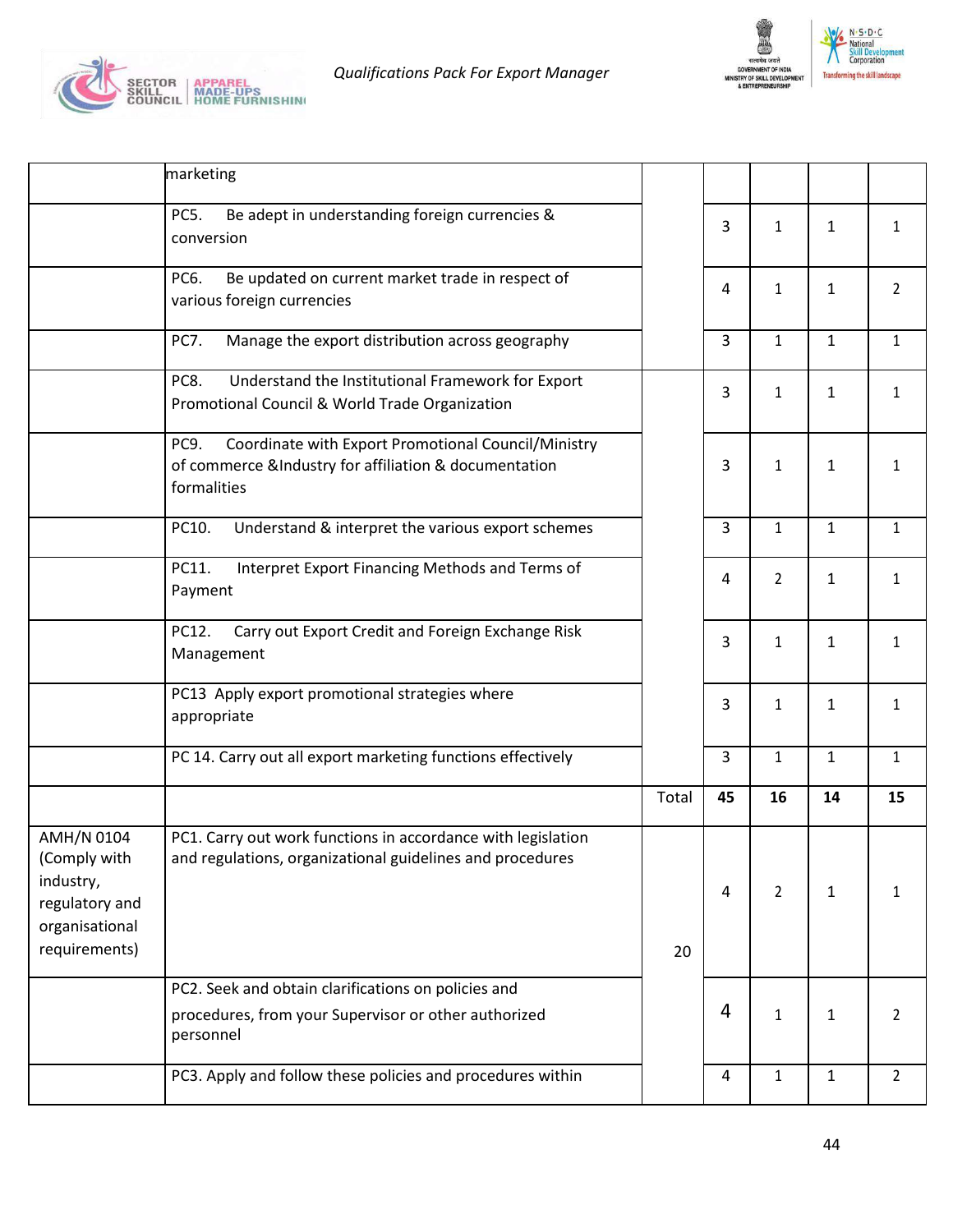



|                                                                                                                  | your work practices                                                                           |       |                         |                |                |                         |
|------------------------------------------------------------------------------------------------------------------|-----------------------------------------------------------------------------------------------|-------|-------------------------|----------------|----------------|-------------------------|
|                                                                                                                  | PC4. Provide support to your supervisor and team members<br>in enforcing these considerations |       | 4                       | $\mathbf{1}$   | $\overline{2}$ | 1                       |
|                                                                                                                  | PC5. Identify and report any possible deviation to these<br>requirements                      |       | 4                       | $\overline{2}$ | $\mathbf{1}$   | $\mathbf{1}$            |
|                                                                                                                  |                                                                                               | Total | 20                      | $\overline{7}$ | 6              | $\overline{\mathbf{z}}$ |
| AMH/N1604<br>(Analyze<br>foreign trade<br>logistics)                                                             | PC1. Check pre shipment document                                                              | 25    | 4                       | $\overline{2}$ | 1              | 1                       |
|                                                                                                                  | PC2. Understand and identify the best suitable logistics as per<br>buyer's standard           |       | 4                       | $\overline{2}$ | 1              | 1                       |
|                                                                                                                  | PC3. Interpret and negotiate the logistics cost with different<br>type of shipment mode       |       | 3                       | $\mathbf{1}$   | 1              | 1                       |
|                                                                                                                  | PC4. Track the shipment and follow up for payment                                             |       | $\overline{\mathbf{3}}$ | $\mathbf{1}$   | $\mathbf{1}$   | $\mathbf{1}$            |
|                                                                                                                  | PC5. Communicate with logistic agency, buying offices and<br>buyers                           |       | 3                       | 1              | 1              | 1                       |
|                                                                                                                  | PC6. Apply knowledge of different types of Transport and the<br>best suitable method          |       | 4                       | $\mathbf{1}$   | 1              | $\overline{2}$          |
|                                                                                                                  | PC7. Manage logistics processes as per norms                                                  |       | 4                       | $\mathbf{1}$   | $\mathbf{1}$   | $\overline{2}$          |
|                                                                                                                  |                                                                                               | Total | 25                      | 9              | $\overline{7}$ | 9                       |
| AMH/N<br>1605(Maintaini<br>ng a healthy,<br>safe and<br>secure working<br>environment in<br>the<br>organisation) | PC1. Comply with health and safety related instructions<br>applicable to the workplace        | 40    | 3                       | 1              | 1              | 1                       |
|                                                                                                                  | PC2. Carryout own activities in line with approved guidelines<br>and procedures               |       | $\overline{\mathbf{3}}$ | 1              | 1              | 1                       |